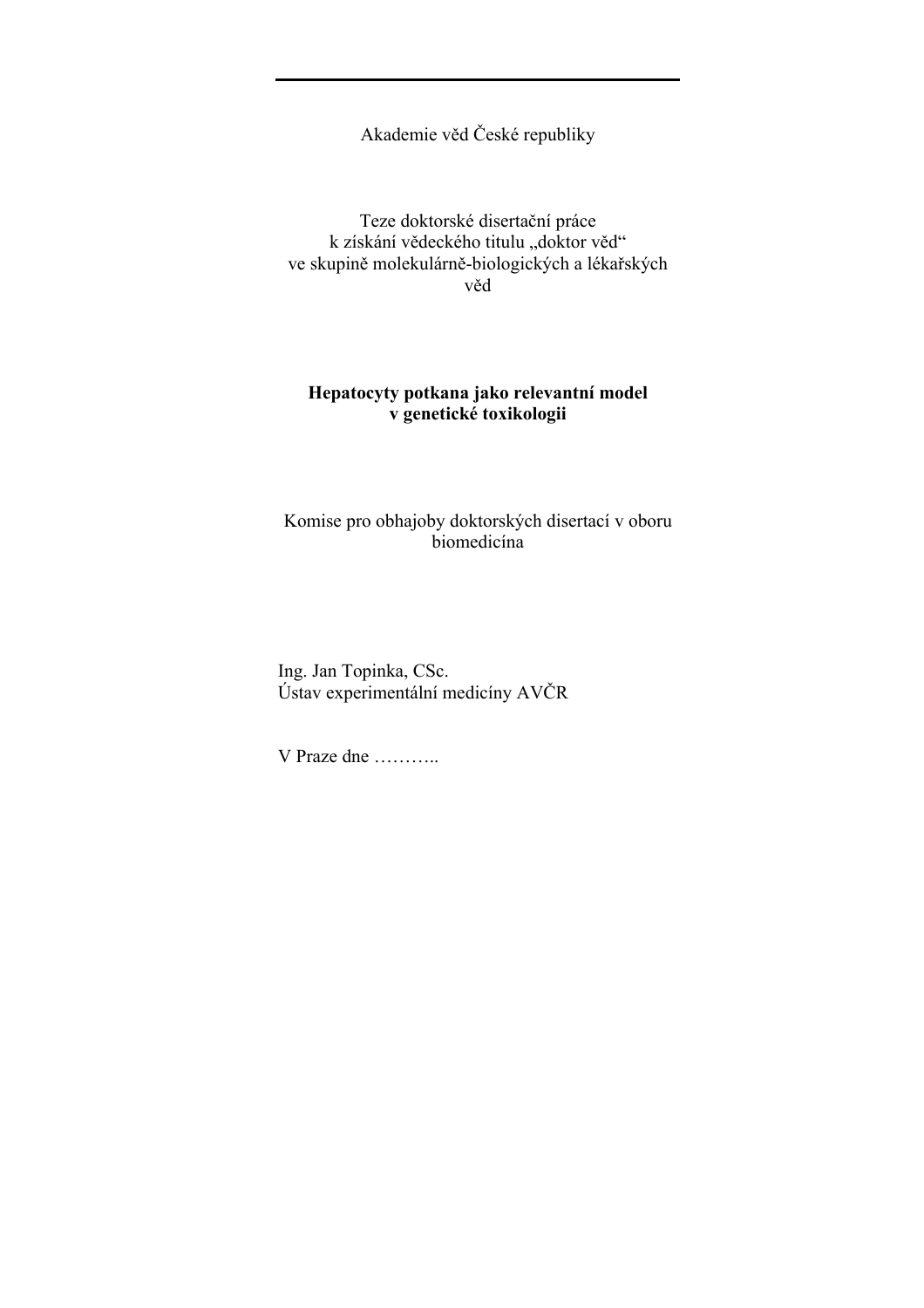**OBSAH** 

| <b>SUMMARY</b> (in English) |                                                                                   |                                                                                                              | 3           |
|-----------------------------|-----------------------------------------------------------------------------------|--------------------------------------------------------------------------------------------------------------|-------------|
| <b>SOUHRN</b>               |                                                                                   |                                                                                                              | 5           |
| 1.                          | ÚVOD                                                                              |                                                                                                              | 7           |
| $\overline{2}$ .            | 2.1.                                                                              | ZÁKLADNÍ METODICKÉ PŘÍSTUPY<br>Izolace hepatocytů potkana                                                    |             |
|                             | 2.2.<br>2.3.                                                                      | Stanovení DNA aduktů<br>Stanovení genových mutací in vivo                                                    | 8<br>8<br>9 |
| 3.                          | 3.1.                                                                              | NEJVÝZNAMNĚJŠÍ VÝSLEDKY DISERTACE<br>Využití hepatocytů potkana při studiu<br>genotoxicity chemických látek. | 9           |
|                             | 3.2.                                                                              | Příklad: cyproteron acetát<br>Hepatocyty jako metabolicky relevantní model                                   | 9           |
|                             |                                                                                   | v genetické ekotoxikologii                                                                                   | 19          |
|                             | 3.3.                                                                              | Hepatocyty jako model při profesionální expozic<br>i mutagenům a karcinogenům                                | 22          |
| 4.                          | ZÁVĚR                                                                             |                                                                                                              | 23          |
| 5.                          | VYUŽITÍ VÝSLEDKŮ DISERTACE V DALŠÍM<br>VÝZKUMU A PRAXI                            |                                                                                                              | 24          |
| 6                           |                                                                                   | SEZNAM CITOVANÉ LITERATURY                                                                                   | 26          |
| 7.                          | SEZNAM PUBLIKACÍ, KTERÉ JSOU<br>PŘEDMĚTEM DISERTACE<br>33                         |                                                                                                              |             |
| 8.                          | PŘEHLED DALŠÍCH PUBLIKACÍ DISERTANTA<br>SOUVISEJÍCÍCH S TEMATIKOU DISERTACE<br>35 |                                                                                                              |             |

 $\mathcal{L}_\text{max}$  and the contract of the contract of the contract of the contract of the contract of the contract of the contract of the contract of the contract of the contract of the contract of the contract of the contrac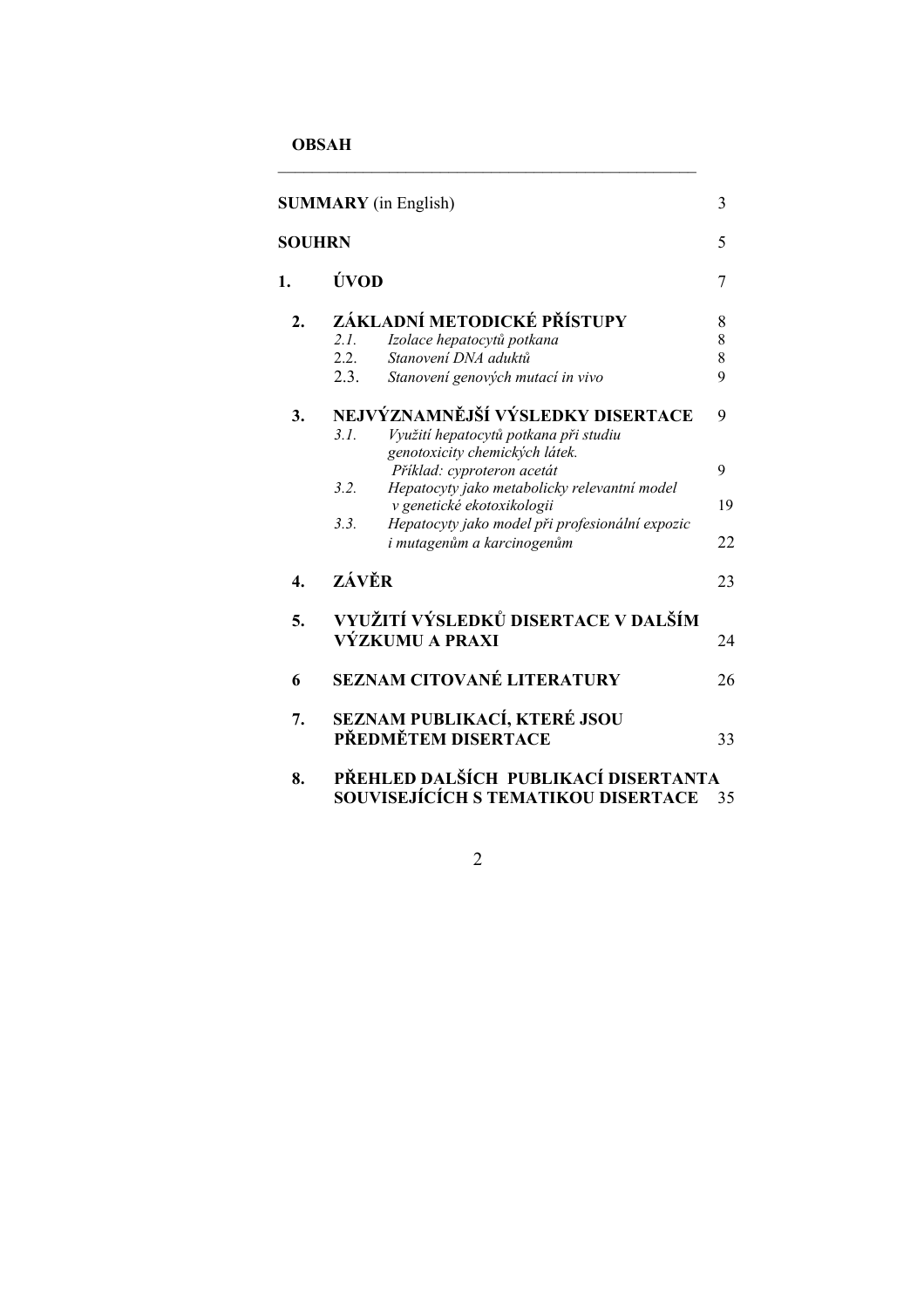## **SUMMARY**

The question of the relevant model system reflecting human exposure to mutagens and carcinogens represents one of the basic problem in genetic toxicology. I have demonstrated on several experimental studies that rat hepatocytes, as metabolically competent cells equipped with many enzymes activating and deactivating xenobiotics, may be used in various areas of genetic toxicology as an appropriate model. Incubation of primary hepatocyte cultures *in vitro* or treatment of rats *in vivo* by genotoxic compounds or their mixtures may induce DNA adducts detectable by ultrasensitive method of  $32P$ -postlabelling. Formation of DNA adducts is known to be the first step in the multistage process of chemical carcinogenesis. Some of the DNA adducts could be fixed as mutations detectable, similar to DNA adducts, in any tissue of transgenic rats.

I have exemplified the mechanistic study in rat hepatocytes on the synthetic gestagen and antiandrogen cyproterone acetate (CPA), an active component of several drugs widely used in human therapy for many years as oral contraceptives (Diane-35 $^{R}$ ) or drugs for the treatment of the hypersexual behaviour in men and several other indications (Androcur<sup>R</sup>). CPA was originally regarded as a typical tumor promoter causing in high doses liver tumors in rats. In the basic battery of tests of genotoxicity, CPA exhibited no indication of any mutagenic potential. However, by using the rat hepatocytes we demonstrated that CPA, as a first synthetic steroid, induced the formation of high levels of DNA adducts [Topinka et al., Carcinogenesis 14 (1993) 423-427]. These DNA adduct levels were much higher than those induced by the structural analogues of CPA [Topinka et al., Carcinogenesis 16 (1995) 1483-1487]. The CPA induced DNA adducts were persistent and accumulating [Werner, Topinka et al., Carcinogenesis 16 (1995) 2369-2372]. We have also shown that CPA is an integral part of DNA adducts detected in hepatocytes treated with CPA [Topinka et al., Carcinogenesis 17 (1996) 167-169] and the activation pathway of CPA to DNA reactive metabolites via the action of ketoreductases and hydroxysteroid sulfotransferases has been demonstrated [Schwarz, Werner, Topinka et al., Biological Reactive Intermediates V (1996) 243-251; Wolff, Topinka**,** et al., Biological Reactive Intermediates VI (2001) 687-696]. Hepatic CPA-DNA adducts are fixed in the liver as point mutations [Topinka et al., Mutation Res. 550 (2004) 89-99] We have shown that DNA adduct formation is not the only prerequisite of mutagenic effect of CPA [Topinka et al., Mutation Res. 550 (2004) 101-108]. Second crucial prerequisite of the mutagenic effect of CPA is its mitogenic effect induced at higher doses than DNA adducts and exhibiting the threshold. Non-linearity at low doses of the dose response curve of the mutagenic effect *in vivo* in target tissue of carcinogenesis and the existence of no-effect level of CPA proved in agreement with epidemilogic studies that contraceptive dose of CPA does not represent any significant risk. The analysis of DNA adducts and mutations were recommended by the panel of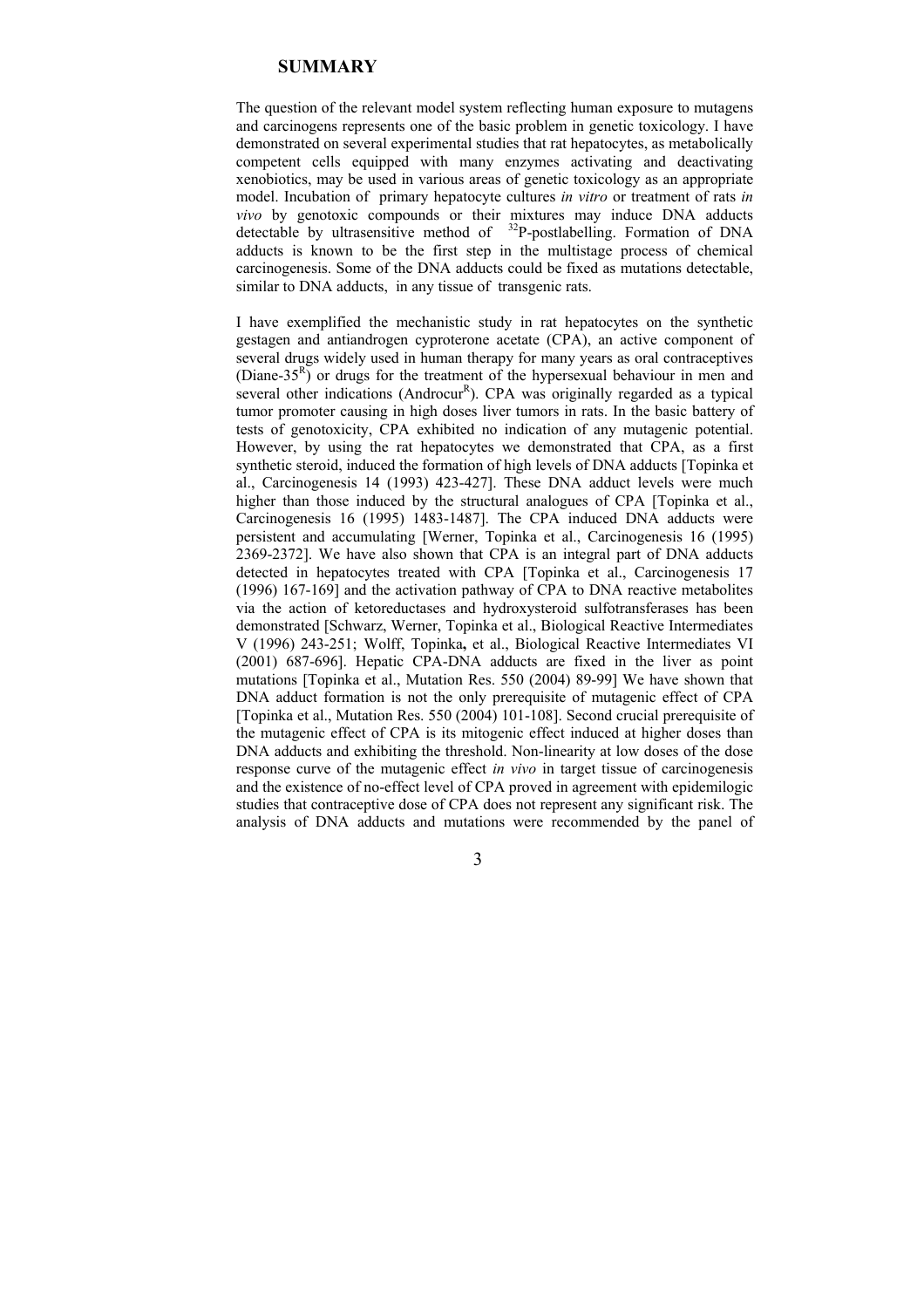experts (International Commission on Harmonisation, ICH) as additional tests in the case of equivocal results in standard battery of tests. Particularly, some tumor promoters are good candidates for the re-evaluation of genotoxic effects by our approach.

Second example of the use of rat hepatocyte cultures in genetic toxicology was the study on genotoxicity of complex environmental mixtures in two regions of the Czech Republic with different levels of the air pollution [Topinka et al., Mutation Res. 469 (2000) 83-93]. Extractable organic matter (EOM) from ambient air particles  $(PM_{10})$  was fractionated by acid-base partitioning and silica gel collumn chromatography. Crude extracts and various fractions were incubated with primary rat hepatocytes and DNA adducts were analyzed by <sup>32</sup>P-postlabelling. We have proved that polycyclic aromatic hydrocarbons (PAH) and their nitroderivatives are the main contributors to the genotoxicity of EOM derived from both regions. We have demonstrated that analysis of DNA adducts in hepatocytes offers a suitable method for monitoring the genotoxicity of complex mixtures of the environmental chemicals. To our knowledge, it was the first attempt to use rat hepatocytes in this context.

Finally, rat hepatocytes were used to assess genotoxic potential of complex mixtures in coke oven emissions [Topinka et al., Mutation Res. 419 (1998) 91- 105]. We have used again acid-base partitioning and silica gel collumn chromatography of the extract of particles collected on the top of the coke oven battery with subsequent DNA adduct analysis in rat hepatocytes treated with the crude extract and its various fractions. The originality of the approach is based on the combined use of hepatocytes with other mammalian cell lines exhibiting more specialised enzymatic activities to bioactivate xenobiotics. By comparison of the total genotoxic potential of mixtures in hepatocytes with specific genotoxicity in metabolically specialised cell lines we demonstrated crucial role of PAH and nitro-PAH for the genotoxicity of the coke oven emissions. We proved that rat hepatocytes are suitable model for the analysis of mixtures due to the broad spectrum of xenobiotic metabolizing enzymes. This approach , based on the DNA reactivity of mixture components represents substantial improvement compared to the circumstantial chemical analysis of many various components. The usefulness of rat hepatocytes in the area of the occupational exposures to mutagens and carcinogens was clearly demonstrated.

We proved that rat hepatocytes exhibiting a wide spectrum of xenobiotic metabolizing enzymes are appropriate model to study genotoxicity of various compounds and their mixtures under different types of exposures, including the possibility to study the mechanisms of the action. Original results summarized in this disertation indicate new possibilities of use of rat hepatocytes in various areas of genetic toxicology.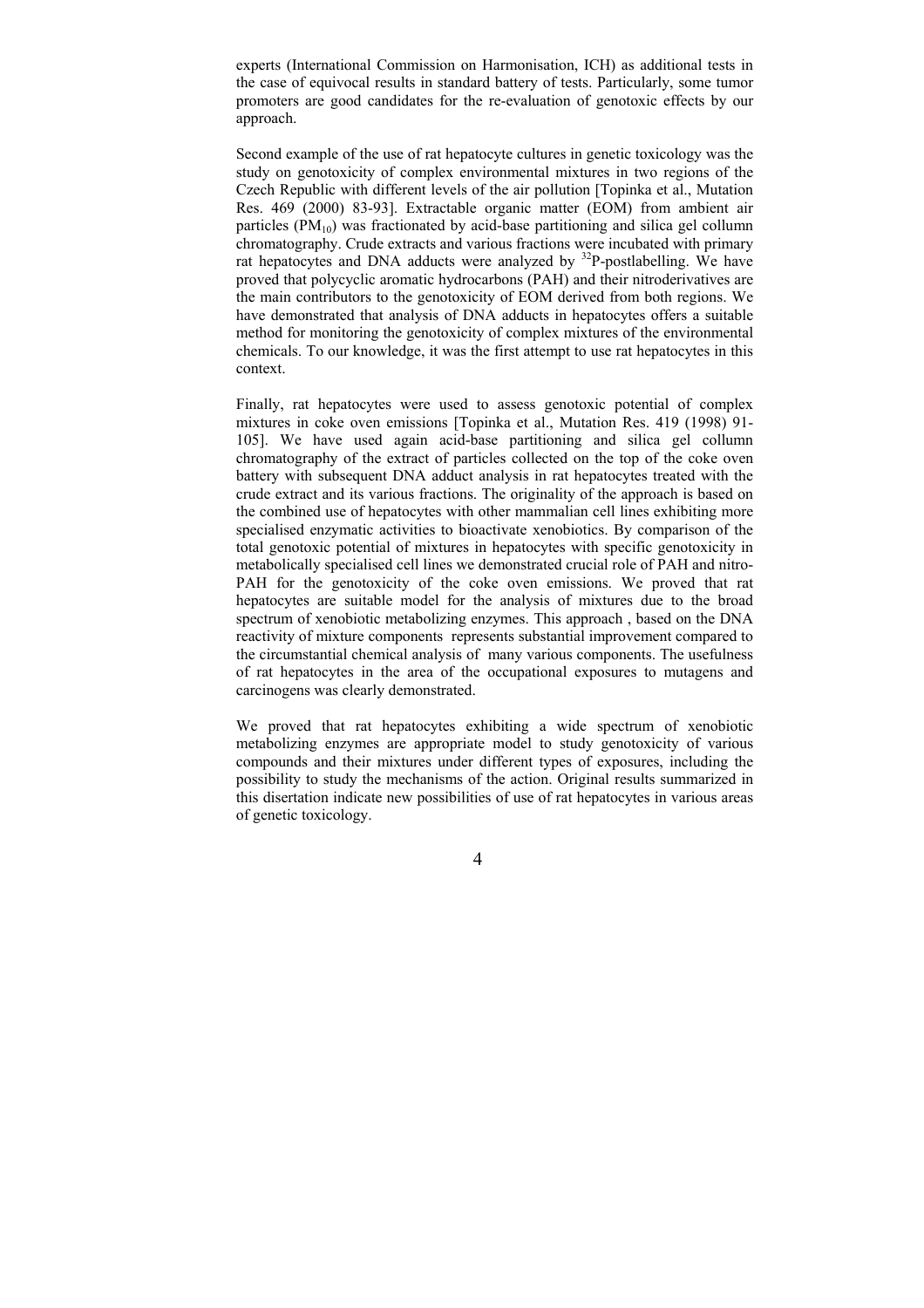#### **SOUHRN**

Otázka vhodného modelového systému odrážejícího expozici člověka mutagenům a karcinogenům představuje jeden ze základních problémů genetické toxikologie. V této disertační práci prokazuji na příkladu několika zcela prioritních experimentálních studií, že hepatocyty potkana, jako metabolicky kompetentní buňky vybavené mnoha aktivačními a deaktivačními enzymy, jsou vhodným modelem v různých oblastech genetické toxikologie. Inkubace primárních hepatocytů *in vitro* nebo expozice zvířat genotoxickým látkám či jejich směsím *in vivo* může indukovat tvorbu DNA aduktů detekovatelných vysoce citlivou metodou <sup>32</sup>P-postlabelling. Tvorba DNA aduktů představuje první krok Tvorba DNA aduktů představuje první krok ve vícestupňovém procesu chemické kancerogeneze. Některé DNA adukty se mohou fixovat jako mutace detekovatelné, podobně jako DNA adukty, v libovolné tkáni transgenních potkanů.

Jako příklad využití hepatocytů potkana při hledání mechanismu genotoxicity byla provedena studie se syntetickým gestagenem a antiandrogenem cyproteron acetátem (CPA), který je aktivní složkou několika preparátů používaných řadu let v humánní terapii zejména jako velmi rozšířené orální kontraceptivum (Diane-35<sup>R</sup>) nebo preparátů pro léčbu hypersexuálního chování u mužů a v dalších indikacích Androcur<sup>R</sup>). CPA byl původně považován za typický nádorový promotor vyvolávající ve vysokých dávkách jaterní nádory u potkana. V základní baterii testů genotoxicity CPA nevykazoval žádné mutagenní účinky. Naproti tomu, s využitím hepatocytů potkana jsme jasně prokázali, že CPA, jako první syntetický steroid indukuje tvorbu vysokých hladin DNA aduktů [Topinka et al., Carcinogenesis 14 (1993) 423-427]. Tyto hladiny DNA aduktů byly výrazně vyšší než hladiny indukované strukturními analogy CPA [Topinka et al., Carcinogenesis 16 (1995) 1483-1487]. DNA adukty indukované CPA se akumulovaly a byly vysoce persistentní [Werner, Topinka et al., Carcinogenesis 16 (1995) 2369- 2372]. Dále jsme prokázali, že část molekuly CPA je součástí DNA aduktů nalezených v hepatocytech po inkubaci s touto látkou [Topinka et al., Carcinogenesis 17 (1996) 167-169] a byl prokázán způsob aktivace CPA na DNA reaktivní metabolity působením ketoreduktázy a hydroxysteroid sulfotransferázy [[Schwarz, Werner, Topinka et al., in: Biological Reactive Intermediates V (1996) 243-251; Wolff, Topinka**,** et al., in: Biological Reactive Intermediates VI (2001) 687-696]. CPA-DNA adukty jsou v játrech fixovány jako bodové mutace [Topinka et al., Mutation Res. 550 (2004) 89-99]. V další části studie jsme prokázali, že tvorba DNA aduktů není jedinou podmínkou mutagenního působení CPA [Topinka et al., Mutation Res. 550 (2004) 101-108]. Námi prokázaná nelinearita dávkové závislosti mutagenních účinků CPA v oblasti nízkých dávek v cílové tkáni kancerogeneze *in vivo* a existence prahové dávky ukázala ve shodě s epidemiologickými studiemi, že dávka CPA odpovídající antikoncepční aplikaci nepředstavuje významně zvýšené riziko vzniku jaterního nádorového onemocnění.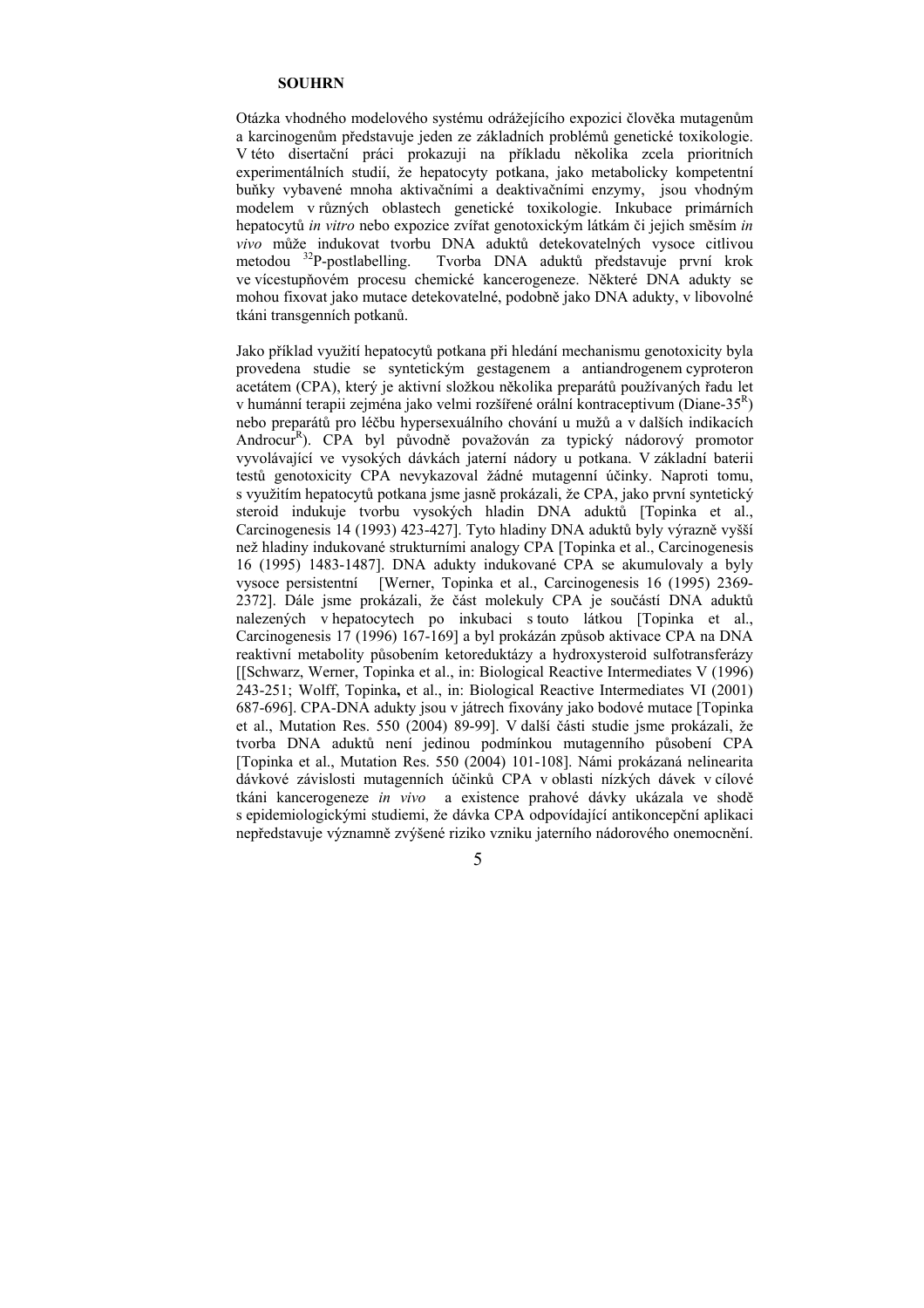Námi použitý přístup analýzy DNA aduktů a mutací v cílové tkáni kancerogeneze byl doporučen mezinárodním panelem expertů (international Commission on Harmonisation, ICH) k použití v případech rozporuplných výsledků standardních testů genotoxicity. Jde zejména o některé nádorové promotory, které jsou ve standardní baterii testů genotoxicity negativní.

Druhým příkladem použití hepatocytů v genetické toxikologii je studie genotoxicity komplexních environmentálních směsí ve dvou regionech České republiky s různými hladinami znečištění ovzduší [Topinka et al., Mutation Res. 469 (2000) 83-93]. Extrahovatelná organická hmota (EOM) z částic v ovzduší  $(PM_{10})$  byla frakcionována dle acidity a polarity. Hrubý extrakt a jeho jednotlivé frakce byly inkubovány s primárními kulturami hepatocytů. DNA adukty v hepatocytech byly stanoveny metodou <sup>32</sup>P-postlabelling. Polycyklické aromatické uhlovodíky (PAU) a jejich nitroderiváty byly identifikovány jako hlavní příčina genotoxicity extraktu z obou studovaných oblastí. Bylo ukázáno, že analýza DNA aduktů v hepatocytech je vhodnou metodou monitorování genotoxicity komplexních směsí látek v životním prostředí. Jedná se o první příklad využití hepatocytů potkana k charakterizaci genotoxického potenciálu a identifikaci skupin látek s biologickou aktivitou.

Hepatocyty potkana byly též využity ke stanovení genotoxického potenciálu komplexních směsí látek v emisích na koksovnách [Topinka et al., Mutation Res. 419 (1998) 91-105]. Částice zachycené na filtrech odběrového zařízení v horní části koksovací baterie byly opět extrahovány, frakcionovány dle acidity a polarity, inkubovány s primárními kulturami hepatocytů, v nichž byly stanoveny DNA adukty. Byla prokázána dominantní úloha PAU a jejich nitroderivátů v celkové genotoxicitě emisí na koksovně. Prokázali jsme, že hepatocyty potkana jsou vzhledem k širokému spektru enzymových aktivit nutných k bioaktivaci mnoha xenobiotik vhodným modelem pro analýzu látek na základě jejich biologické aktivity, což z hlediska hodnocení genotoxicity představuje výrazný krok vpřed ve srovnání s technicky velmi náročnou chemickou analýzou. V kombinaci s vybranými savčími buněčnými liniemi vybavenými užším spektrem schopnosti metabolické aktivace je možné hepatocyty použít ke skupinové identifikaci komponent s nejvyšším genotoxicikým potenciálem. Ve studii jsme prokázali vhodnost použití hepatocytů potkana v oblasti profesionální expozice mutagenům a karcinogenům. Prokázali jsme, že hepatocyty potkana jsou vzhledem k širokému spektru enzymových aktivit nutných k bioaktivaci mnoha xenobiotik vhodným modelem pro analýzu genotoxicity chemických látek a jejich směsí za různých expozičních podmínek, včetně studia mechanismu působení těchto látek. Prioritní výsledky studií shrnutých v této disertaci ukazují nové možnosti využití hepapatocytů potkana v různých oblastech genetické toxikologie.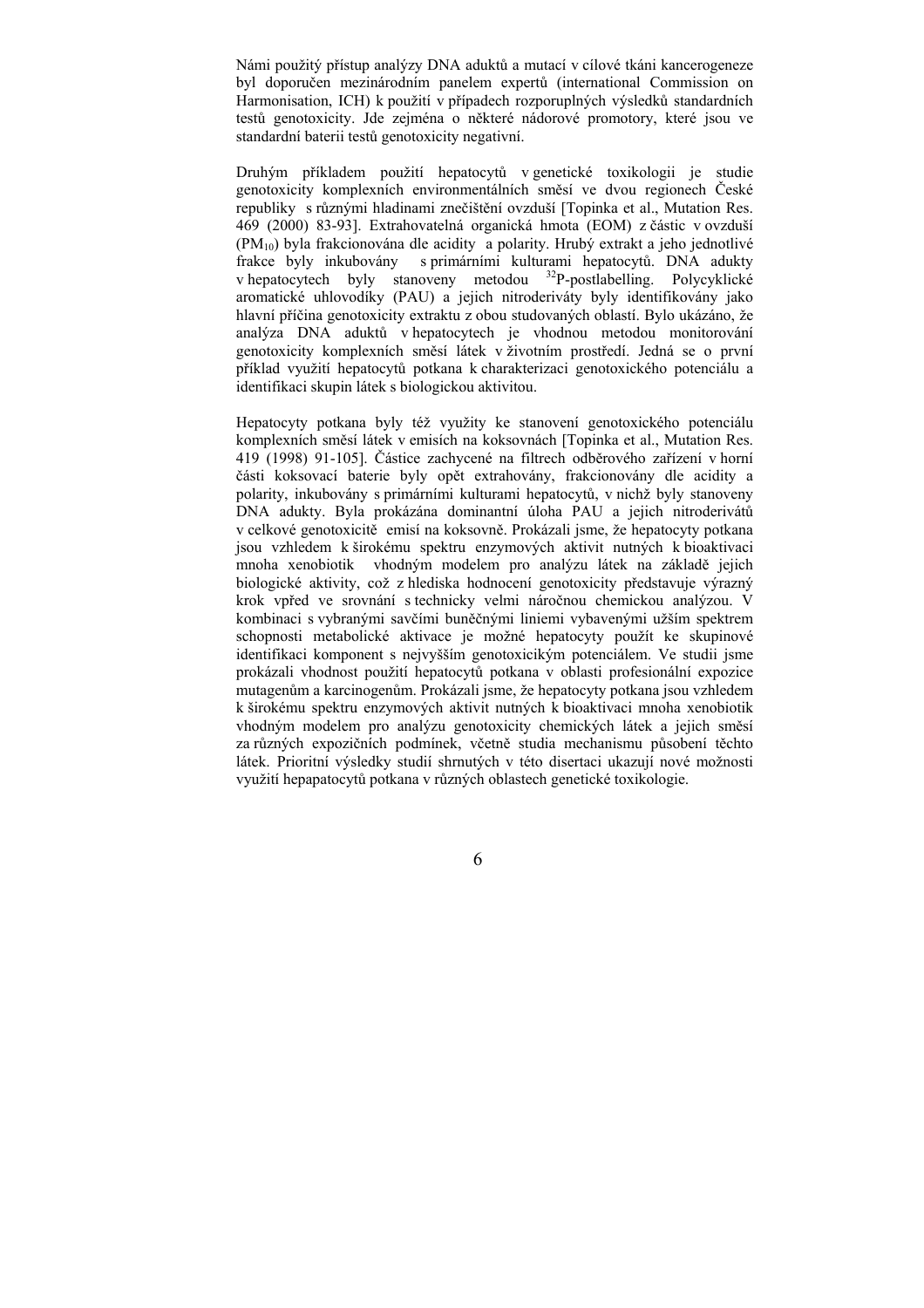### **1. OBSAH DISERTACE**

Předkládaná doktorská disertační práce představuje ucelený soubor publikací, shrnující mnohaleté zkušenosti disertanta s využitím hepatocytů potkana v různých oblastech genetické toxikologie. Práce je rozdělena do 3 základních částí jejichž společným jmenovatelem je vedle využití hepatocytů jako modelového systému, též analýza DNA aduktů jako markeru vnitřní expozice genotoxickým látkám:

V první části je na příkladu syntetického steroidu cyproteron acetátu (CPA) ukázáno jak lze s použitím primárních kultur hepatocytů *in vitro* a jaterních buněk potkana *in vivo* v kombinaci s využitím současných metod genetické toxikologie postupně objasnit mechanismus aktivace, genotoxicity, mutageneze a karcinogeneze látky, která byla řadu let považována za nádorový promotor působící výhradně epigenetickým mechanismem. Cyproteron acetát je farmakologicky velmi významná látka používaná v humánní terapii zejména jako aktivní složka jednoho z nejrozšířenějších antikoncepčních prostředků Diane-35<sup>R</sup> (Schering AG, Berlin). Ve vyšších dávkách se jeho antiandrogenních vlastností používá v léčbě hypersexuálního chování u mužů (Androcur<sup>R</sup>, Schering AG, Berlin).

Ve druhé části byly primární kultury hepatocytů poprvé využity při studiu genotoxických účinků komplexních směsí extrahovatelných organických látek vázaných na prachové částice v ovzduší. V kombinaci s chemickou analýzou a frakcionací byly identifikovány skupiny látek vykazující nejvýraznější genotoxické účinky.

Ve třetí části je ukázána možnost jak i bez nutnosti velmi pracné chemické analýzy mohou být s výhodou využity hepatocyty potkana pro charakterizaci genotoxického potenciálu emisí na koksovnách, tedy při hodnocení profesionální expozice směsím potenciálně karcinogenních organických látek jako jsou směsi polycyklických aromatických uhlovodíků a jejich derivátů.

Veškeré získané výsledky publikované ve vysoce impaktovaných mezinárodních časopisech jsou zcela prioritní a ukazují nové možnosti využití hepatocytů potkana v genetické toxikologii.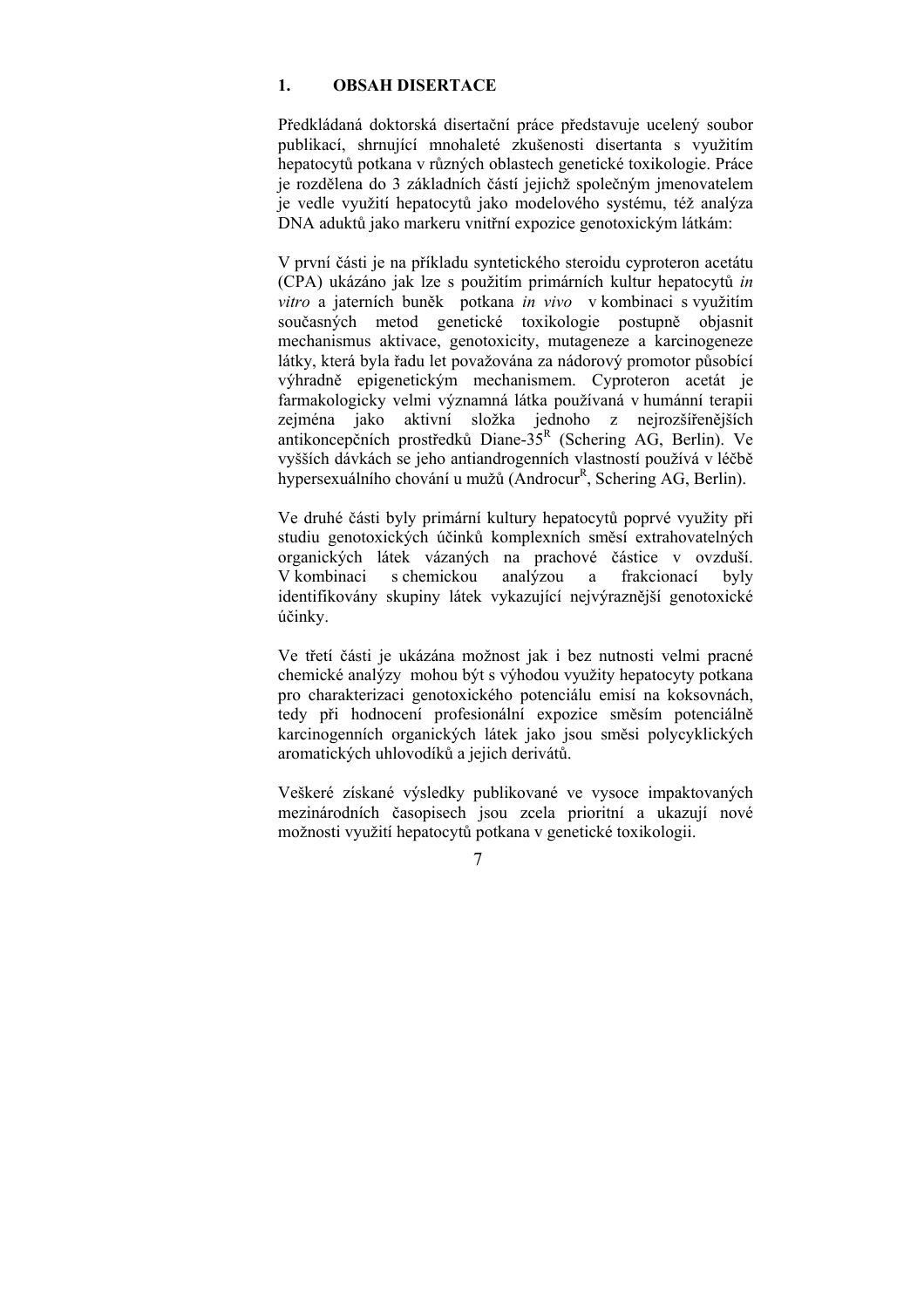## **2. ZÁKLADNÍ METODICKÉ PŘÍSTUPY**

Detailní postupy všech použitých metodik jsou popsány v publikacích, které jsou součástí této disertační práce. Zde jsou zmíněny a citovány odkazy pouze na základní metodické postupy použité v pracích tvořících podklad disertace.

## *2.1. Izolace hepatocytů potkana*

Hepatocyty byly izolovány perfuzí jater potkana kolagenázou, která je detailně popsána Schwarzem et al. (1992). Viabilita buněk byla stanovena trypanovou modří a preparace hepatocytů byla použita jen tehdy, když životnost buněk byla vyšší než 80 procent.

#### *2.2.1. Stanovení DNA aduktů*

DNA z primárních kultur hepatocytů nebo z homogenátu jaterní tkáně byla izolována fenolovou extrakcí popsanou Guptou (1984). DNA adukty, jako kovalentní sloučeniny mezi genotoxickou látkou a bází nukleotidu DNA byly analyzovány metodou 32P-postlabelling, na jejíž standardisaci a validaci se disertant podílel (Phillips et al., 1999). Byla použita modifikace podle Gupta et al. (1985) využívající extrakci do butanolu nebo modifikace podle Reddy et al. (1986) s použitím nukleázy P1 k obohacení DNA hydrolyzátu adukty ke zvýšení citlivosti stanovení.

#### *2.3. Stanovení genových mutací in vivo.*

Ke stanovení genových mutací *in vivo* v játrech potkana bylo použito transgenních potkanů Big Blue<sup>TM</sup> (Stratagene, La Jolla, USA) umožňujících analýzu bodových mutací v DNA z libovolné tkáně. Metoda je založena na detekci mutací v cílovém transgenu *lac I*, který je v mnoha kopiích zabudován do genomu každé buňky potkana. Metoda je detailně popsána v Dycaico et al., 1994.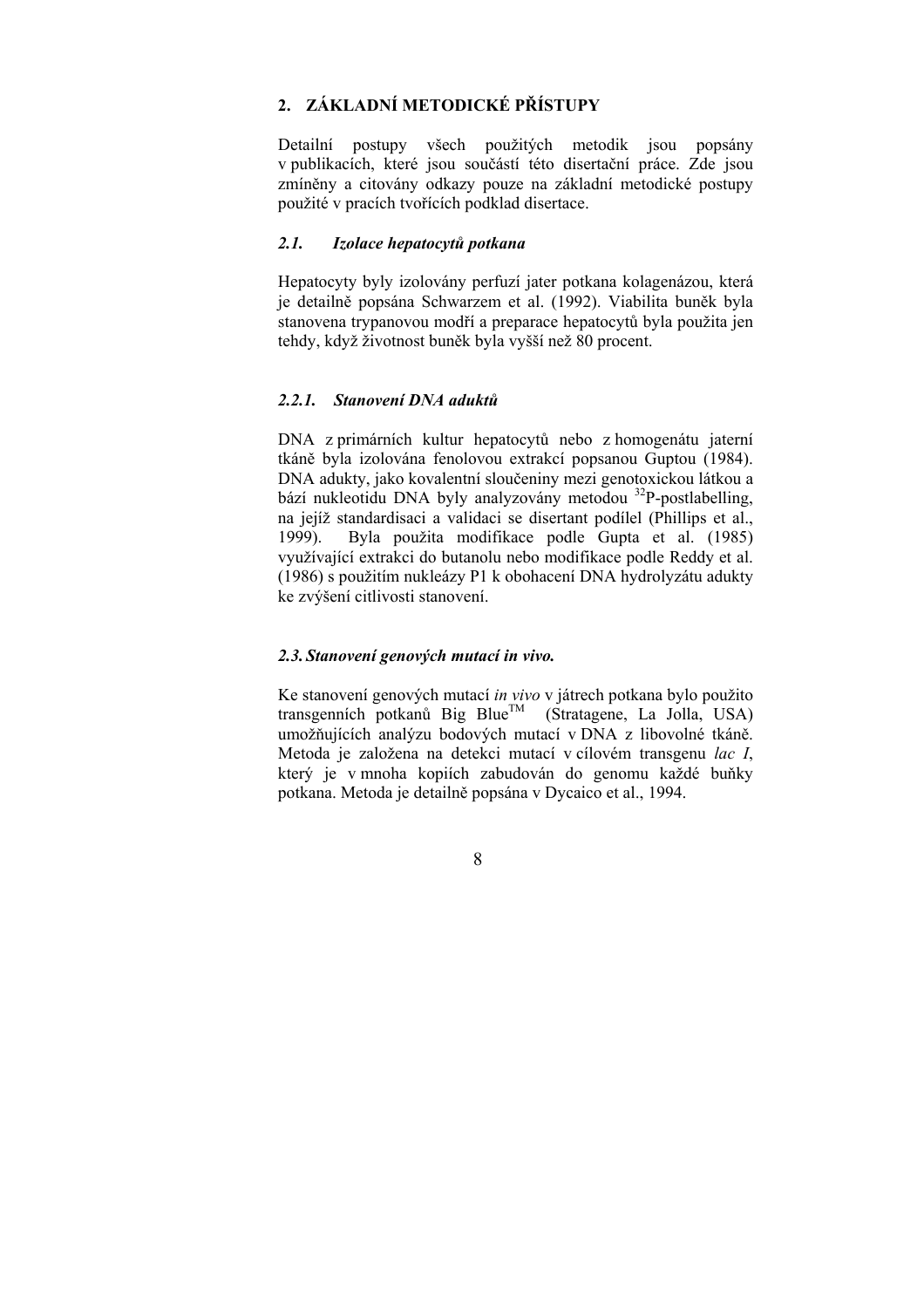## **3. NEJVÝZNAMNĚJŠÍ VÝSLEDKY DISERTACE**

### *3.1.Využití hepatocytů potkana při studiu genotoxicity chemických látek. Příklad: cyproteron acetát.*

Součástí výzkumu možných toxických účinků nově vyvíjených léků a dalších látek je testování jejich genotoxicity. Problémem jsou látky, které vykazují ve standardní baterii testů genotoxicity negativní nebo rozporuplné výsledky a v dlouhodobých testech karcinogenity jsou pozitivní. V některých případech může jít o nádorové promotory, které neinteragují s DNA, ale v řadě případů se později ukáže, že standardní baterií testů nemohla být genotoxicita prokázána. Příkladem takové sloučeniny je cyproteron acetát.

Syntetický analog testosteronu s antiandrogenními a gestagenními účinky – cyproteron acetát (CPA; 6-chlor-17α-acetoxy-1,2αmetylenpregnan-4,6-dien-3,20-dion; Obr. 1) je látkou dlouhodobě používanou jako aktivní složka řady léků včetně včetně velmi rozšířeného kontraceptiva Diane 35 (Schering AG, Berlin). Látka byla vyvinuta již v roce 1961 a od roku 1973 je využívána v humánní terapii.

## *3.1.1. Výchozí stav problematiky*

Testování genotoxických a karcinogenních účinků prokázalo, že CPA po opakovaném podávání vysokých dávek vyvolává benigní nádory v játrech potkana (Schuppler et al., 1979). Tento výsledek byl interpretován působením CPA jako nádorového promotoru, neboť mutagenní a iniciační potenciál CPA nebyl v předcházejících testech genotoxicity potvrzen (Lang et al., 1979; Schuppler et al., 1983). Naproti tomu bylo prokázáno, že podobně jako řada dalších nádorových promotorů, CPA indukuje jaterní cytochrom P450 dependentní aktivity (Schulte-Hermann et al., 1980a; Nims et al., 1987) a stimuluje DNA syntézu a růst jaterní tkáně (Schulte-Hermann et al., 1980b). Kromě toho bylo bylo prokázáno, že CPA indukuje zvýšenou proliferační aktivitu v preneoplastických γglutamyltranspeptidáza-pozitivních hepatocytech ve srovnání s nezměněnou okolní tkání (Schulte-Hermann et al., 1981; Neumann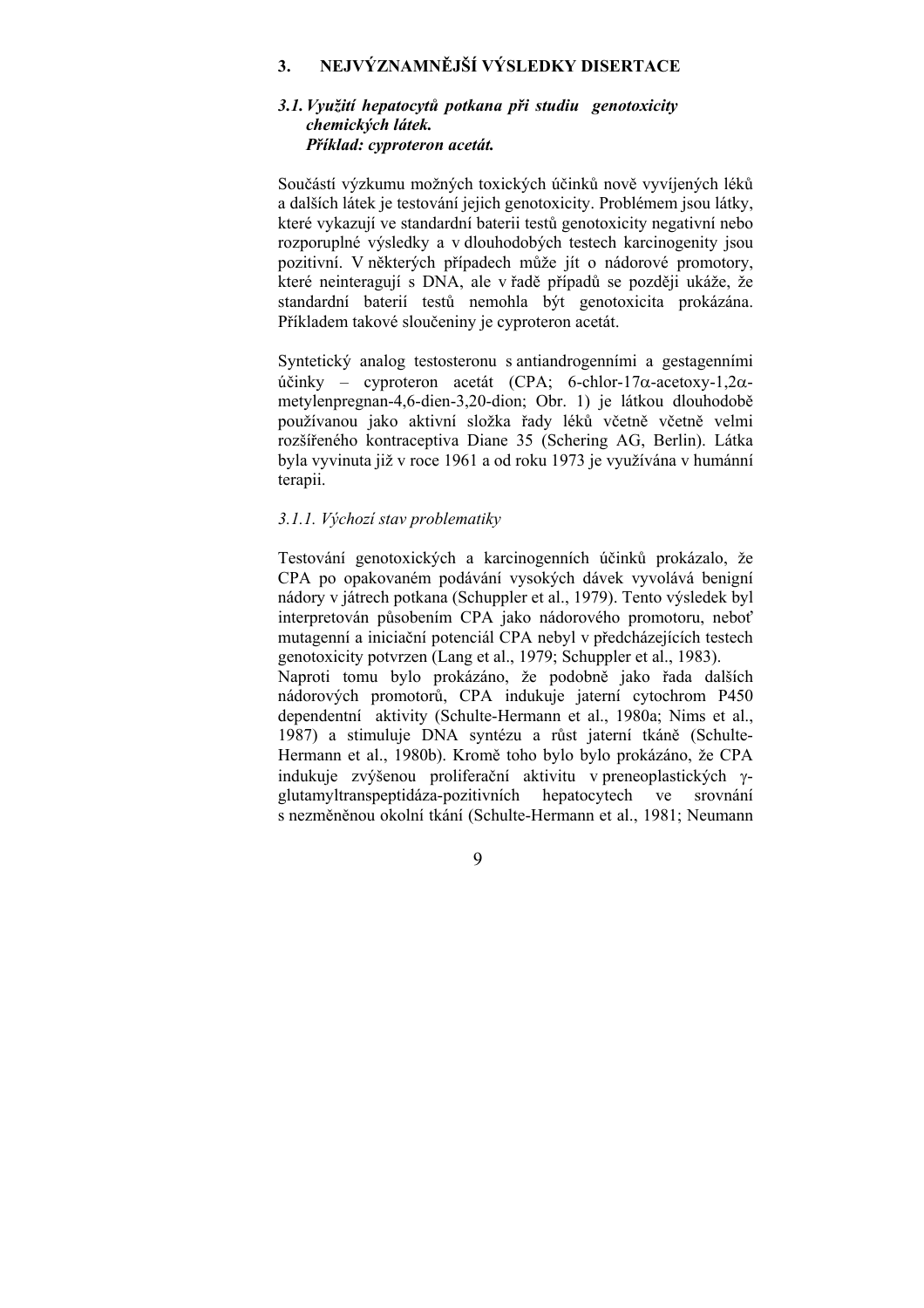et al., 1992;). Všechny výsledky potvrzovaly epigenetický mechanismus karcinogenních účinků DNA. Prvním náznakem



**Obr. 1:** Strukturní vzorec syntetického steroidu cyproteronacetátu

genotoxicity CPA bylo zjištění, že CPA indukuje DNA reparační syntézu v kultuře hepatocytů potkana (Neumann et al., 1992). Poznatek, že CPA indukuje reparační syntézu vyvolal otázky, které vedly ke studiím jejichž cílem bylo zhodnotit bezpečnost CPA jako léku a zejména najít mechanismus případného genotoxického působení CPA. Na těchto studiích se disertant rozhodující měrou podílel.

## *3.1.2. Cyproteron acetát indukuje v hepatocytech potkana vysoké hladiny DNA aduktů in vitro i in vivo.*

Publikováno v: **Topinka, J**, Andrae, U, Schwarz, LR, Wolff, T: Cyproterone acetate generates DNA adducts in rat liver and primary rat hepatocyte cultures, *Carcinogenesis* 14 (1993) 423-427.

V první fázi jsme se zaměřili na otázku zda CPA indukuje tvorbu DNA aduktů, jako markeru genotoxicity, v cílové tkáni kancerogeneze – játrech potkana. Inkubace primárních kultur hepatocytů izolovaných z potkanů obou pohlaví s CPA po dobu 6 hodin indukovaly několik typů DNA aduktů jejichž hladiny byly úměrné koncentraci CPA. Hepatocyty izolované ze samic potkana, vykazovaly cca 20-krát vyšší hladiny DNA aduktů než hepatocyty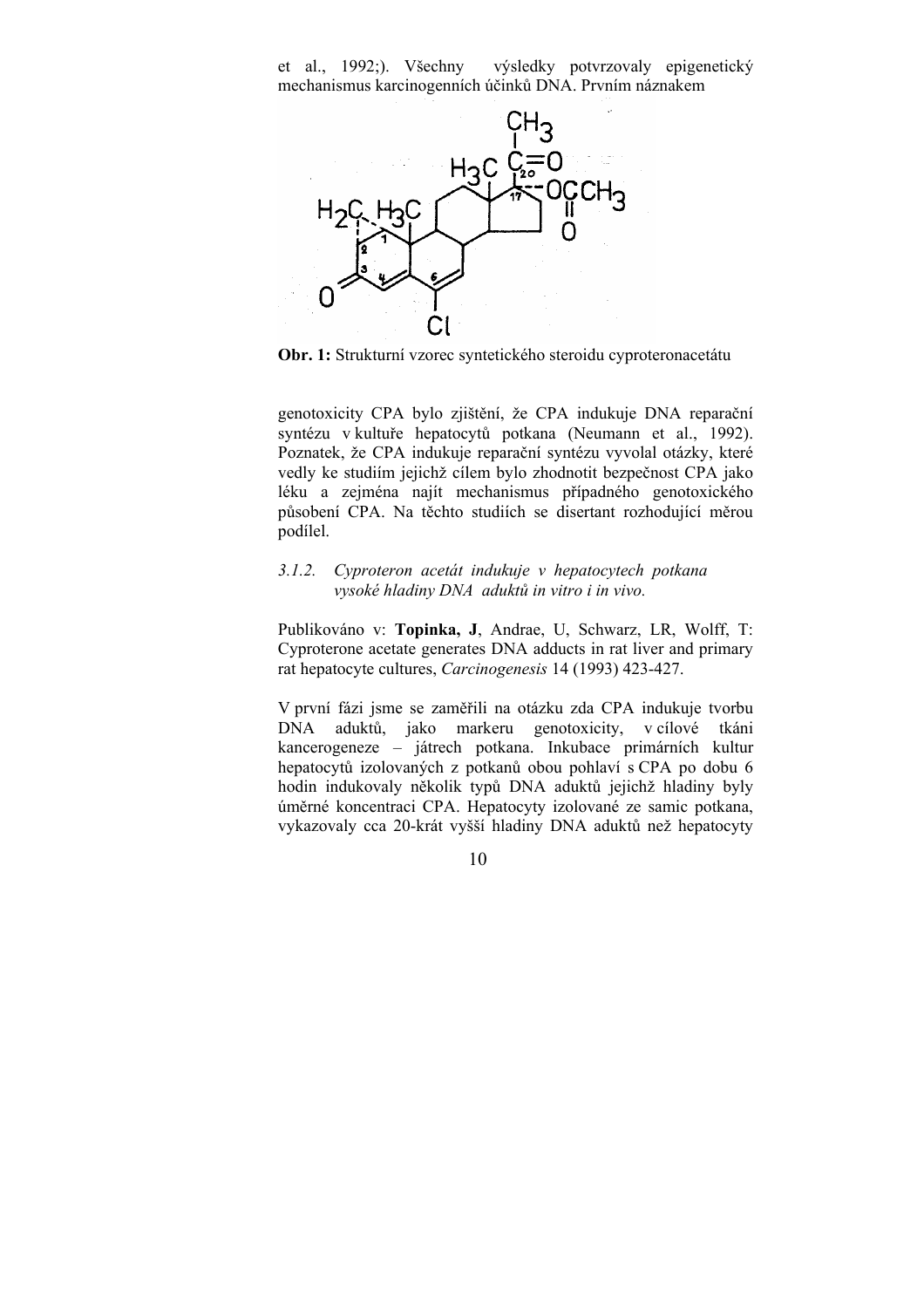izolované ze samců potkana. Podobně, jednorázová dávka CPA vyvolávala v játrech samic potkana cca 100x vyšší hladiny DNA aduktů než u samců. Adukty nebyly detekovány v extrahepatálních tkáních ani při inkubacích nativní DNA s CPA, což ukázalo na nutnost metabolické aktivace jaterními enzymy, jejichž aktivita je závislá na pohlaví potkana (Kamataki et al., 1983; Waxman et al., 1985). Tato studie prokázala, že CPA, jako první ze skupiny syntetických steroidů, poškozuje DNA v hepatocytech jak *in vitro*, tak *in vivo* a setkala se s velmi výrazným ohlasem v odborné veřejnosti, o čemž svědčí dosavadních 50 citací této studie jinými autory. Vzhledem k velmi rozšířenému použití CPA tato studie iniciovala další intenzívní výzkum včetně několika epidemiologických studií. Výsledky naší studie se ne naší zásluhou dostaly prostřednictvím německého denního tisku i na laickou veřejnost, což vyvolalo okamžitý pokles ceny akcií firmy Schering AG o 7%. Bylo proto třeba co nejrychleji objasnit význam tvorby DNA aduktů v procesu hepatocelulární karcinogeneze a zejména objasnit, zda antikoncepční dávka CPA představuje zvýšené riziko

## *3.1.3. Strukturní analogy cyproteronacetátu indukují výrazně nižší hladiny hepatálních DNA aduktů.*

Publikováno v : **Topinka, J,** Binková, B, Zhu, HK, Andrae, U, Neumann, I, Schwarz, LR, Werner, S, Wolff, T: DNA-damaging activity of the cyproterone acetate analogs chlormadinone acetate and megestrol acetate in rat liver, *Carcinogenesis* 16 (1995) 1483- 1487.

Předmětem dalšího studia mechanismu genotoxického účinku CPA bylo zjistit, která část molekuly CPA je zodpovědná za poškození DNA. K identifikaci těchto strukturních elementů CPA byly testovány strukturní analogy CPA - chlormadinon acetát (CMA) a megestrol acetrát (MGA) (Obr.2), z hlediska jejich schopnosti poškození DNA v kulturách hepatocytů *in vitro* (DNA adukty, reparační syntéza DNA) i v játrech potkana *in vivo* (DNA adukty). Bylo zjištěno, že hladiny DNA aduktů indukované CMA i MGA v hepatocytech samic potkana jsou zanedbatelně nízké ve srovnání s hladinou aduktů indukovanou CPA. Totéž platí pro srovnání hladin DNA aduktů v játrech potkanů *in vivo*. Dále bylo zjištěno, že na rozdíl od CPA, oba jeho analogy neindukují detekovatelnou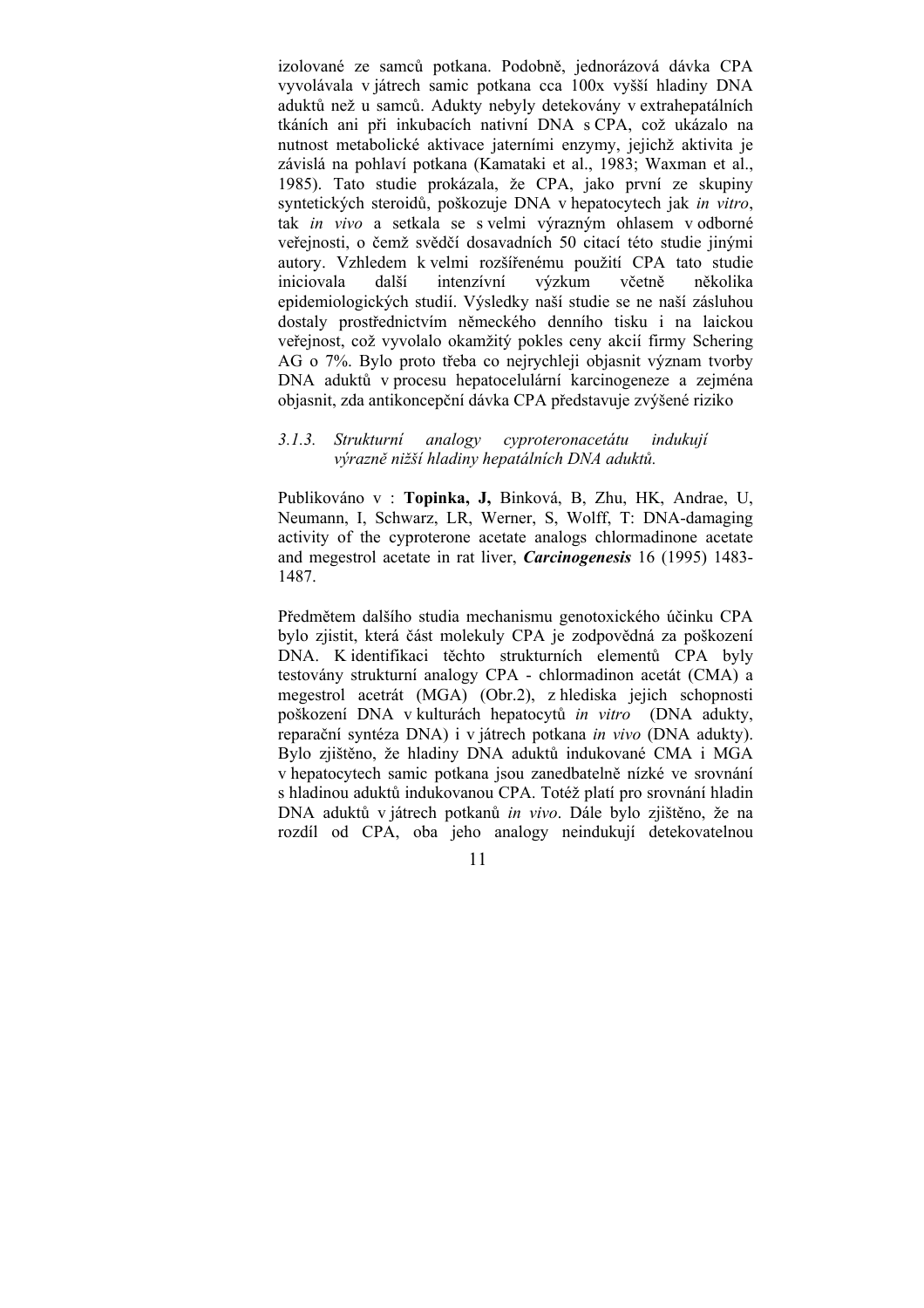reparační syntézu DNA v hepatocytech potkana obou pohlaví. Najít jednoznačné vysvětlení proč CPA je mnohanásobně genotoxičtější než jeho strukturně velmi blízké analogy lišící se pouze přítomností 1,2α-metylenové skupiny a v případě MGA navíc substitucí chloru metylovou skupinou v poloze 6 (Obr. 2) nebylo na základě této studie možné, avšak bylo možno s jistotou vyloučit roli substituentu v poloze 6. V literatuře nebyla dosud popsána aktivace 1,2αmetylenové skupiny na DNA reaktivní metabolity a tak interpretace získaných dat měla v této fázi charakter možných hypotéz, z nichž ta nejpravděpodobnější souvisela s možnou sníženou rychlostí detoxifikace CPA a jeho analogů v důsledku přítomnosti 1,2αmetylenové skupiny, zatímco CMA a MGA jsou účinně detoxifikovány (Cooke et al., 1965; Handy et al. 1974).



**Obr.2:** Porovnání strukturních vzorců cyproteron acetátu (CPA), Chlormadinon acetátu (CMA) a megestrol acetátu (MGA)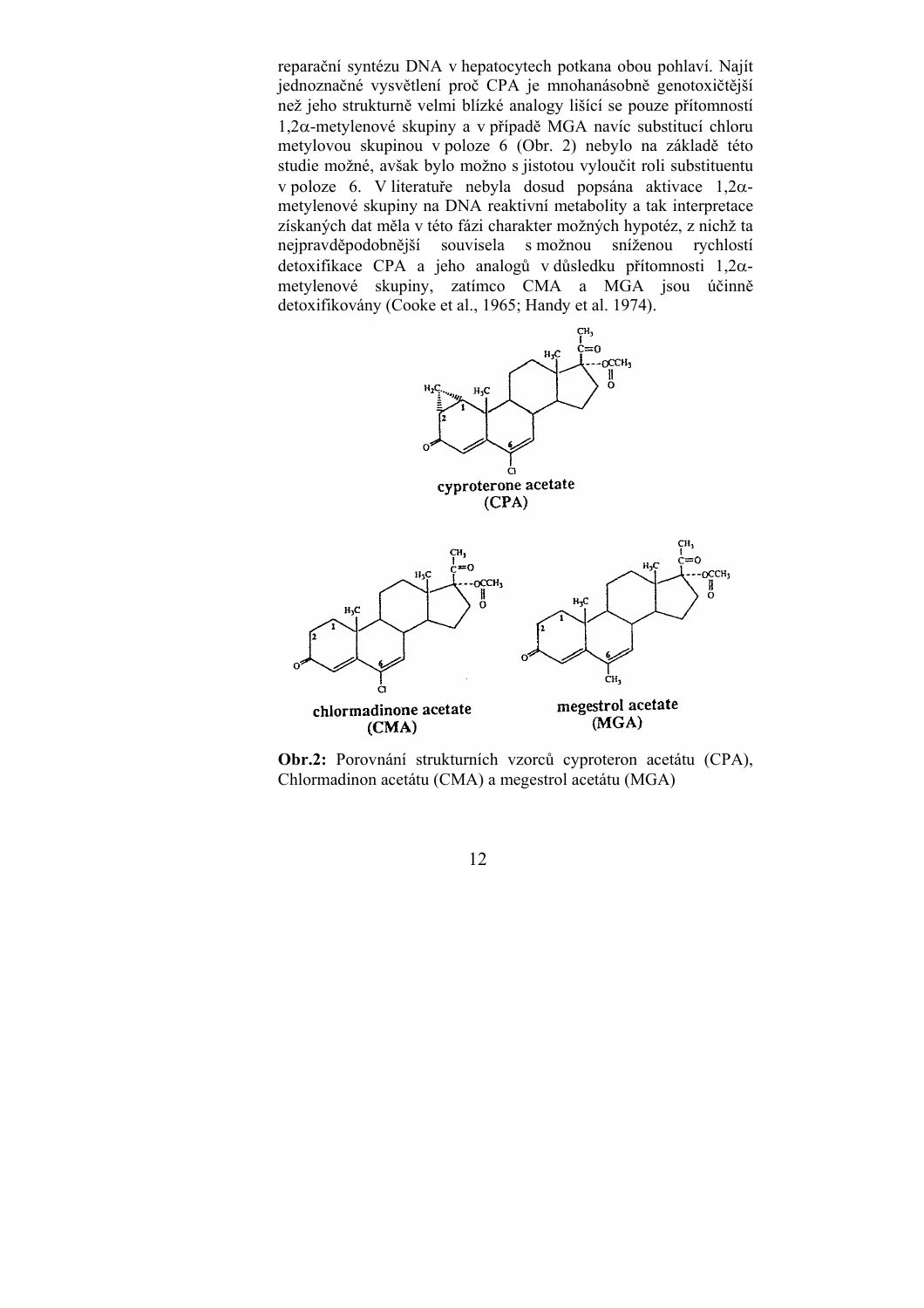#### *3.1.4. DNA adukty indukované cyproteron acetátem jsou značně persistentní a dochází k jejich akumulaci.*

Publikováno v : Werner, S., **Topinka, J**, Wolff, T, Schwarz,LR: Accumulation and persistence of DNA-adducts of the synthetic steroid cyproterone acetate in rat liver, *Carcinogenesis* 16 (1995) 2369-2372.

Z hlediska významu DNA aduktů v procesu chemické karcinogeneze hraje významnou úlohu skutečnost, zda jsou indukované DNA adukty účinně reparovány nebo jsou naopak dostatečně persistentní a dochází k jejich akumulaci. V případě CPA, jako aktivní složky řady preparátů, které jsou podávány opakovaně v nízkých dávkách hraje akumulace a persistence DNA aduktů zvláště významnou roli. Po jednorázové aplikaci 10 mg CPA/kg samicím potkana byla zjištěna maximální hladina DNA aduktů po 1 týdnu (340 aduktů / 10<sup>8</sup> nukleotidů), která ještě po dalších 11 týdnech dosahovala cca 40% maximální hladiny. Akumulace DNA aduktů byla studována podáváním 50 µg CPA/kg samicím potkana po dobu 42 dní. Byl pozorován kontinuální vzestup hladiny DNA aduktů v rozmezí 1-38 aduktů / 108 nukleotidů. V souladu s předchozími výsledky, hladiny aduktů u samců byly řádově nižší. Závěrem této studie bylo, že DNA adukty indukované CPA jsou při jednorázovém podání CPA velmi persistentní s biologickým poločasem 6-7 týdnů a při dlouhodobém opakovaném podání dochází k jejich kontinuální akumulaci.

### *3.1.5*. *Cyproteronacetát je integrální součástí hlavních DNA aduktů indukovaných tímto steroidem.*

Publikováno v : **Topinka, J**, Binková, B, Schwarz, LR, Wolff, T: Cyproterone acetate is an integral part of hepatic DNA adducts induced by this steroidal drug, *Carcinogenesis* 17 (1996) 167-169.

V další části studie mechanismu genotoxicity CPA jsem se zaměřil na otázku, zda DNA adukty indukované touto látkou v hepatocytech potkana obsahují molekulu CPA nebo jeho metabolit a nebo se jedná o nespecifickou indukci endogenních DNA aduktů detekovaných např. po expozici křečka různými estrogeny (Liehr et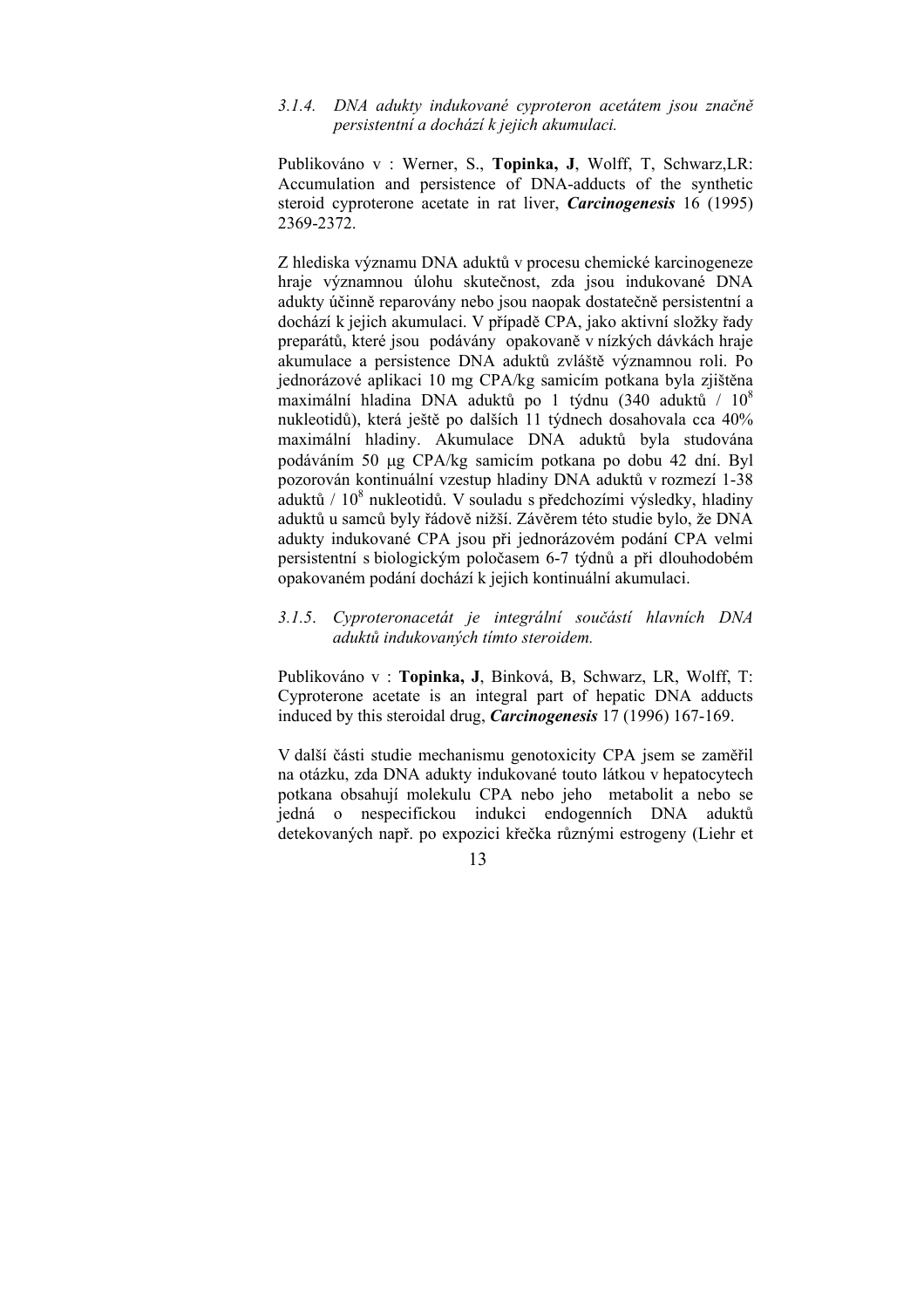al., 1986). V této části studie jsem použil zcela originální přístup, při kterém vedle klasického provedení postlabellingu pro stanovení DNA aduktů, byly hepatocyty potkana inkubovány s CPA značeným tritiem (<sup>3</sup>H-CPA) a vzniklé <sup>3</sup>H-CPA-DNA adukty byly fosforylovány s použitím neznačeného adenosin-trifosfátu (ATP). Distribuce <sup>3</sup>Haktivity na chromatogramu a její porovnání s distribucí 32P-aktivity prokázala, že indukované DNA adukty obsahují molekulu CPA nebo jeho metabolit. Tento přístup byl oceněn jako zvláště originální prof. D.H. Phillipsem (Cancer Research Institute, Sutton, UK) v publikaci komentující výhradně tuto studii disertanta (Phillps et al., 1996).

*3.1.6*. *Cyproteron acetát je aktivován ketoreduktázami a hydroxysteroid sulfotransferázami na DNA-reaktivní metabolity.* 

Publikováno v : Schwarz, LR, Werner, S, **Topinka, J**, Andrae, U, Wolff, T: The liver as origin and target of reactive intermediates exemplified by the progesterone derivative, cyproterone acetate, in *Biological Reactive intermediates V: Basic mechanistic research in Toxicology and Human Risk Assessment*, Snyder R, et al., eds, Plenum Press, 1996, p. 243-251.

Wolff, T, **Topinka, J**, Deml, E, Oesterle, D, Schwarz, LR: Dose dependent induction of DNA adducts, gene mutations, and cell proliferation by the antiandrogenic drug cyproterone acetate in rat liver, , in *Biological Reactive intermediates VI: Chemical and Biological Mechanisms in Susceptibility and Prevention of Environmental diseases,* Dansette et al., eds., Kluwer Academic/Plenum Publishers, New York, 2001, p.687-696.

Důležitou nezodpovězenou otázkou zůstával způsob aktivace a struktura metabolitu CPA, který se váže na DNA a je zodpovědný za tvorbu DNA aduktů. S použitím hepatocytů potkana jsme testovali hypotézu o možné roli sulfokonjugace při aktivaci CPA. S použitím buněčného media bez sulfátu došlo k inhibici tvorby DNA aduktů na 5% původní hodnoty. Zároveň došlo ke kompletní inhibici tvorby CPA-DNA aduktů v přítomnosti dehydroepiandrosteronu, specifického substrátu hydroxysteroid-sulfotransferáz (HST). Dále jsme zjistili, že vedle HST hrají při aktivaci klíčovou roli ketoreduktázy. Kompletní bioaktivace CPA (Obr.3) pak probíhá přes redukci ketoskupiny v pozici C-3 následované sulfonací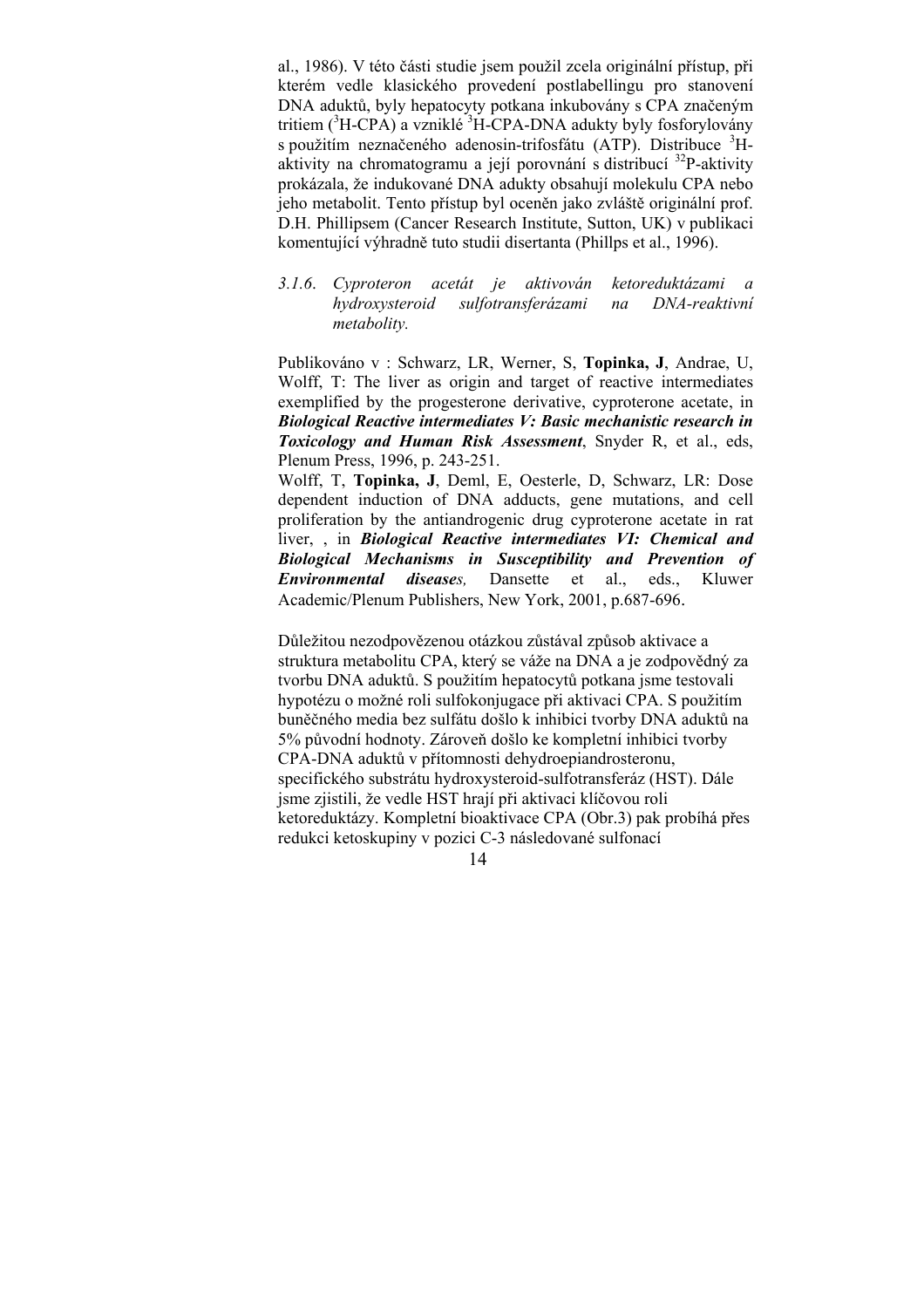hydroxysteroidu. Vzniklý sulfokonjugát je nestabilní a vytváří DNA reaktivní karboniový ion. Všechny tyto výsledky objasňují důvody proč genotoxicita CPA nemohla být nalezena dříve v klasických testech mutagenity: metabolická aktivace probíhá s pomocí cytosolických enzymů, které nejsou obsaženy v mikrosomální frakci používané pro aktivaci v *in vitro* testech.



**Obr. 3:** Kompletní mechanismus aktivace cyproteron acetátu na DNA reaktivní produkty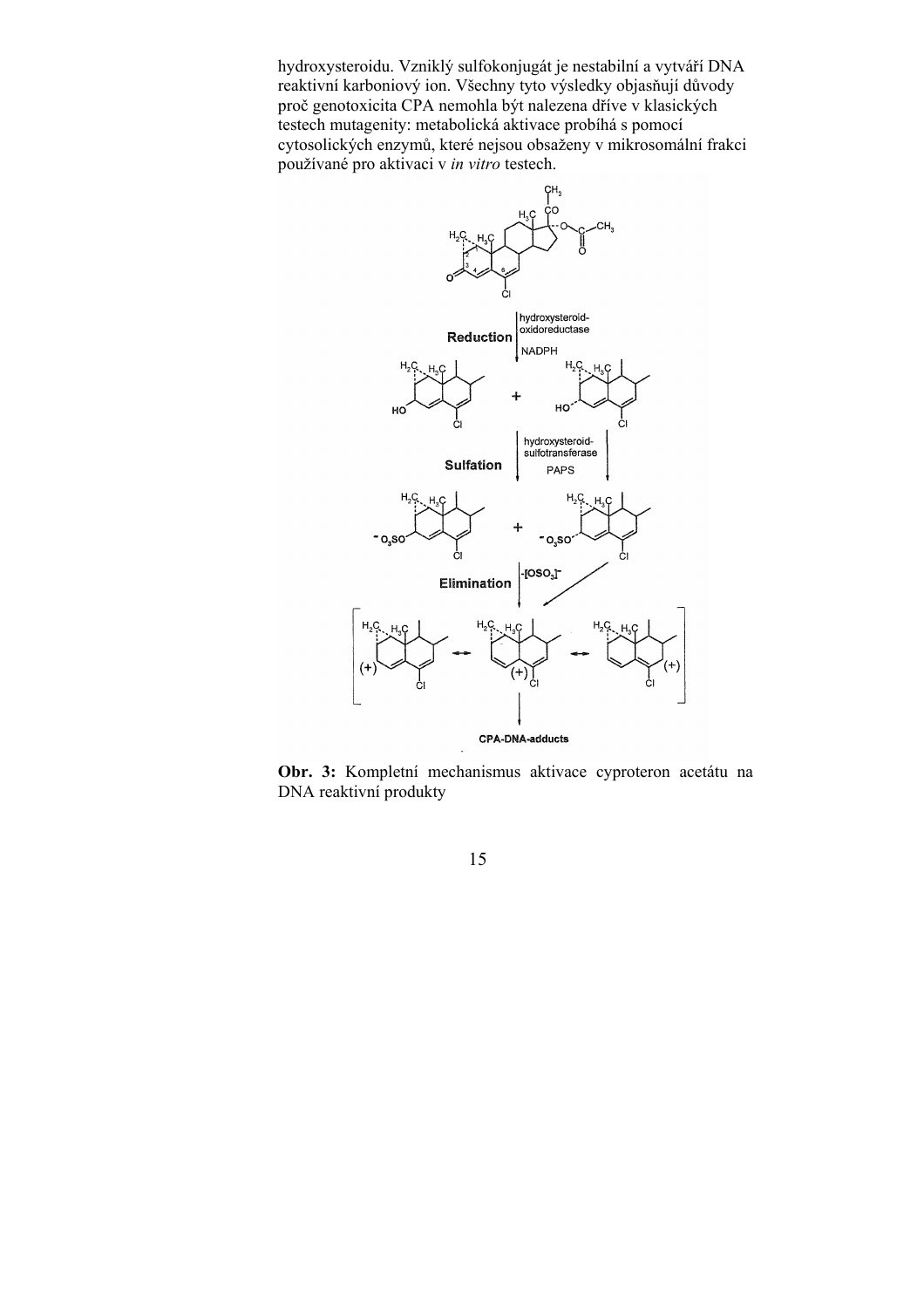#### *3.1.7. Cyproteron acetát indukuje vysoké hladiny DNA aduktů v lidských hepatocytech.*

Publikováno v : Schwarz, LR, Werner, S, **Topinka, J**, Andrae, U, Wolff, T: The liver as origin and target of reactive intermediates exemplified by the progesterone derivative, cyproterone acetate, in *Biological Reactive intermediates V: Basic mechanistic research in Toxicology and Human Risk Assessment*, Snyder R, et al., eds, Plenum Press, 1996, p. 243-251.

Werner, S, **Topinka, J**, Kunz, S, Beckurts, T, Heidecke, CD, Schwarz, LR, Wolff, T: Studies on the formation of hepatic DNA adducts by the antiandrogenic drug, cyproterone acetate, in *Biological Reactive intermediates V: Basic mechanistic research in Toxicology and Human Risk Assessment*, Snyder R, et al., eds, Plenum Press, 1996, p. 253-257.

Vzhledem k tomu, že hydroxysteroid sulfotransferázy (HST) zodpovědné za aktivaci CPA jsou exprimovány v lidských játrech (Hobkirk et al., 1985; Aksoy et al., 1993), položili jsme si otázku zda DNA adukty indukované CPA v hepatocytech potkana mohou být též indukovány v lidských hepatocytech. V souladu se skutečností, že HST jsou exprimovány, na rozdíl od potkana, stejně v játrech obou pohlaví (Aksoy et al., 1993) jsme našli v hepatocytech izolovaných z jater mužů i žen přibližně stejné hladiny DNA aduktů. Zároveň byla ko-chromatografií potvrzena totožnost hlavních DNA aduktů u potkana a člověka.

## *3.1.8. Cyproteronacetát indukuje po jednorázovém podání zvýšenou frekvenci bodových mutací v hepatocytech potkana závislou na době expozice a dávce.*

Publikováno v : **Topinka, J,** Reimann, R, Oesterle, D, Wolff, T: Noeffect level in the mutagenic activity of the drug cyproterone acetate in rat liver: Part 1. single dose treatment, *Mutation Res*. 550 (2004) 89-99.

V další části studie jsme se zaměřili na otázku zda DNA adukty indukované CPA mohou být v játrech samic potkana fixovány jako genové mutace. Pilotní studie provedená Krebsem et al.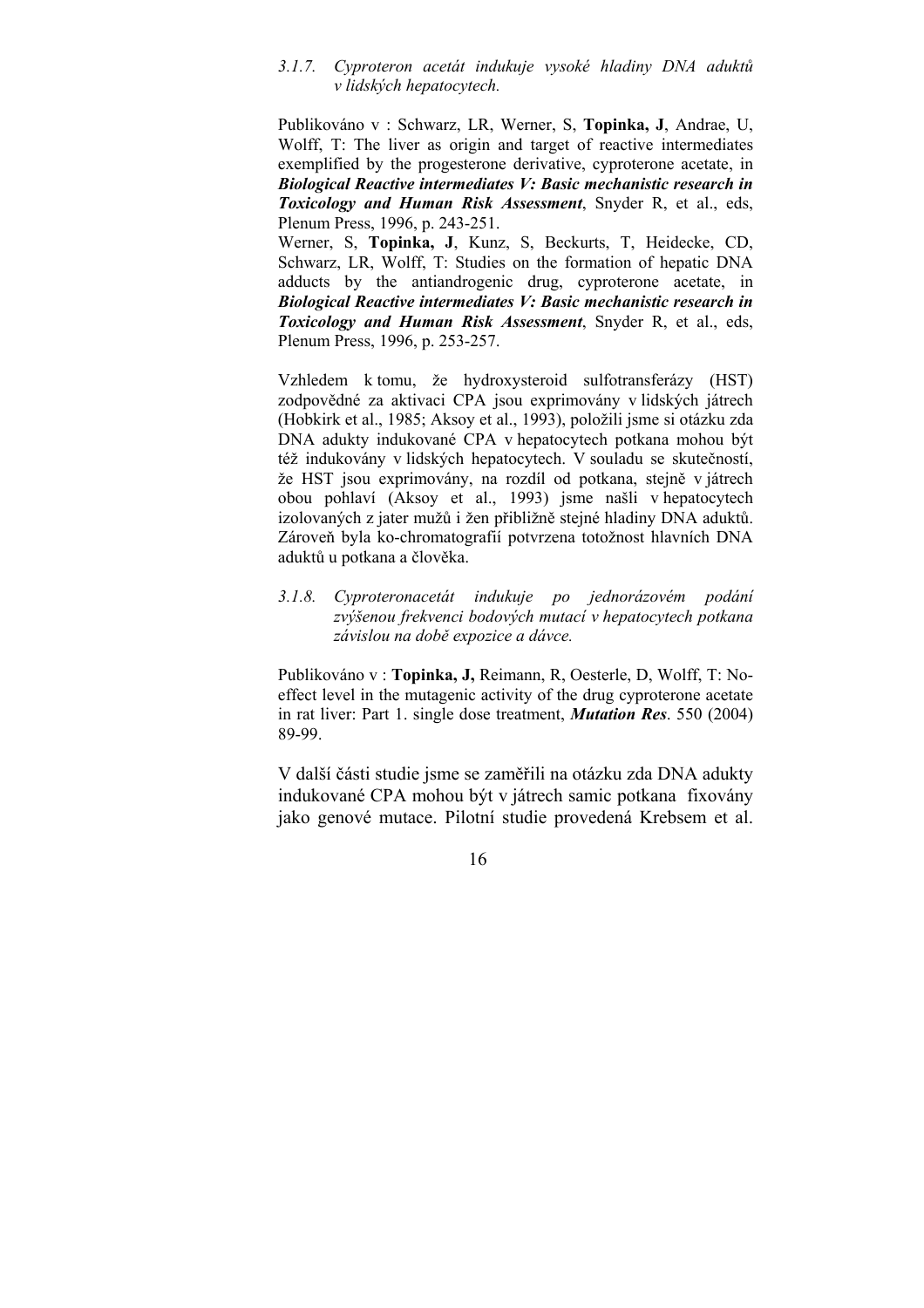(1998) ukázala na mutagenní účinky CPA, avšak pouze po aplikaci vysokých dávek - 75 mg CPA/kg a více. Nedostatkem studie však bylo, že nebrala v úvahu optimální dobu pro expresi těchto mutací v jaterní DNA. V naší další studii jsme se proto nejprve zaměřili na časovou závislost tvorby genových mutací *in vivo* v játrech samic transgenních potkanů Big Blue<sup>TM</sup> po aplikaci jednorázové dávky 100 mg CPA/kg. Zjistili jsme, že nejvyšší úrovně hladiny mutací a tím i nejvyšší citlivosti jejich měření po expozici CPA je dosaženo po 2 týdnech po podání (Obr.4), kdy CPA indukoval cca desetinásobek kontrolní úrovně mutací. Námi pozorovaný nelineární průběh časové závislosti mutačních frekvencí se stal podkladem obecnějších úvah o několika populacích hepatocytů, z nichž každá vykazuje rozdílnou kinetiku v procesu mutageneze (Heddle et al., 2003). S použitím doby exprese odpovídající maximální citlivosti detekce mutací jsme pak stanovili dávkovou závislost mutagenní aktivity CPA. Ukázali jsme, že k signifikatnímu zvýšení mutačních frekvencí (MF) dochází již při dávce 10 mg CPA/kg. Tím jsme prakticky prokázali obecný poznatek, že otázka doby expozice může být z hlediska výsledku testování mutagenity velmi významná a testování mutagenní aktivity neznámé látky by měla předcházet pilotní studie, která stanoví optimální dobu expozice z hlediska exprese mutací. V konkrétním případě CPA je však otázkou, zda pro stanovení rizika jsou podstatné tzv. "přechodné" mutace detekované námi již při při nižší dávce CPA, které jsou ale eliminovány asi po 4 týdnech po expozici a nebo tzv. "permanentní" mutace detekované Krebsem et al. (1998) a persistující po řadu týdnů (Obr.4). V každém případě jsme prokázali existenci neúčinné dávky CPA z hlediska mutagenní aktivity (5 mg CPA/kg). Zároveň jsme prokázali, že tvorba mutací působením CPA je podmíněna nejen DNA adukty, ale i indukcí buněčné proliferace, ke které dochází až po dosažení určité prahové dávky.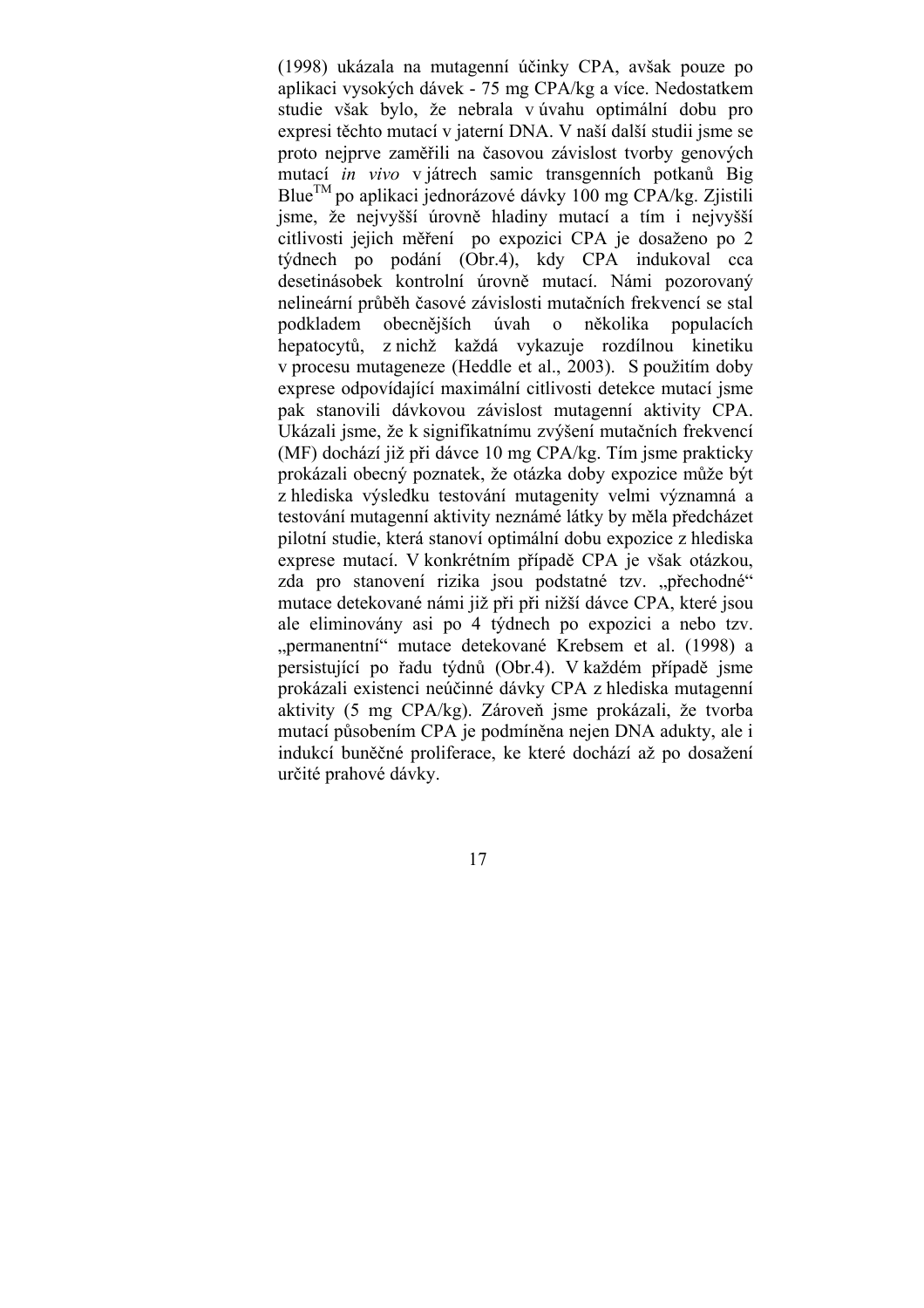*3.1.9 Cyproteron acetát indukuje po opakovaném podání zvýšenou frekvenci bodových mutací v hepatocytech potkana závislou na dávce.*

Publikováno v : **Topinka, J**, Reimann, R, Oesterle, D, Wolff, T: Noeffect level in the mutagenic activity of the drug cyproterone acetate in rat liver: Part 2. multiple dose treatment, *Mutation Res*. 550 (2004) 101-108.

Z hlediska dávkového režimu CPA v humánní terapii představuje opakované podání nejvhodnější režim z hlediska dlouhodobých studií toxicity. Cílem této části studie bylo zjistit, zda i při opakovaném podání CPA lze nalézt neúčinnou dávku, která neindukuje genové mutace v hepatocytech potkana *in vivo*. CPA byl

![](_page_17_Figure_3.jpeg)

Obr. 4: Časová závislost indukce mutací v játrech potkanů po jednorázové aplikaci dávky 100 mg CPA/kg

potkanům podáván denně po dobu 21 dní v dávkách 0,2; 1,0 a 5,0 mg CPA/kg, abychom se co nejvíce přiblížili k dávkovému režimu při použití CPA jako kontraceptiva. Zjistili jsme, že pouze opakovaná dávka 5 mg CPA/kg trojnásobně zvyšuje MF, zatímco dávky 0,2 a 1,0 jsou z hlediska indukce mutací neúčinné.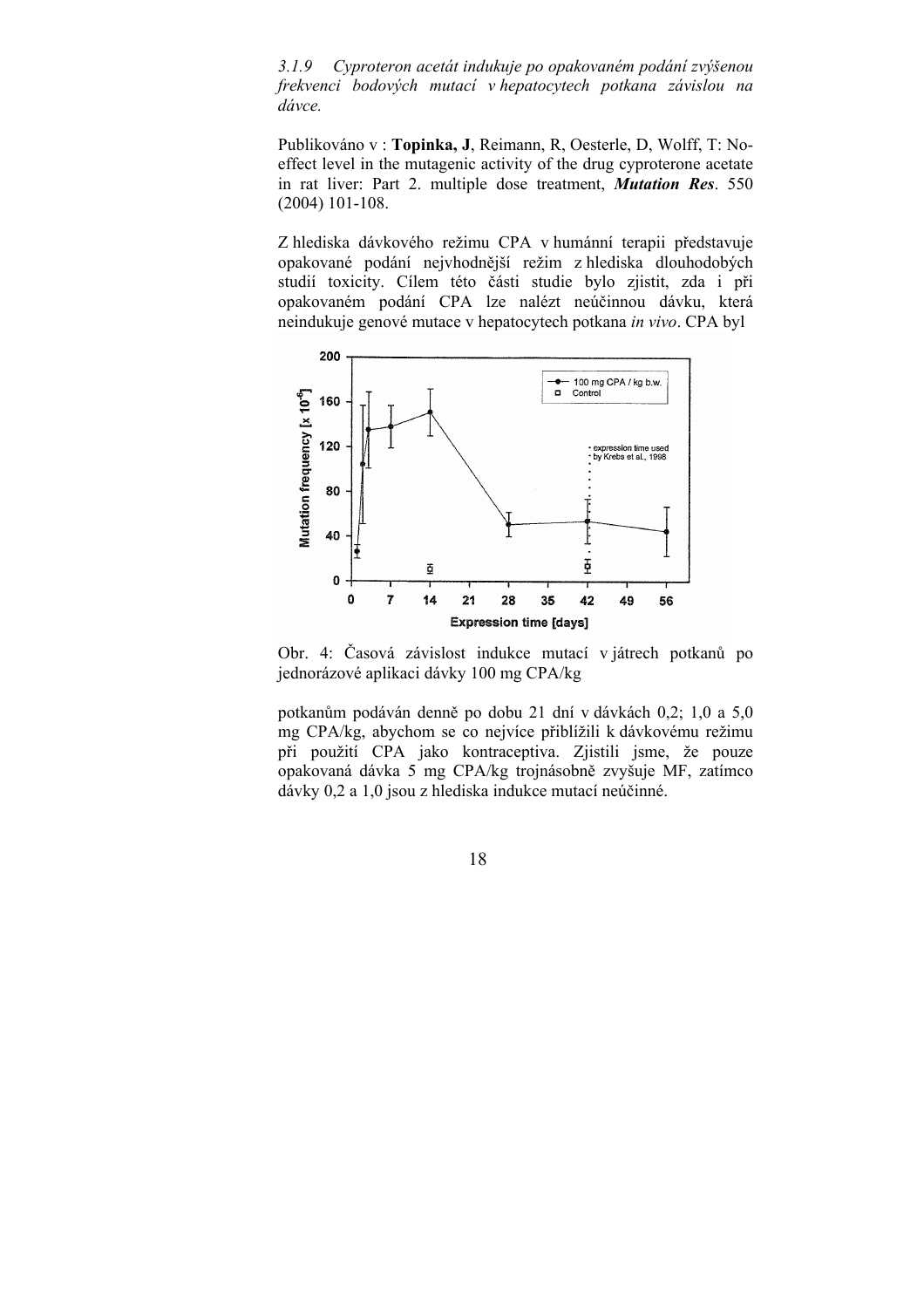#### *3.1.10. Hodnocení rizika mutagenních účinků CPA pro lidskou populacii*

Publikováno v : **Topinka, J**, Reimann, R, Oesterle, D, Wolff, T: Noeffect level in the mutagenic activity of the drug cyproterone acetatein rat liver: Part 2. multiple dose treatment, *Mutation Res*. 550 (2004) 101-108.

Denní dávka CPA používaná v lidské terapii je 0,033 mg CPA/kg pro antikoncepci (Diane-35) a 0,166 mg CPA pro některé další indikace jako akné, hirsutismus (Androcur-10), což je 30x respektive 6x méně než neúčinná dávka z hlediska mutageneze pro samici potkana v případě opakovaného podání. Na základě našich výsledků a výsledků ostatních autorů, kteří našli 4-10-krát nižší hladiny CPA-DNA aduktů v lidských hepatocytech odvozených od obou pohlaví ( Werner et al., 1996; Baumann et al., 1996) nebo v řezech jaterní tkáně, jsme konstatovali, že koncentrace DNA reaktivního metabolitu CPA- 3α-sulfátu (Parzefall et al., 1991) jsou výrazně nižší v lidských hepatocytech než v hepatocytech potkana. Dalším kritickým parametrem pro mutagenní aktivitu CPA jsou jeho mitogenní účinky. CPA nemá mitogenní účinky v lidských hepatocytech, ale je výrazně mitogenní v hepatocytech potkana (Parzefall et al., 1996). Z těchto výsledků je zřejmé, že riziko vzniku mutací v lidských hepatocytech je při použití CPA jako kontraceptiva, tj. v nízké dávce 2 mg/denně velmi nízké, což potvrzují i závěry rozsáhlé epidemiologické studie (Heinemann et al. 1997), které neprokázaly zvýšené riziko hepatocelulárního karcinomu u žen užívajících orální kontraceptiva. Protože buňky nesoucí mutace mohou být prekursory iniciovaných buněk, pak nízké riziko vzniku mutací v lidské jaterní tkáni též znamená snížené riziko jaterních nádorů.

Naproti tomu riziko vyplývající z genotoxického působení vysokých dávek CPA potvrdila jiná epidemiologická studie (Watanabe et al., 1997) provedená v Japonsku na chlapcích s diagnózou předčasné puberty, která prokázala 5 případů hepatocelulárního karcinomu v souboru 1552 chlapců, kteří byli léčeni denní dávkou mezi 50 až 200 mg CPA po dobu cca 2,5 roku. Výsledky našich studií ve spojení s japonskou epidemiologickou studií byly podkladem k omezení využití CPA v indikaci předčasné puberty a v současné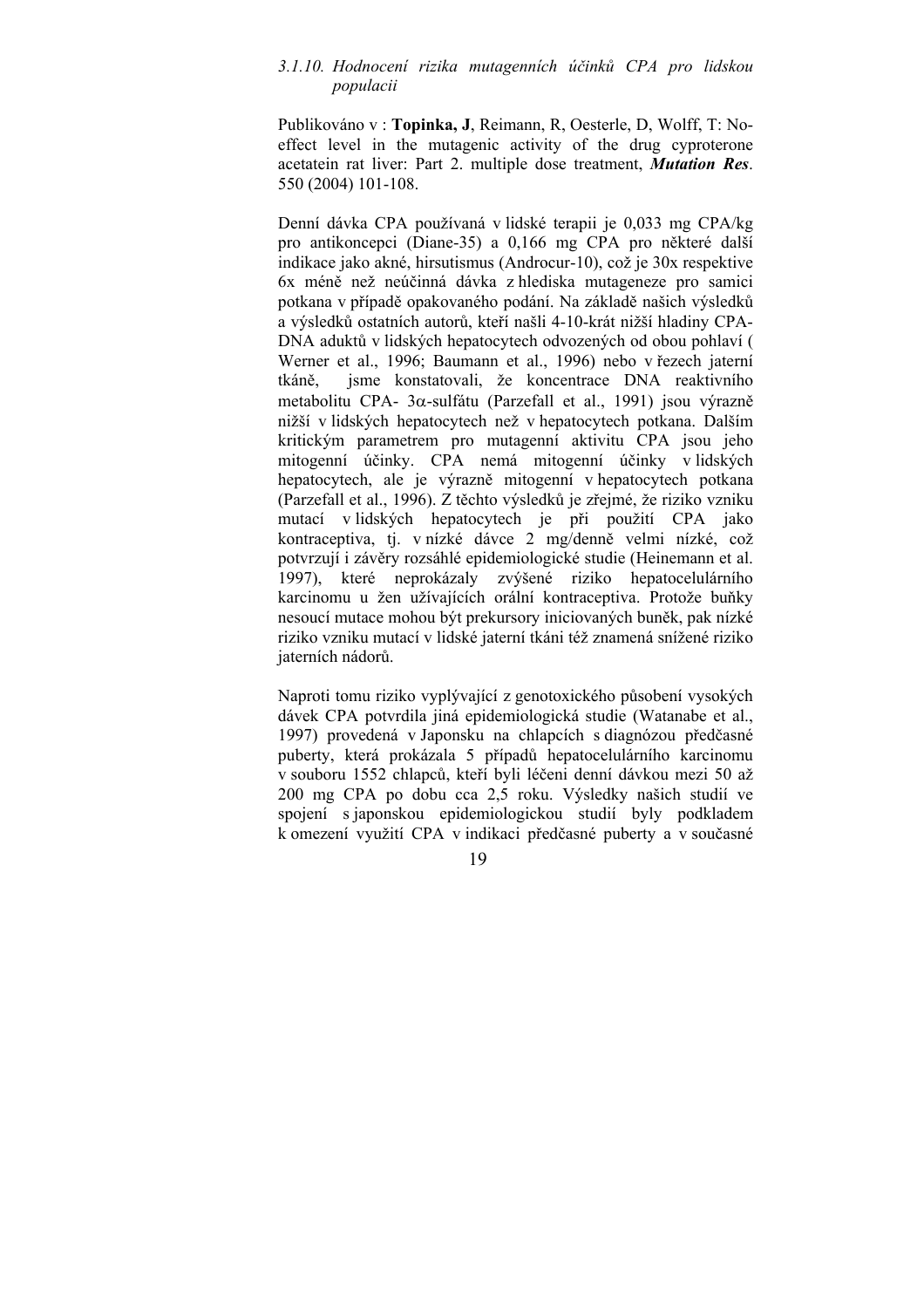době je vysokých dávek CPA (Androcur 100<sup>R</sup>) používáno výhradně v indikaci neoperabilních nádorů prostaty, popřípadě sexuálních deviací u mužů (Androcur  $50^R$ ).

## **3.2.** *Hepatocyty jako metabolicky relevantní model v genetické toxikologii komplexních environmentálních směsí*

Druhá část disertace demonstruje využití primárních kultur hepatocytů potkana při hodnocení genotoxického potenciálu komplexních směsí látek při environmentálních expozicích. Čerstvě izolované hepatocyty jsou vybaveny řadou enzymů pro metabolismus xenobiotik, včetně polycyklických aromatických uhlovodíků (Moldeus et al., 1983), které tvoří významnou část organických polutantů adsorbovaných na respirabilní částice v ovzduší.

#### *3.2.1. Výchozí stav problematiky*

Ve vnějším ovzduší bylo identifikováno několik tisíc chemických látek (Lewtas, 1990a). Už z tohoto faktu je zřejmé, že hodnocení genotoxicity ovzduší na základě chemické analýzy těchto látek a testování jejich případné individuální genotoxicity je nereálné, nehledě k tomu, že takový "chemicko-analytický" přístup (Williams et al., 1986) nevystihuje možné interakce jednotlivých složek. V rámci rozsáhlého výzkumného programu zabývajícího se zdravotními důsledky znečistěného životního prostředí v Severních Čechách nazvaného Program Teplice (Šrám, 2001), bylo provedeno též hodnocení genotoxicity ovzduší ve dvou tehdejších okresech s různou úrovní znečištění ovzduší – Teplice jako průmyslová oblast s povrchovými uhelnými doly a tepelnými elektrárnami a Prachatice jako převážně zemědělská oblast bez těžkého průmyslu. Při hodnocení genotoxicity ovzduší bylo uplatněno několik metodických přístupů jako hodnocení personálního monitoringu ovzduší ve vztahu k indukci DNA aduktů v lymfocytech *in vivo* (Binková et al., 1995). Kromě toho byla provedena frakcionace extraktu z respirabilních prachových částic z ovzduší podle acidity a polarity (Lewtas, 1990b). Celkový extrakt a jeho frakce pak byly dále analyzovány v různých modelových systémech: byla provedena analýza DNA aduktů jednotlivých frakcí extraktu z obou studovaných lokalit s využitím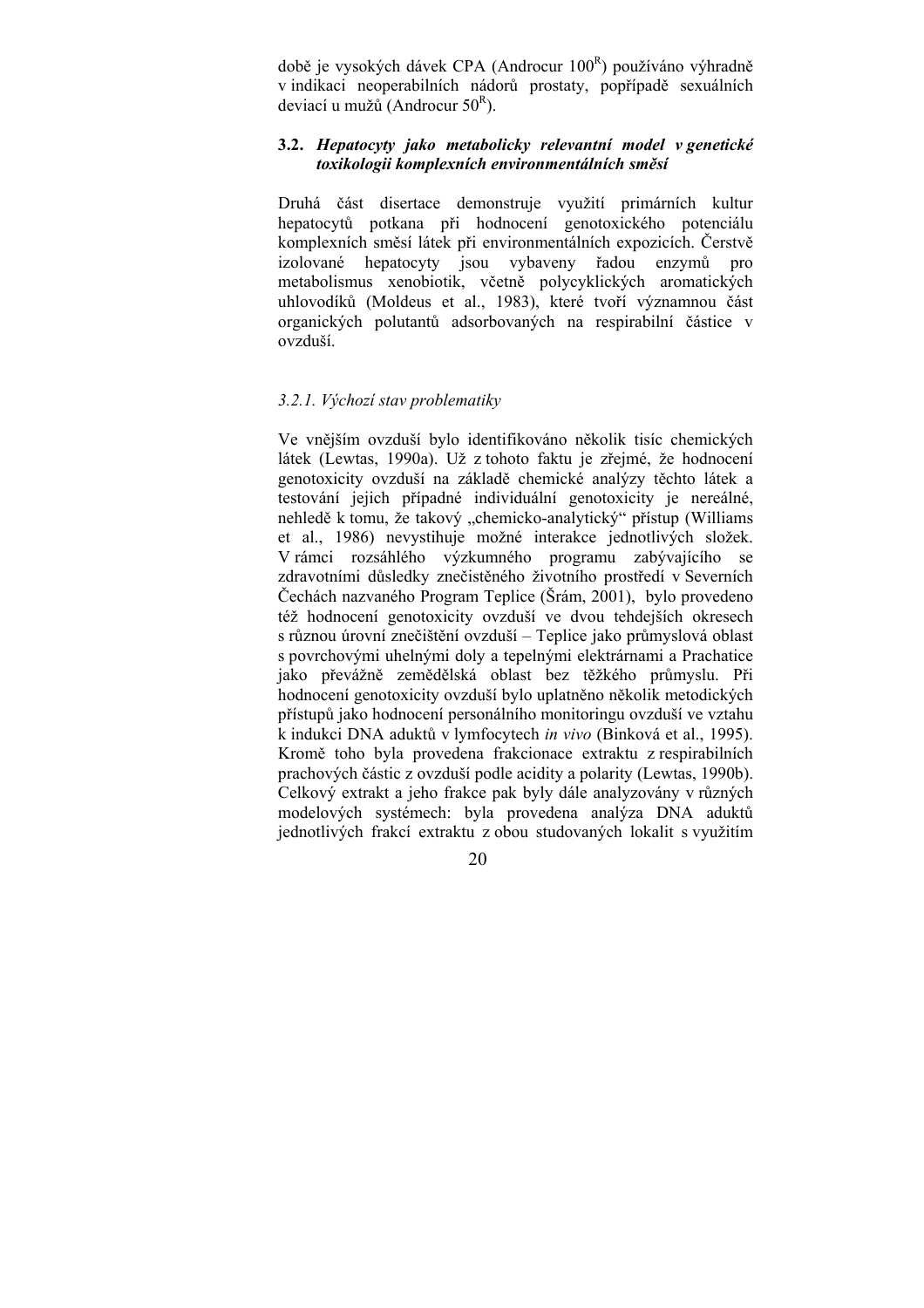acelulárního systému *in vitro* pro studium DNA aduktů (Binková et al., 1996 a 1999) nebo kombinací metody  $^{32}P$ -postlabelling a HPLC analýzy DNA aduktů (Binková et al., 1998). Bylo provedeno hodnocení mutagenity ovzduší bakteriálními testy (Černá et al., 2000). Námi získané výsledky potvrdily hypotézu, že hlavní genotoxickou složkou extraktu jsou polycyklické aromatické uhlovodíky (PAU), práce Černé et al. (2000) navíc poukázala na významný příspěvek nitroderivátů PAU.

### *3.2.2. Identifikace hlavních skupin genotoxických látek v extraktu respirabilních částic z ovzduší s využitím primárních kultur hepatocytů potkana*

Publikováno v : **Topinka, J**, Schwarz, LR, Wiebel, FJ, Černá, M, Wolff, T: Genotoxicity of urban air pollution in the Czech Republic Part II: DNA adduct formation in mammalian cells by extractable organic matter, *Mutation Res*. 469 (2000) 83-93.

Naše studie provedená na hepatocytech potkana se zaměřila na identifikaci skupin látek zodpovědných za genotoxicitu extraktu z ovzduší z obou lokalit (Teplice a Prachatice) v průběhu letního a zimního období. Vedle hepatocytů potkana, které svou schopností metabolizovat řadu xenobiotik představují jakousi integrální charakteristiku genotoxického potenciálu dané komplexní směsi látek, jsme využili geneticky modifikované linie plicních buněk čínského křečka V79NH, které chybí enzymy skupiny cytochromu P450, ale je schopna specifické aktivace nitrovaných PAU nitroreduktázami N-acetyltransferázami (Kiefer et al., 1989; Perchermeier et al., 1994). Kombinované použití hepatocytů a buněk V79NH v naší studii tedy představuje vhodný způsob jak odlišit příspěvek PAU a nitro-PAU k celkové genotoxicitě komplexní směsi. Oba typy buněk byly inkubovány s celkovými extrakty z obou studovaných lokalit i jejich jednotlivými frakcemi a ve všech těchto vzorcích byly stanoveny hladiny DNA aduktů metodou <sup>32</sup>Ppostlabelling. S použitím hepatocytů jsme prokázali, že nejvyšší genotoxickou aktivitu vykazují látky obsažené v aromatické a slabě polární frakci, které obsahují zejména PAU a nitro-PAU. Tyto 2 frakce představovaly 75-90% celkově detekovaných DNA aduktů ve všech frakcích. Distribuce aduktů v jednotlivých frakcích nebyla závislá na lokalitě ani období sběru vzorků ovzduší.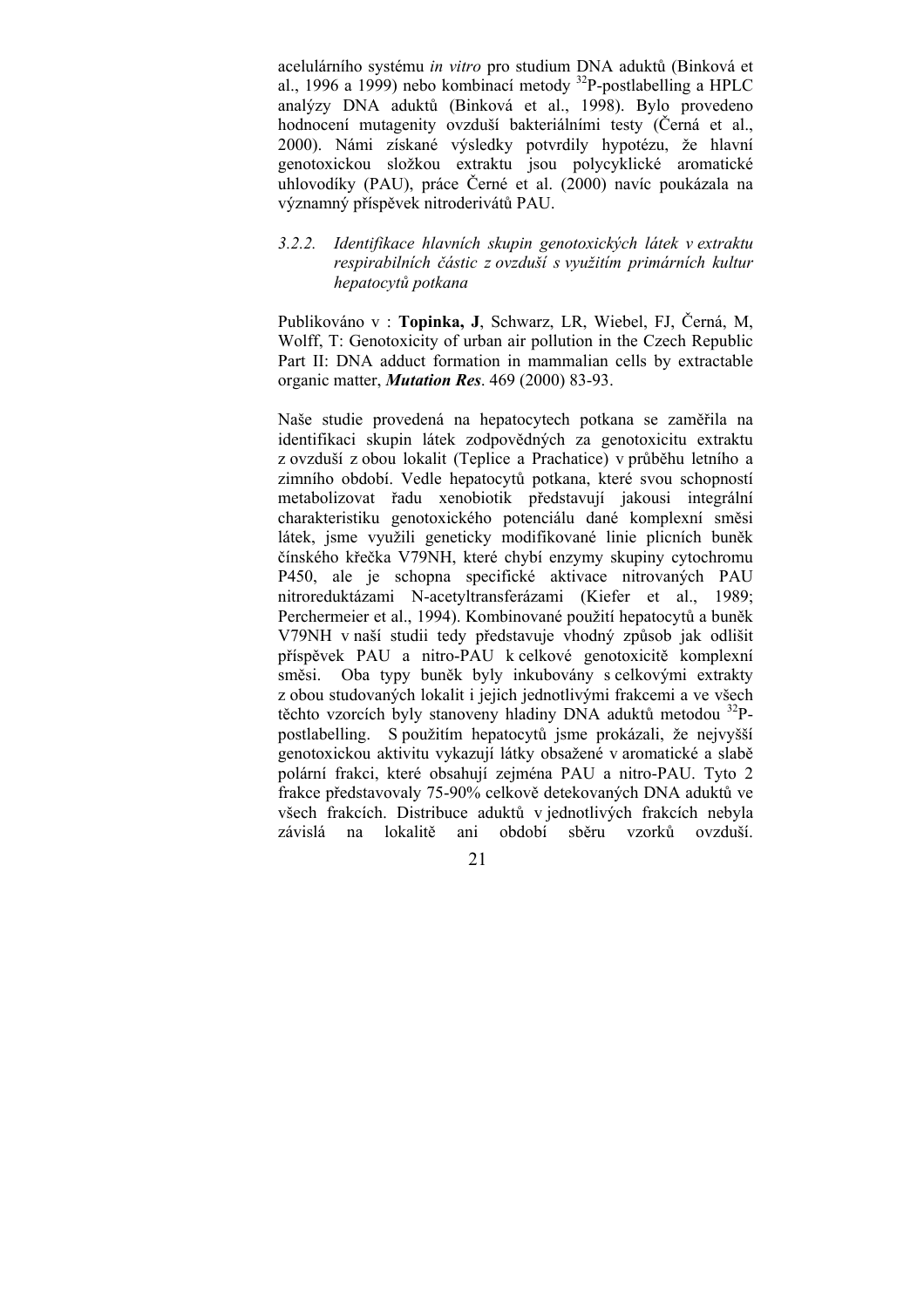Z kvantitativního hlediska však bylo množství DNA aduktů detekovaných v zimním období 3-4 vyšší. Jestliže se však vzala v úvahu koncentrace extrahovatelné organické hmoty na m<sup>3</sup> (EOM/m3 ) pak byl tento rozdíl mezi zimním a letním obdobím až 10-ti násobný, přičemž v průmyslové oblasti Teplicka byly hladiny DNA aduktů cca 2x vyšší než na Prachaticku. Na rozdíl od hepatocytů bylo v buňkách V79NH nalezeno až 80% DNA aduktů ve slabě polární frakci obsahující nitro-PAU a sezónní variabilita zde byla podobně jako u hepatocytů vyšší než variabilita mezi oběma studovanými lokalitami. Tyto výsledky prokazují, že jak PAU tak nitro-PAU jsou hlavními zdroji genotoxicity ovzduší na Teplicku i Prachaticku. Zároveň bylo prokázáno, že analýza DNA aduktů v savčích buněčných kulturách jako jsou primární hepatocyty potkana při současném použití buněk s užším spektrem schopnosti metabolické aktivace xenobiotik představuje vhodný přístup při hodnocení genotoxického potenciálu komplexních směsí. Na rozdíl od výše zmíněného "chemicko-analytického" přístupu, představuje náš "biologický" přístup značný krok vpřed, neboť se soustředí na podstatně menší skupiny látek interagujících s DNA a identifikují skupiny látek zodpovědných za biologickou aktivitu.

### 3.3. *Hepatocyty jako model při profesionální expozici mutagenům a karcinogenům*

### *3.3.1. Výchozí stav problematiky*

V řadě příkladů profesionálních expozic jsou pracovníci exponování komplexním směsím chemických látek jejichž mutagenní či karcinogenní potenciál je nutno hodnotit komplexně, tedy i z hlediska možných interakcí látek ve směsi. Příkladem takové expozice jsou emise na koksárenských bateriích spojené zejména s expozicí PAU, z nichž některé jsou řazeny mezi karcinogeny (IARC, 1984). Poměrně málo je známo o příspěvku k celkové genotoxicitě extraktu dalších pravděpodobných komponent těchto emisí – nitro-PAU. Tyto látky se vyskytují ve výfukových plynech naftových motorů a v řadě emisí spojených s neúplným spalováním (Savela et al., 1995). Mohou být též vytvářeny v atmosféře reakcí oxidů dusíku s PAU (Imaida et al., 1991). Některé z nich jsou genotoxičtější než PAU a tak nehledě na řádově nižší koncentrace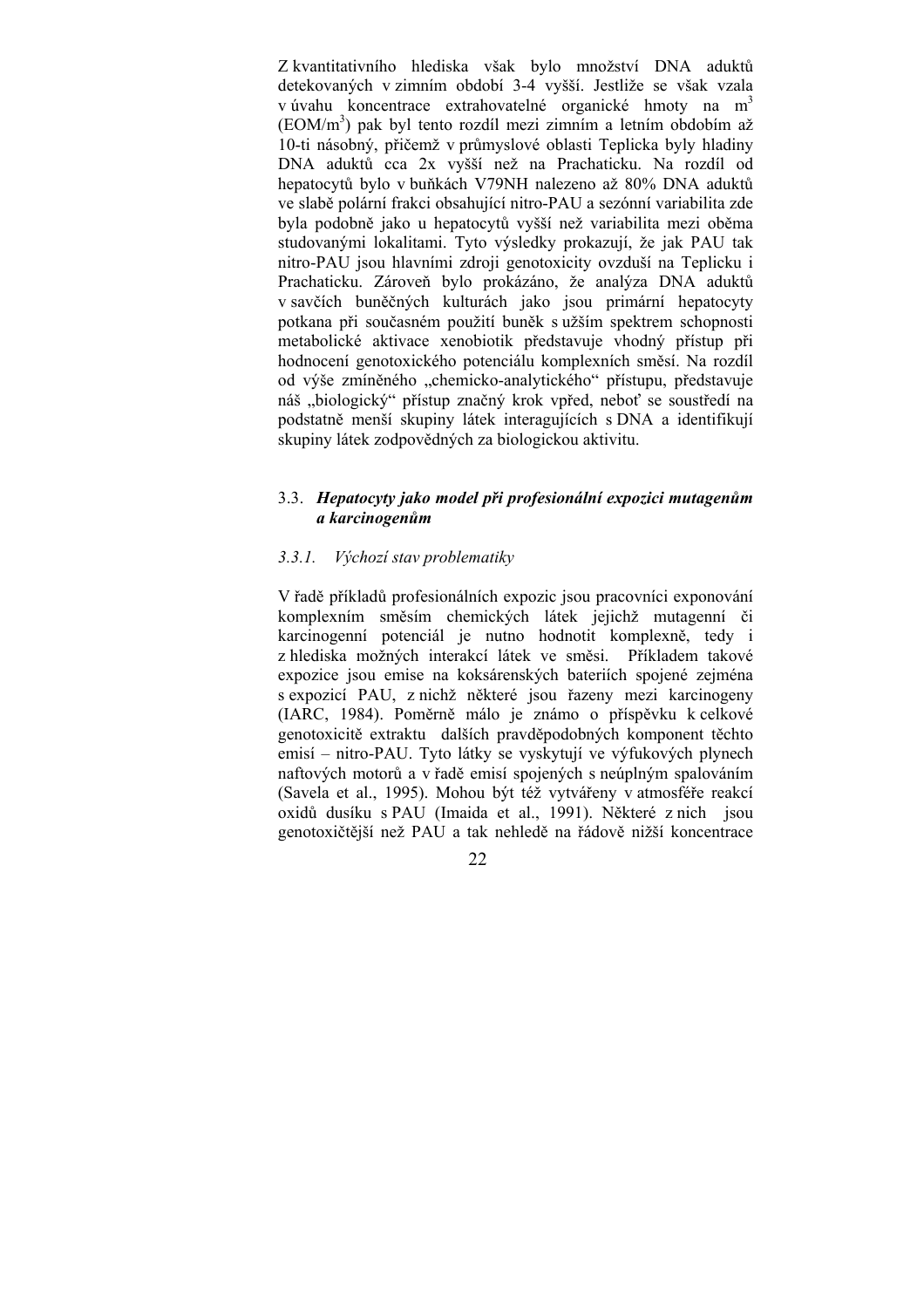nitro-PAU v ovzduší ve srovnání s PAU, může být příspěvek nitro-PAU pro posouzení genotoxicity některých komplexních směsí významný. Ke studiu poškození DNA, mutací a chromosomových aberací působením PAU a nitro-PAU nebo komplexních směsí byly použity různé savčí buněčné linie (Hasegava et al., 1988).

## *3.3.2. Analýza genotoxicity kosárenských emisí s užitím hepatocytů potkana a dalších buněčných kultur*

Publikováno v : **Topinka**, J, Schwarz, LR, Kiefer, F, Wiebel, FJ, Gajdoš, O, Vidová, P, Dobiáš, L, Fried, M, Šrám, RJ, Wolff, T: DNA adduct formation in mammalian cell cultures by polycyclic aromatic hydrocarbons (PAH) and nitro-PAH in coke oven emission extract, *Mutation Res*. 419 (1998) 91-105.

Podobný přístup jako v případě studia genotoxicity komplexních směsí extraktů z běžného ovzduší jsme použili pro analýzu směsi látek obsažených v koksárenských emisích. Hrubý extrakt organických látek extrahovaných z částic zachycených na filtrech pomocí velkoobjemových čerpadel umístěných na koksárenské baterii byl frakcionován dle acidity a polarity. Tento extrakt a jeho jednotlivé frakce byly inkubovány s kulturami hepatocytů potkana, buňkami V79NH (specifická detekce DNA aduktů indukovaných nitro-PAU) a lidskou plicní nádorovou linií NCI-H322 odvozenou od Clara buněk. Všechny 3 typy buněk byly nejprve testovány z hlediska citlivosti indukovat DNA adukty po inkubaci s vybranými PAU a nitro-PAU. Zároveň jsme na hepatocytech testovali syntetické směsi tří až osmi PAU a nitro-PAU pro posouzení vzájemné interakce těchto látek při indukci DNA aduktů. Na rozdíl od některých jiných studií, kde byl pozorován vzájemný inhibiční (Nesnow et al., 1998; Binková et al., 2004) nebo naopak synergický efekt (Lau a Baird, 1992) jednotlivých složek na tvorbu DNA aduktů byl námi prokázán spíše aditivní účinek jednotlivých komponent.

Hladiny DNA aduktů byly detekovány s užitím metody <sup>32</sup>Ppostlabelling. DNA adukty byly po inkubaci s hrubým (nefrakcionovaným) extraktem detekovány ve všech třech typech použitých buněčných kultur, přičemž výrazně nejvyšší množství aduktů bylo detekováno v hepatocytech, jak odpovídá jejich metabolickému potenciálu. 80% z celkově detekovaného množství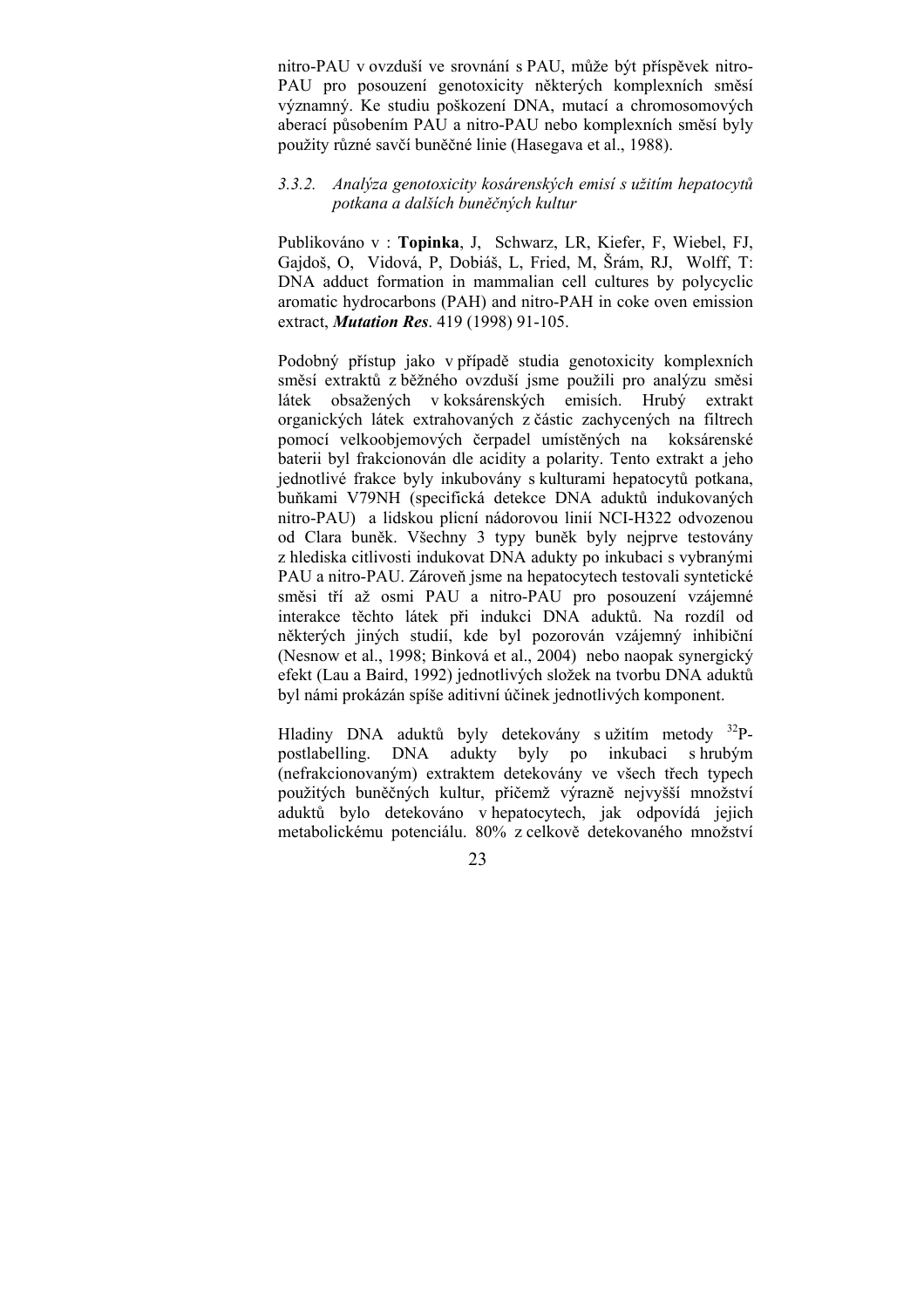DNA aduktů v hepatocytech připadlo na neutrální frakci obsahující PAU a jejich nitroderiváty. Další frakcionace neutrální frakce podle polarity a testování genotoxicity těchto frakcí ukázalo, že nejvyšší hladiny DNA aduktů indukuje aromatická frakce obsahující PAU. Analýza DNA aduktů s užitím buněčné linie V79NH prokázala přítomnost genotoxických nitro-PAU. Jejich příspěvek k celkové genotoxicitě byl však výrazně nižší než v případě PAU.

## **4. ZÁVĚR**

Výsledky shrnuté v disertaci prokazují zcela nové možnosti využití hepatocytů potkana ve třech základních oblastech genetické toxikologie:

1. **Studium mechanismu genotoxicity individuálních chemických látek:** Výsledky studií, na kterých se disertant rozhodující měrou podílel, představují kompletní mechanistickou studii, která řeší všechny základní otázky spojené s aktivací CPA na DNA reaktivní metabolity, analýzu tvorby DNA aduktů, jejich charakterizaci, persistenci a akumulaci a především fixaci indukovaných CPA-DNA aduktů ve formě mutací v cílové tkáni kancerogeneze. Naše výsledky významnou měrou přispěly k přehodnocení představ o působení CPA jako nádorového promotoru a urychlily vývoj nového syntetického steroidu, který bude mít podobné spektrum farmakologických vlastností jako CPA, ale nebude vykazovat genotoxické účinky.

## 2. **Studium genotoxicity komplexních environmentálních směsí:**

Vzhledem k expresi širokého spektra enzymů zodpovědných za metabolismus xenobiotik představují hepatocyty potkana vhodný model zejména pro studium genotoxických účinků látek vyžadujících bioaktivaci. Takto získané výsledky jsou nejen méně pracné než velmi komplikovaná chemická analýza, ale z hlediska genetické toxikologie mají vyšší výpovědní hodnotu, neboť měří přímou interakci potenciálně genotoxických látek v buněčném systému s relevantní metabolickou kapacitou.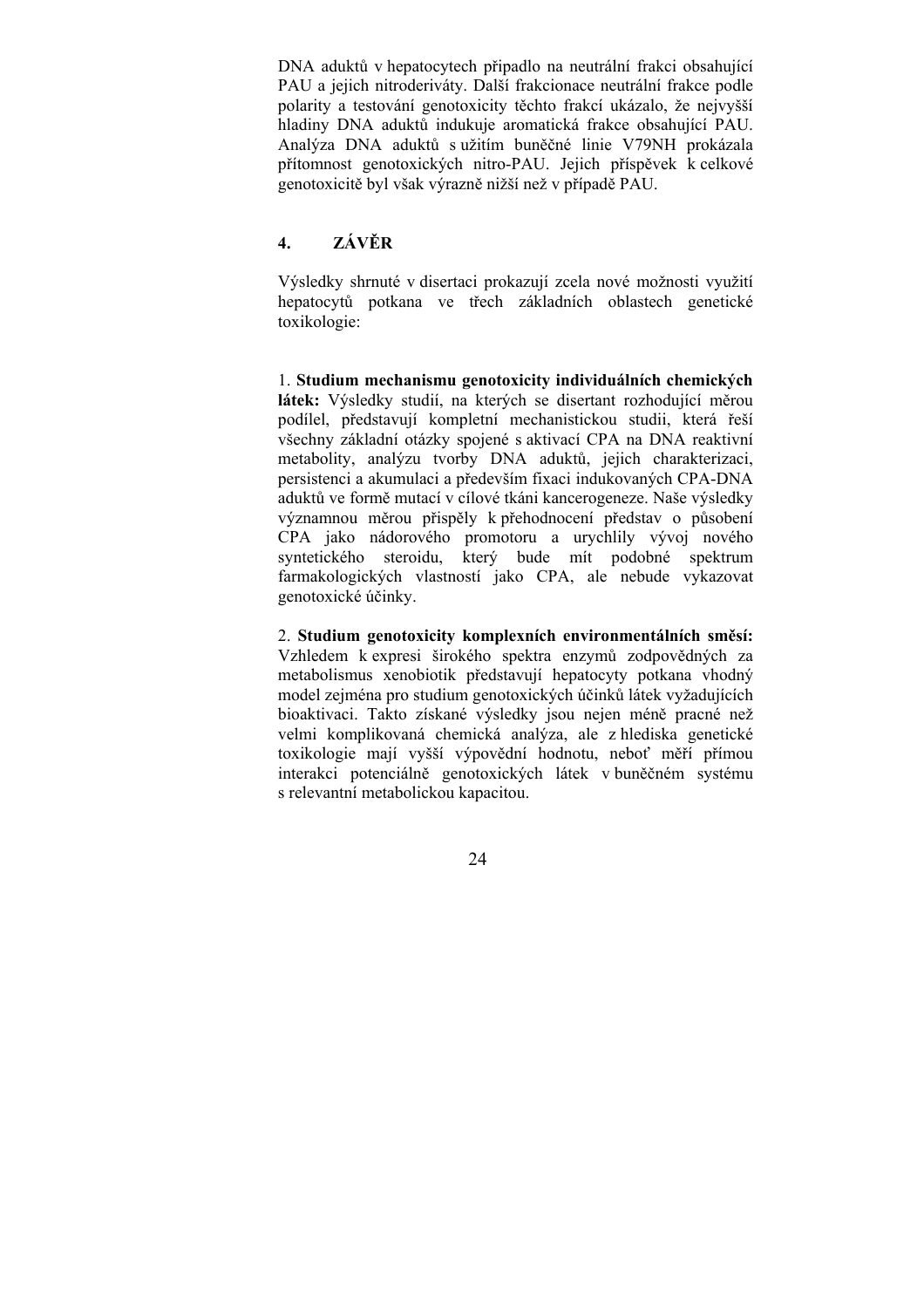3. **Studium genotoxicity komplexních směsí při profesionální expozici:** Na příkladu koksárenských emisí jsme prokázali, že při kombinovaném využití hepatocytů potkana, jako buněk se širokým spektrem enzymů pro metabolickou aktivaci xenobiotik, a některých speciálních buněčných linií specializovaných na bioaktivaci podstatně užšího spektra látek lze provést identifikaci skupin látek s rozhodujícím podílem na genotoxicitě komplexní směsi.

Veškeré výsledky výše uvedených studií byly publikovány v renomovaných zahraničních časopisech. Tyto publikace jsou podkladem předložené disertační práce.

# **5. VYUŽITÍ VÝSLEDKŮ DISERTACE V DALŠÍM VÝZKUMU A PRAXI**

Disertace přinesla nové poznatky s využitím v následujících oblastech:

**1. Promotor nebo iniciátor?** Přehodnocení genotoxického působení některých látek, které ve standardní baterii testů genotoxicity vykazují, podobně jako CPA, negativní nebo kontraverzní výsledky a zároveň jsou pozitivní v dlouhodobých testech karcinogenity na savcích. Jde zejména o látky, které jsou dosud považovány za nádorové promotory a jsou velmi významné z hlediska rozsahu možné expozice v lidské populaci. U těchto látek může použití hepatocytů *in vitro* i *in vivo* v kombinaci s vysoce citlivou analýzou DNA aduktů metodou 32P-postlabelling a mutací dát na rozdíl od standardních testů mutagenity definitivní odpověď na otázku zda daná látka působí jako nádorový promotor či iniciátor, popřípadě se jedná o kompletní karcinogen mající obojí účinky. Takový přístup, ti.použití analýzy DNA aduktů a mutací v tkáních transgenních zvířat, byl doporučen panelem expertů (International Commission on Harmonisation, ICH) a při sporných výsledcích standardních testů je i uplatňován v praxi příslušnými institucemi zodpovědnými za uvádění nových léků na trh. Naše výsledky s CPA k takovému přístupu výrazně přispěly.

**2. Identifikace molekuly vázané na DNA.** V rámci našich studií jsme zcela originálním způsobem s použitím CPA značeného tritiem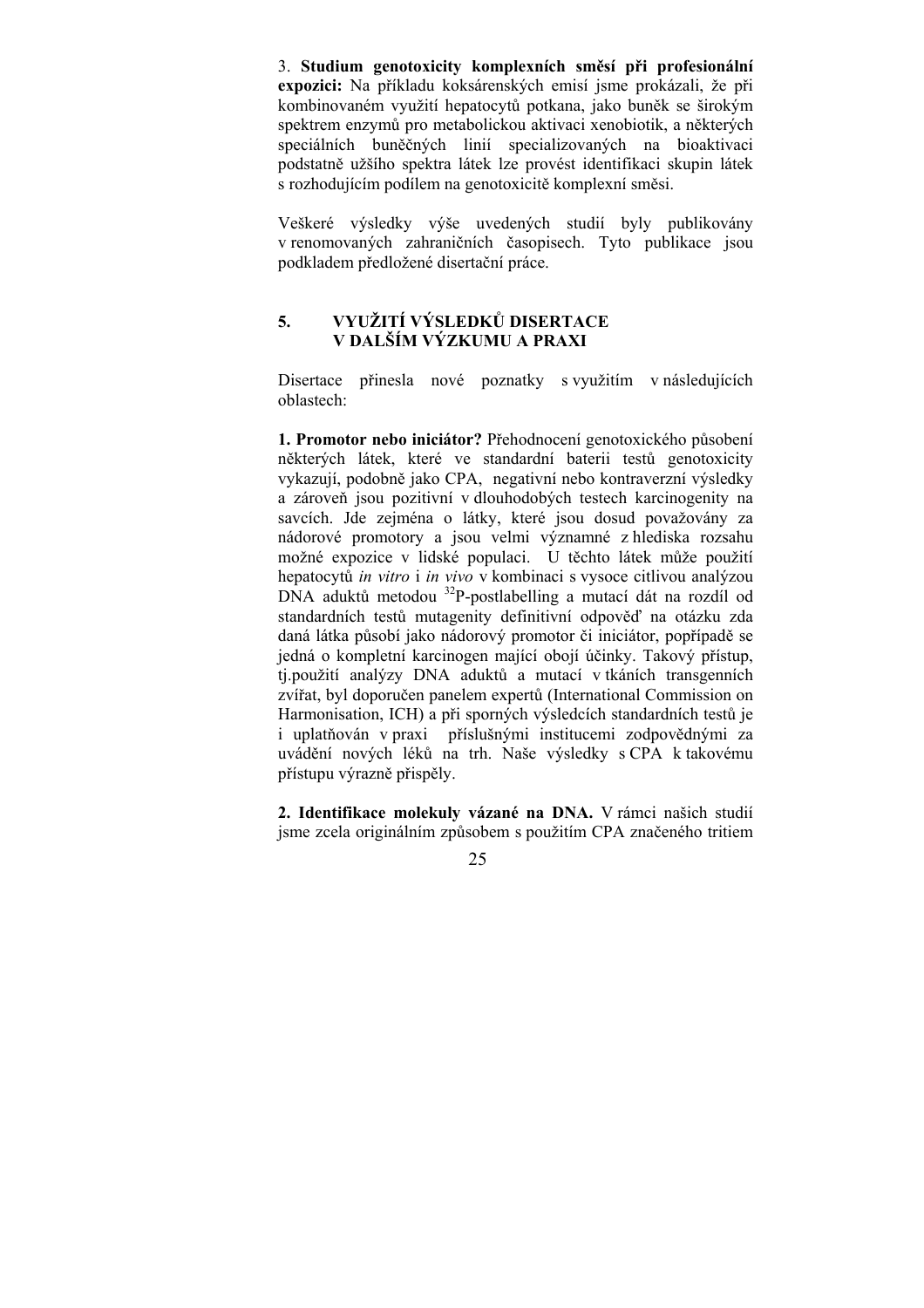identifikovali, že adukty indukované CPA obsahují tuto molekulu nebo její část a nejde tedy o indukci tzv. endogenních aduktů. Tento přístup byl oceněn jako zvláště originální prof. D.H. Phillipsem (Cancer Research Institute, Sutton, UK) v publikaci komentující výhradně tuto studii disertanta (Phillps et al., 1996). Náš přístup je možno použít zejména tam, kde hladiny DNA aduktů jsou dostatečně vysoké**.**

**3. Experimentální plán studií mutagenity na transgenních zvířatech.** Prokázali jsme, že při plánování validních studií mutagenity *in vivo* na transgenních zvířatech je třeba nejprve provést analýzu mutačních frekvencí v závislosti na době expozice nebo-li exprese a poté stanovit dávkovou závislost pro dobu exprese odpovídající maximální citlivosti.

**4. Analýza genotoxického potenciálu směsí chemických látek.** Prokázali jsme, že hepatocyty potkana jsou vzhledem k širokému spektru enzymových aktivit nutných k bioaktivaci mnoha xenobiotik vhodným integrálním modelem pro analýzu látek na základě jejich biologické aktivity, což z hlediska hodnocení genotoxicity představuje výrazný krok vpřed ve srovnání s technicky velmi náročnou chemickou analýzou.

Prioritní výsledky studií shrnutých v této disertaci ukazují nové možnosti využití hepapatocytů potkana v různých oblastech genetické toxikologie.

## **6. SEZNAM CITOVANÉ LITERATURY**

Aksoy, IA, Sochorová, V, Weinshilboum, R: Human liver dehydroepiandrosterone sulfotransferase: Nature and extent of individual variation, *Clin. Pharmacol. Ther.* 54 (1993) 498-506.

Baumann, A, Kerdar, RS, Cramer, P, Feser, W, Blode, H, Salomon, A, Kuhnz, W: Use of rat and liver slices for the detection of steroid hormone-induced DNA adducts in vitro by means of the <sup>32</sup>Ppostlabellinng technique, *Pharmacol. Toxicol.* 78 (1996) 214-223.

Binková, B, Lewtas, J, Míšková, I, Leníček, J, Šrám RJ: DNA adducts and personal air monitoring of carcinogenic polycyclic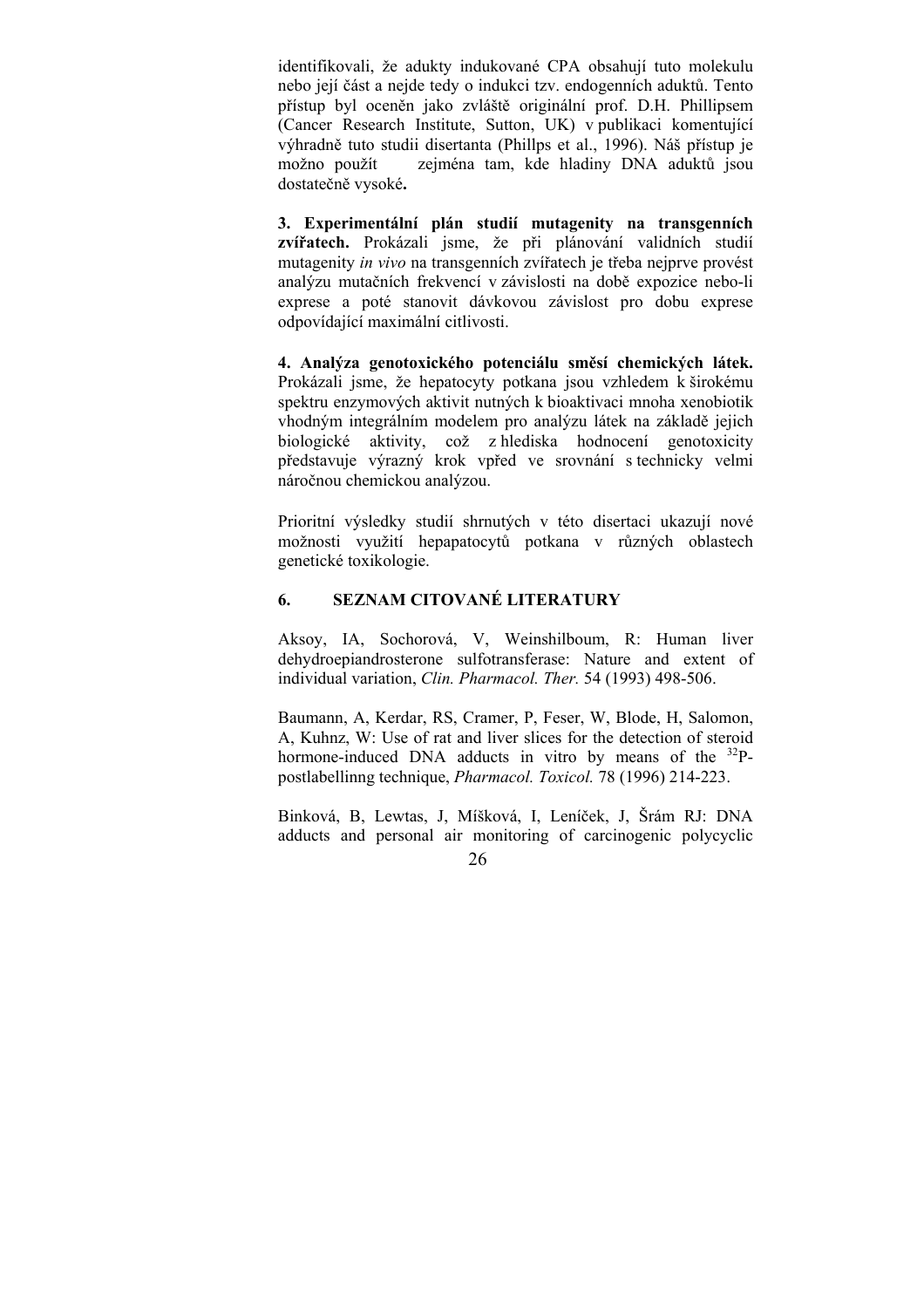aromatic hydrocarbons in an environmentally exposed population, *Carcinogenesis* 16 (1995) 1037-1046.

Binková, B, King, L, Lewtas, J: DNA adducts formed in vitro from fractionated extract of urban air particles, *Polycyclic Aromatic Hydrocarbons* 10 (1996) 323-327.

Binková, B, Leníček, J, Beneš, I, Vidová, P, Gajdoš, O, Fried, M, Šrám, RJ: Genotoxicity of coke oven and urban air particulate matter in *in vitro* assays acellular assay coupled with 32P-postlabelling and HPLC analysis of DNA adducts, *Mutation Res*. 414 (1998) 77-94.

Binková, B, Veselý, D, Veselá, D, Jelínek, R, Šrám, RJ: Genotoxicity and embryotoxicity of urban air particulate matter collected during winter and summer period in two different districts of the Czech Republic, *Mutation Res.* 440 (1999) 45-58.

Binková, B, Šrám, RJ: The genotoxic effect of carcinogenic PAHs, their artificial and environmental mixtures (EOM) on human diploid fibroblasts, *Mutation Res.* 547 (2004) 109-121.

Cooke, BA, Vallance, DK: Metabolism of megestrol acetate and related progesterone analogues by liver preparations *in vitro*, *Biochem. J.* 97 (1965) 672-677.

Černá, M, Pochmanová, D, Pastorková, A, Beneš, I, Leníček, J, Topinka, J, Binková, B: Genotoxicity of urban air pollutants in the Czech Republic: Part I. Bacterial mutagenic potencies of organic compounds adsorbed on PM10 particulates, *Mutation Res.* 469 (2000) 71-82.

Dycaico, MJ, Provost, GS, Kretz, PL, Ransom, SL, Moores, JC, Short, JM: The use of shuttle vectors for mutation analysis in transgenic mice and rats, *Mutation Res.* 307 (1994) 461-478.

Gupta, RC: Non-random binding of the carcinogen hydroxy-2 acetylaminofluorene to repetitive sequences of rat liver DNA *in vivo*, *Proc. Natl. Acad. Sci*. 81 (1984) 6943-6947.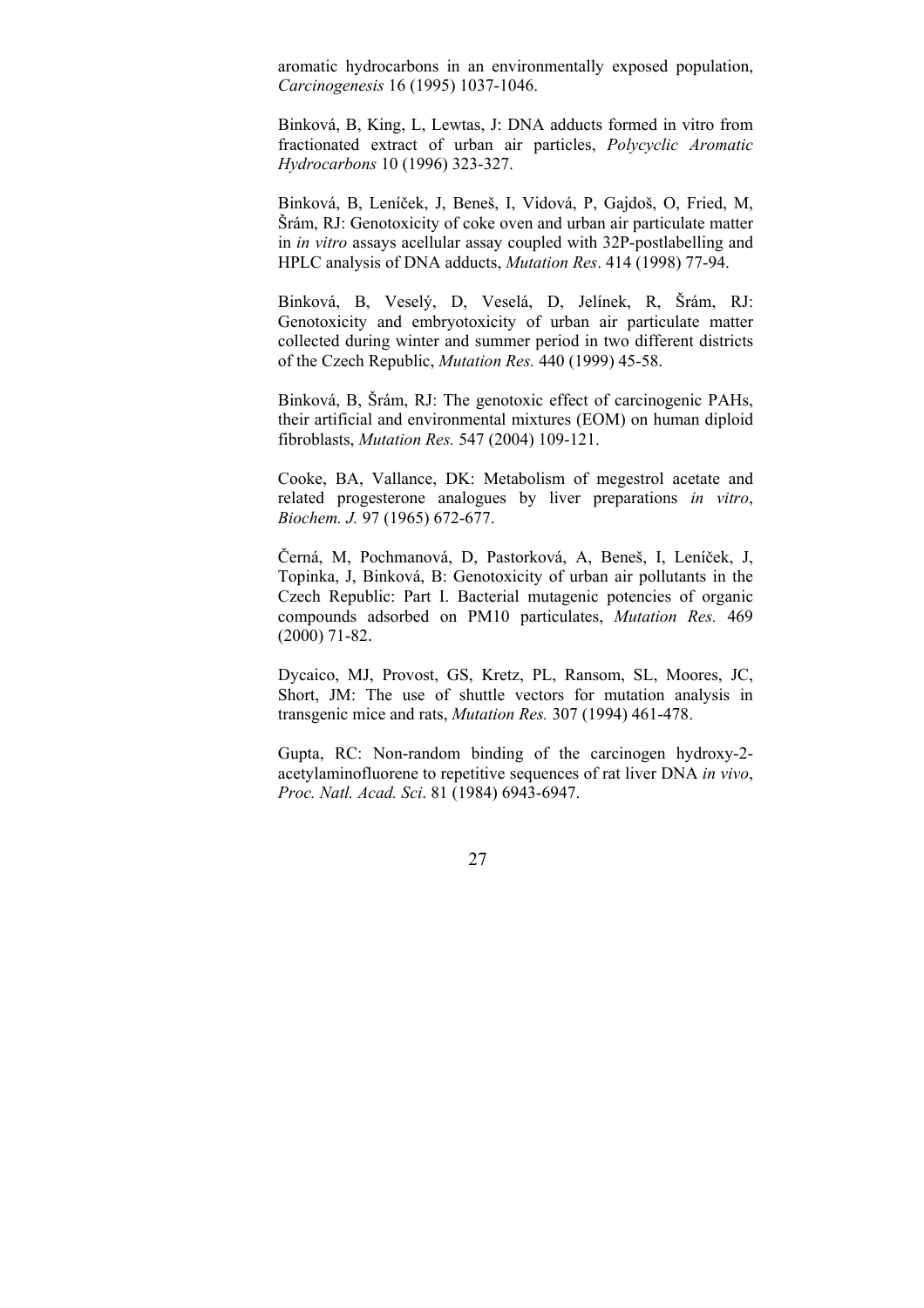Gupta, RC: Enhanced sensitivity of  $^{32}P$ -postlabelling analysis of aromatic carcinogen adducts, *Cancer Res.* 45 (1985) 5656-5662.

Handy, RW, Palmer, KH, Wall, ME, Piantadosi, C: The metabolism of antifertility steroids: the *in vitro* metabolism of chlormadinone acetate, *Drug Metab. Disp*. 2 (1974) 214-220.

Hasegava, NM, Nishi, I, Tsuda, H, Inui, N, Morimoto, K: Effect of diesel exhaust particles on chromosomal aberrations, sister chromatid exchanges and morphological transformation in cultured mammalian cells, *Cancer Lett.* 42 (1988) 61-66.

Heddle, JA, Martus, HJ, Douglas, GR: Treatment and sampling protocol for transgenic mutation assays, *Environ. Mol. Mutagen.* 41  $(2003)$  1-6.

Heinemann, LAJ, DoMinh, T, Guggenmoos-Holzmann, I, Thiel, C, Garbe, E : Oral contraceptives and livercancer. Results of multicentre international liver tumour study (MILTS), *Contraception* 56 (1997) 275-284.

IARC, Evaluation of the carcinogenic risk of chemicals to humans, *IARC Monograph* 34 (1984) 101-131.

Hobkirk, R: Steroid sulfotransferases and steroid sulfate sulfatases: Characteristics and biological role, *Can. J. Biochem. Cell Biol.* 63 (1985) 1127-1144.

Imaida, K, Hirose, M, Tay, L, Lee, MS, Wang, CY, King, CM: Comparative carcinogenicities of 1-, 2-, and 4-nitropyrene and structurally related compoundsin the female CD rat, *Cancer Res.* 51 (1991) 2902-2907.

Kamataki, T, Maeda, K, Yamazoe, T, Nagai, T, Kato, R: Sex differences of cytochrome P-450 in the rat: purification, characterisation and quantification of constitutive forms of cytochrome P-450 from liver microsomes of male and female rats, *Arch. Biochem. Biophys.* 225 (1986) 758-770.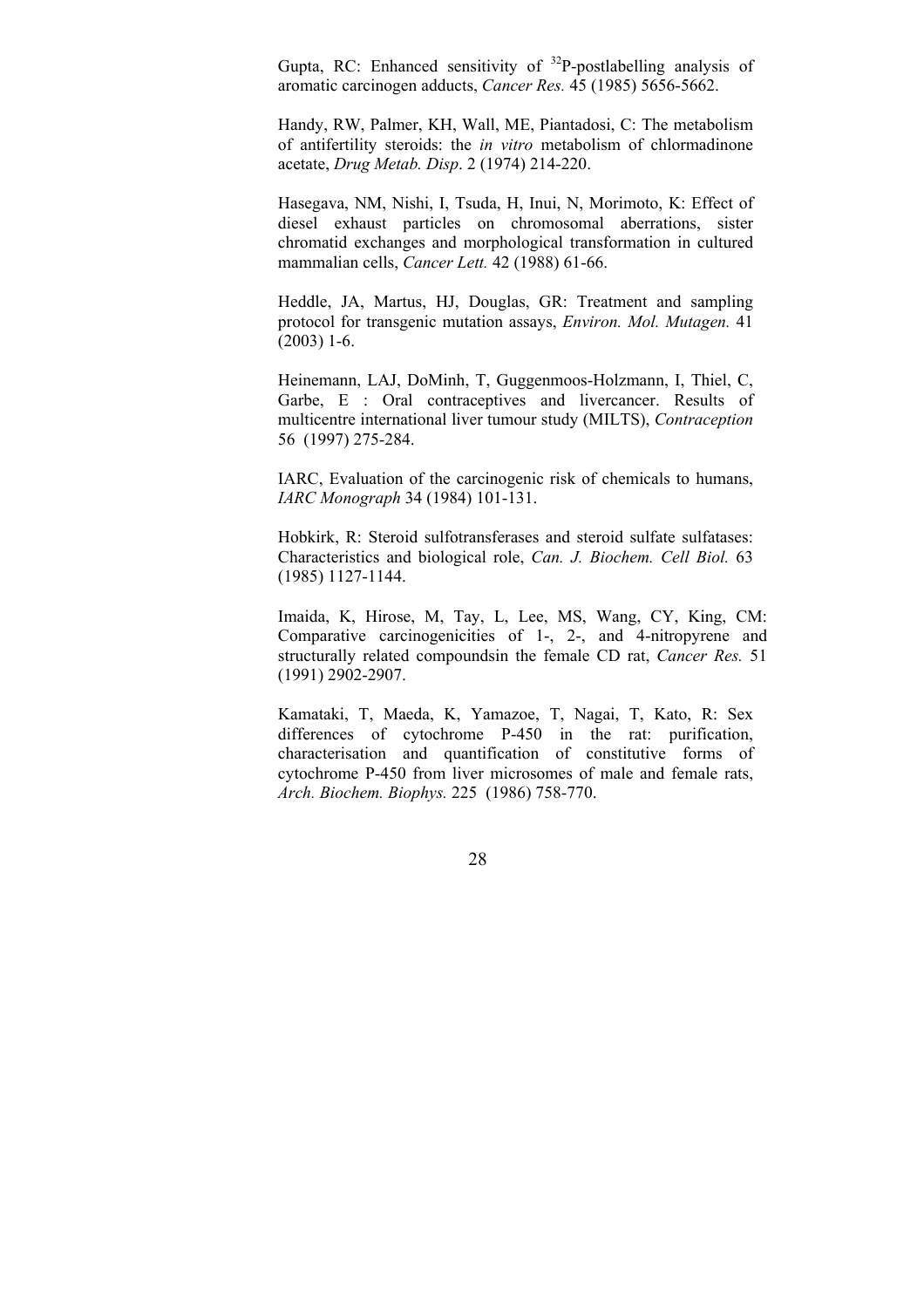Kiefer, F, Wiebel, FJ: V79 Chinese hamster cells eypress cytochrome P-450 activity after simultaneous exposure to polycyclic aromatic hydrocarbons and aminophyline, *Toxicol. Lett.* 48 (1989) 265-273.

Krebs, O, Schäfer, B, Wolff, T, Oesterle, D, Deml, E, Sund, M, Favor, J, The DNA damaging drug cyproterone acetate causes gene mutations and induces glutathione-S- transferase P in the liver of female Big BlueTM transgenic rats, *Carcinogenesis* 19 (1998) 241- 245.

Lang, R, Redmann, U: Non-mutagenicity of some sex hormones in the Ames´*Salmonella* microsome mutagenicity test, *Mutation Res.* (1979) 361-365.

Lau, HH, Baird, WM: The co-carcinogen benzo(e)pyrene increases the binding of a low dose of the carcinogen benzo(a)pyreneto DNA in Sencar mouse epidermis, *Cancer Lett.* 63 (1992) 229-236.

Lewtas, J: Experimental evidence for the carcinogenicity of air pollutants, *Air Pollution and Human Cancer*, Springer-Verlag, Berlin, 1990a, 49-61.

Lewtas, J: Bioassay-directed fractionation of the organic extract of SRM 1649 urban air particulate matter, *Intern. J. Anal. Chem.* 39 (1990b) 245-256.

Liehr, JG, Avitts, TA, Randerath, E, Randerath, A: Estrogen-induced endogeneous DNA adduction: possible mechanisms of hormonal cancer, *Proc. Natl. Acad. Sci. USA* 81 (1986) 5301-5305.

Moldeus, P, Jernström, P, Dawson, JR: The use of freshly isolated or cultured rat hepatocytes in studies of the metabolism of polycyclic aromatic hydrocarbons and other carcinogens, in: Hodgson, E, Bend, E, Philpot, RM (Eds.) *Reviews in Biochemical Toxicology* vol.5 Elsevier, Amsterdam, 1983, 239-266.

Neumann, I, Thierau, D, Andrae, U, Greim, H, Schwarz, LR: Cyproterone acetate induces DNA damage in cultured rat hepatocytes preferentially stimulates DNA synthesis in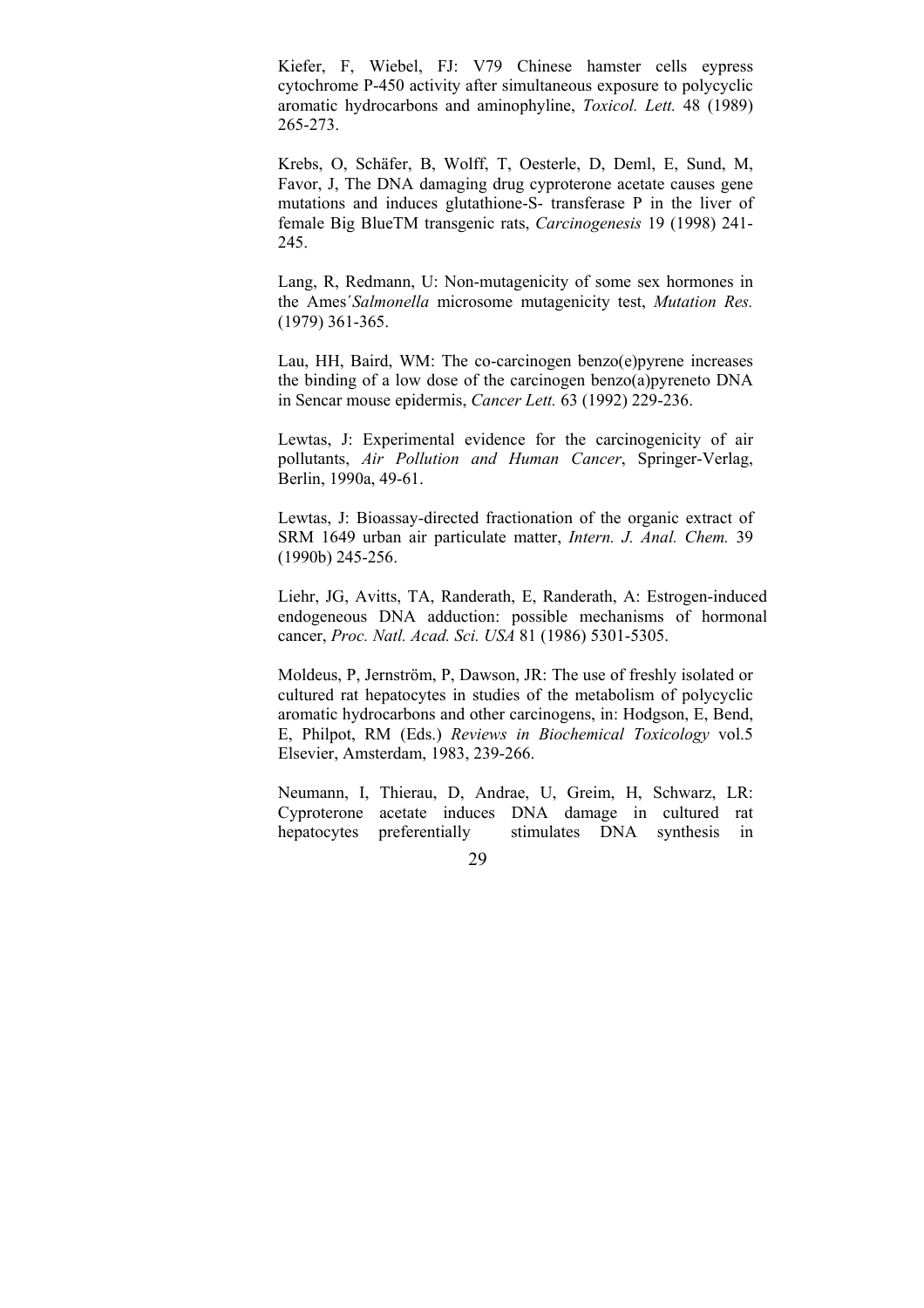g.glutamyltranspeptidase-positive cells, *Carcinogenesis* 13 (1992) 373-378.

Nesnow, S, Davis, C, Nelson, G, Ross, JA, Galati, AJ, Lambert, GR, Gennings, C, Carter, WH, Stoner,GD: Lung tumorigenic interactions in strain A/J miceof five environmental polycyclic aromatic hydrocarbons, *Environ. Health Perspect.* 106 (1998) 1337-1346.

Nims, RW, Devor, DE, Henneman, JR, Lubet, RA: Induction of alkoxyresorufin O-dealkylases, epoxide hydrolase, and liver weight gain correlation with liver tumor-promoting potential in a series of barbiturates, *Carcinogenesis* 8 (1987) 67-71.

Parzefall, W, Erber, E, Sedivy, R, Schulte-Hermann, R: Testing for induction of DNA synthesis in human hepatocyte primary cultures by rat liver tumor promotors, *Cancer Res.* 51 (1991) 1143-1147.

Perchermeier, MM, Kiefer, F, Wiebel, FJ: Toxicity of monocyclic and polycyclic nitroaromatic compounds in a panel of mammalian test cell lines, *Toxicol, Lett.* 72 (1994) 53-57.

Phillips, DH: 100% proof - Cyproterone acetate is an integral part of hepatic DNA adducts induced by this steroidal drug - Comment, *Hum. Exp.Toxicol*. 15 (1996) 600.

Phillips, DH, Castegnaro, M on behalf of trial participants: Standardisation and validation of DNA adduct postlabelling methods: report of interlaboratory trials and production of recommended protocols, *Mutagenesis* 14 (1999) 301-315.

Reddy, MV, Randerath, K: Nuclease P1-mediated enhancement of sensitivity of <sup>32</sup>P-postlabeling test for structurally diverse DNA adducts, *Carcinogenesis* 7 (1986) 1543-1551.

Savela, K, King, L, Gallager, J, Lewtas, J:  $32P$ -postlabelling and HPLC separation of DNA adducts formed by diesel exhaust extracts in vitro and in mouse skin and lung after topical treatment, *Carcinogenesis* 16 (1995) 2083-2089.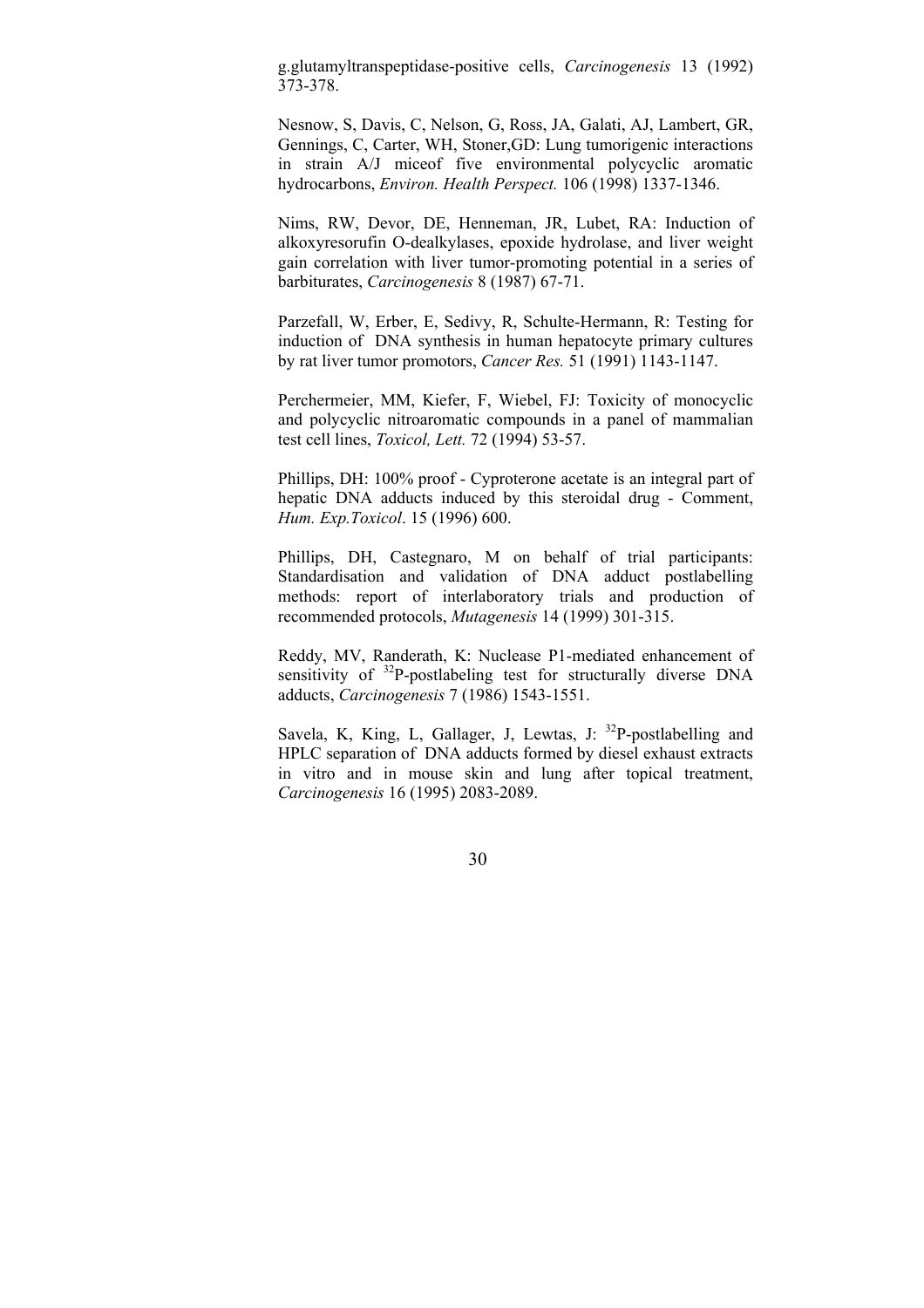Schulte-Hermann, R, Parzefall, W: Adaptive response of rat liver to the gestagen and anti-androgen cyproterone acetate and other inducers. I. Induction of drug metabolizing enzymes, *Chem. Biol. Interactions*, 31 (1980a) 279-286.

Schulte-Hermann, R, Hoffmann, V, Parzefall, W, Kallenbach, D, Gerhardt, A, Schuppler, J: Adaptive response of rat liver to gestagen and anti-androgencyproterone acetate and other inducers. II. Induction of liver growth, *Chem. Biol. Interactions* 31 (1980b) 287- 300.

Schulte-Hermann, R, Ohde, G, Schuppler, J, Timmermann-Trosiener, I: Enhanced proliferation of putative preneoplastic cells in rat following treatment with the tumor promotersphenobarbital, hexachlorocyclohexane, steroid compounds, and nafenopin, *Cancer Res*. 41 (1981) 2556-2562.

Schulte-Hermann, R, Ochs, H, Bursch, W, Parzefall, W: Quantitative structure-activity studies on effects of sixteen different sterouids on growth and monooxygenases of rat liver *, Cancer Res.* 48 (1988) 2462-2468.

Schuppler, J, Guenzel, P: Liver tumors and steroid hormones in rats and mice, *Arch. Toxicol.* 2 (1979) 181-195.

Schuppler, J, Damme, J, Schulte-Hermann, R: Assay of endogenous and synthetic sex steroids for tumor initiating activity in rat using the Solt-Farber system, *Carcinogenesis* 4 (1983) 239-241.

Schwarz, LR, Watkins, JB: Uptake of taurocholate, a vecuronium like organic cation, ORG 9426, and ouabain into carcinogen-induced diploid and polyploid hepatocytes obtained by centrifugal elutriation, *Biochem. Pharmacol.* 43 (1992) 1195-1201.

Šrám, RJ: Teplice Program, *Impact of Air Pollution on Human Health*, Academia, Prague, 2001.

Watanabe, S, Cui, Y, Tanae, T, Fujimoto, M, Matsuo, Y, Tachibana, K, Yamasaki, S: Follow-up study of children with precocious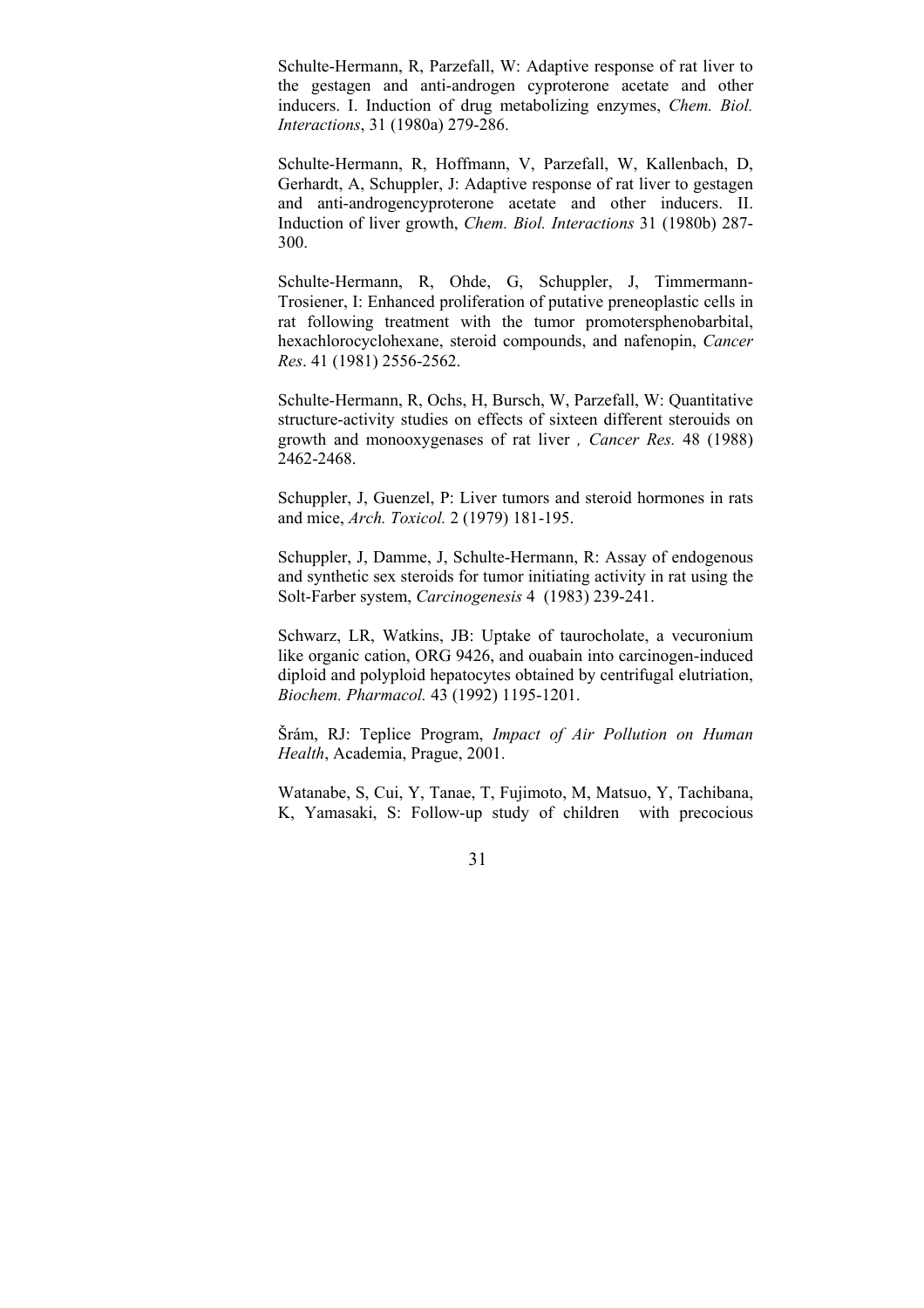puberty treated with cyproterone acetate. Ad hoc Committee for CPA, J. Epidemiol. 7 (1997) 173-178.

Waxman, DJ, Dannan, GA, Guengerich, FP: Regulation of rat hepatic cytochrome P-450: age-dependent expression, hormonal imprinting, and xenobiotic inducibility of sex specific isozymes, *Biochemistry* 24 (1985) 4409-4417.

Werner, S, Kunz, S, Wolff, T, Schwarz, LR: The steroidal drug cyproterone acetate is activated to DNA binding metabolites by sulfonation, *Cancer Res.* 56 (1996) 4391-4397.

Williams, R, Sparacino, C, Petersen, B, Bumgarner, J, Jungers, RH, Lewtas, J: Comparative characterisation of organic emissions from diesel particles, coke oven mains, roofing tar vapors and cigarette smoke condensate, *Intern. J. Environ. Anal. Chem.* 26 (1986) 27-49.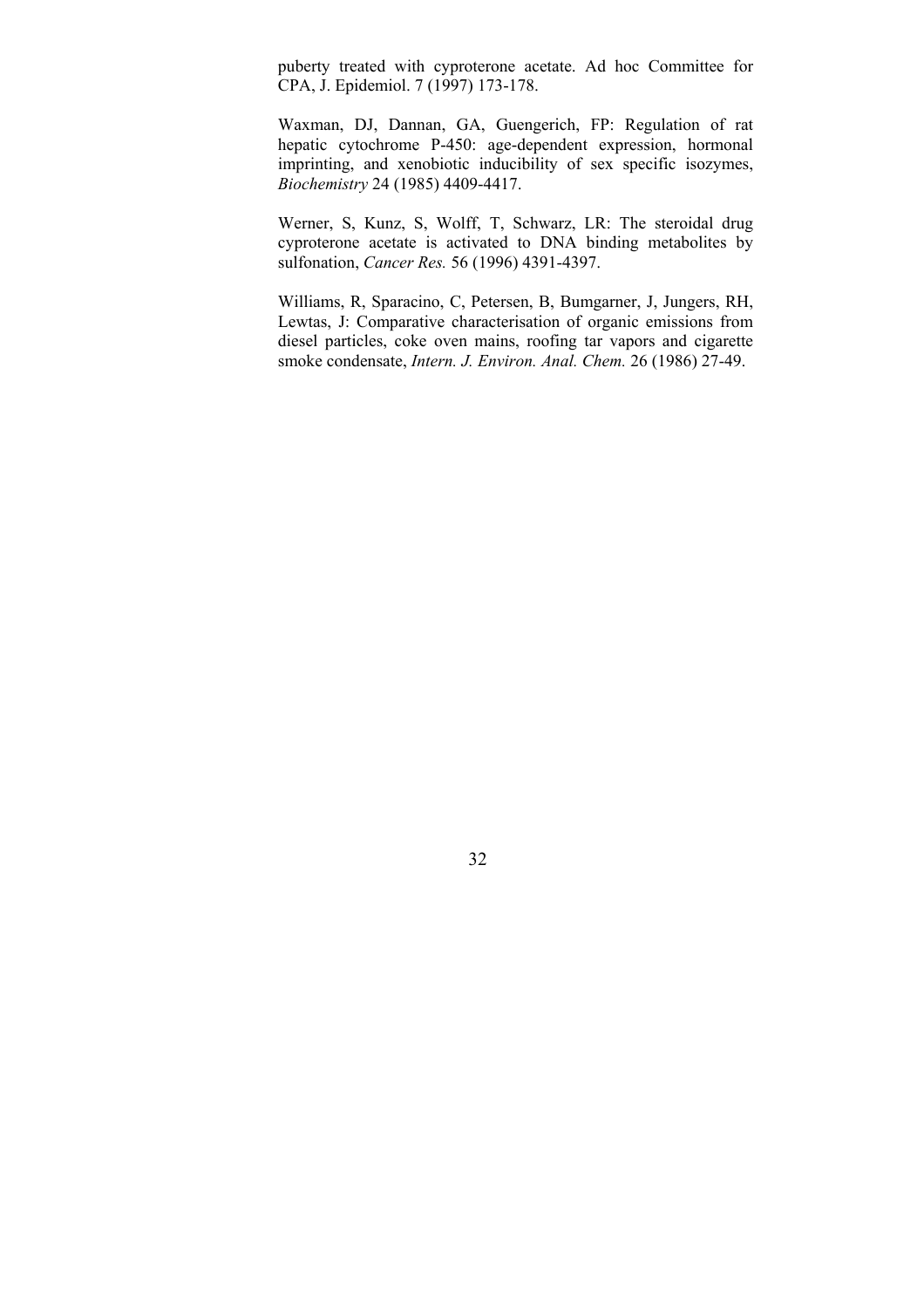# **7. SEZNAM PUBLIKACÍ, KTERÉ JSOU PŘEDMĚTEM DISERTACE**

- **1. Topinka, J**, Andrae, U, Schwarz, LR, Wolff, T: Cyproterone acetate generates DNA adducts in rat liver and primary rat hepatocyte cultures, *Carcinogenesis* 14 (1993) 423-427.
- **2. Topinka, J,** Binková, B, Zhu, HK, Andrae, U, Neumann, I, Schwarz, LR, Werner, S, Wolff, T: DNA-damaging activity of the cyproterone acetate analogues chlormadinone acetate and megestrol acetate in rat liver, *Carcinogenesis* 16 (1995) 1483- 1487.
- **3.** Werner, S, **Topinka, J**, Wolff, T, Schwarz, LR: Accumulation and persistence of DNA-adducts of the synthetic steroid cyproterone acetate in rat liver, *Carcinogenesis* 16 (1995) 2369- 2372.
- **4. Topinka, J**, Binková, B, Schwarz, LR, Wolff, T: Cyproterone acetate is an integral part of hepatic DNA adducts induced by this steroidal drug, *Carcinogenesis* 17 (1996) 167-169.
- **5.** Schwarz, LR, Werner, S, **Topinka, J**, Andrae, U, Wolff, T: The liver as origin and target of reactive intermediates exemplified by the progesterone derivative, cyproterone acetate, in *Biological Reactive intermediates V: Basic mechanistic research in Toxicology and Human Risk Assessment*, Snyder R, et al., eds, Plenum Press, New York, 1996, p.243-251.
- **6.** Werner, S, **Topinka, J**, Kunz, S, Beckurts, T, Heidecke, CD, Schwarz, LR, Wolff, T: Studies on the formation of hepatic DNA adducts by the antiandrogenic drug, cyproterone acetate, in *Biological Reactive intermediates V: Basic mechanistic research in Toxicology and Human Risk Assessment*, Snyder R, et al., eds, Plenum Press, New York, 1996, p.253-257.
- **7.** Wolff, T, **Topinka, J**, Deml, E, Oesterle, D, Schwarz, LR: Dose dependent induction of DNA adducts, gene mutations, and cell proliferation by the antiandrogenic drug cyproterone acetate in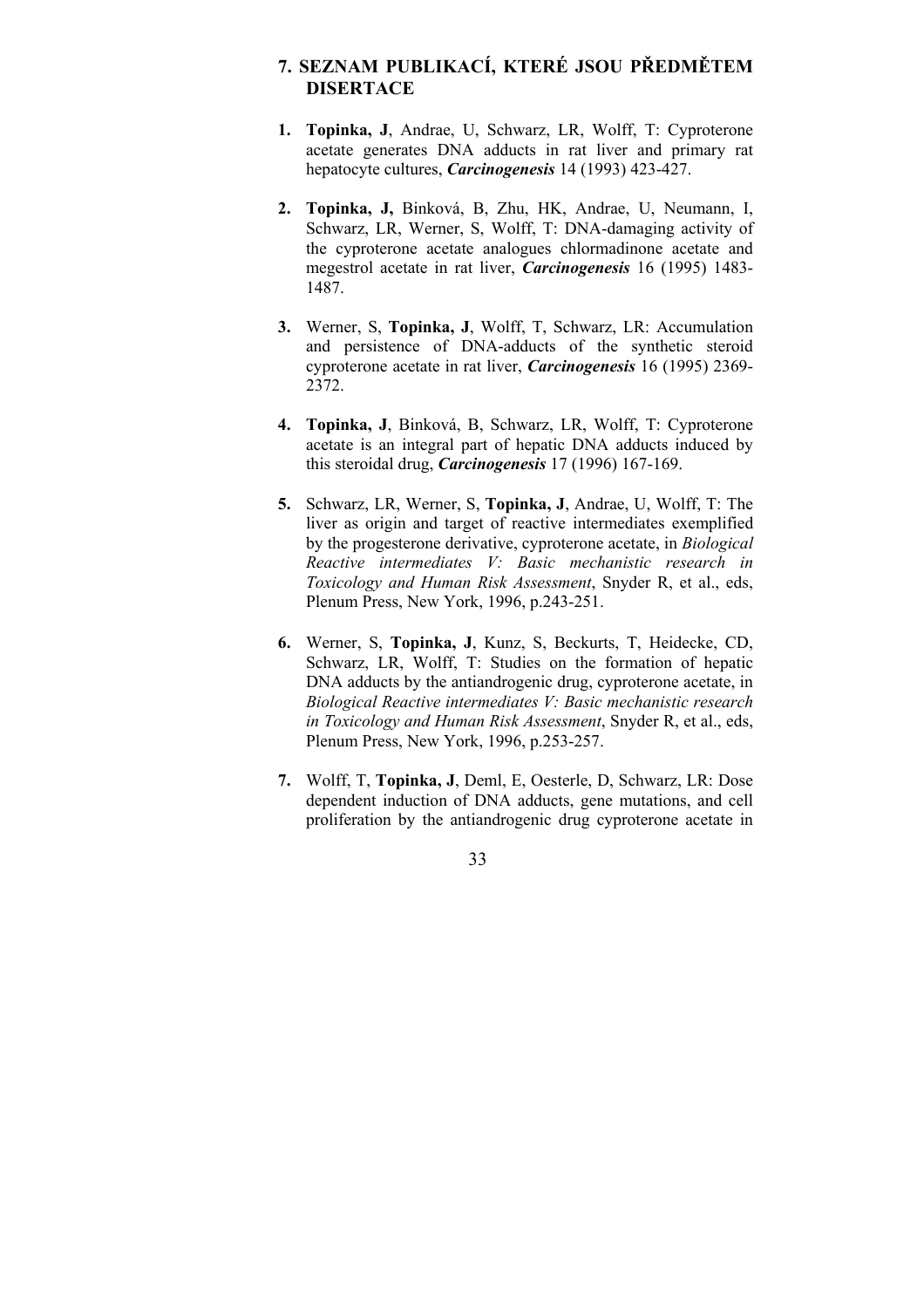rat liver, , in *Biological Reactive intermediates VI: Chemical and Biological Mechanisms in Susceptibility and Prevention of Environmental diseases,* Dansette et al., eds., Kluwer Academic/Plenum Publishers, New York, 2001, p.687-696.

- **8. Topinka, J,** Reimann, R, Oesterle, D, Wolff, T: No-effect level in the mutagenic activity of the drug cyproterone acetate in rat liver: Part 1. single dose treatment, *Mutation Res*. 550 (2004) 89-99.
- **9. Topinka, J**, Reimann, R, Oesterle, D, Wolff, T: No-effect level in the mutagenic activity of the drug cyproterone acetatein rat liver: Part 2. multiple dose treatment, *Mutation Res*. 550 (2004) 101-108.
- **10. Topinka, J**, Schwarz, LR, Wiebel, FJ, Černá, M, Wolff, T: Genotoxicity of urban air pollution in the Czech Republic Part II: DNA adduct formation in mammalian cells by extractable organic matter, *Mutation Res*. 469 (2000) 83-93.
- **11. Topinka**, J, Schwarz, LR, Kiefer, F, Wiebel, FJ, Gajdoš, O, Vidová, P, Dobiáš, L, Fried, M, Šrám, RJ, Wolff, T: DNA adduct formation in mammalian cell cultures by polycyclic aromatic hydrocarbons (PAH) and nitro-PAH in coke oven emission extract, *Mutation Res*. 419 (1998) 91-105.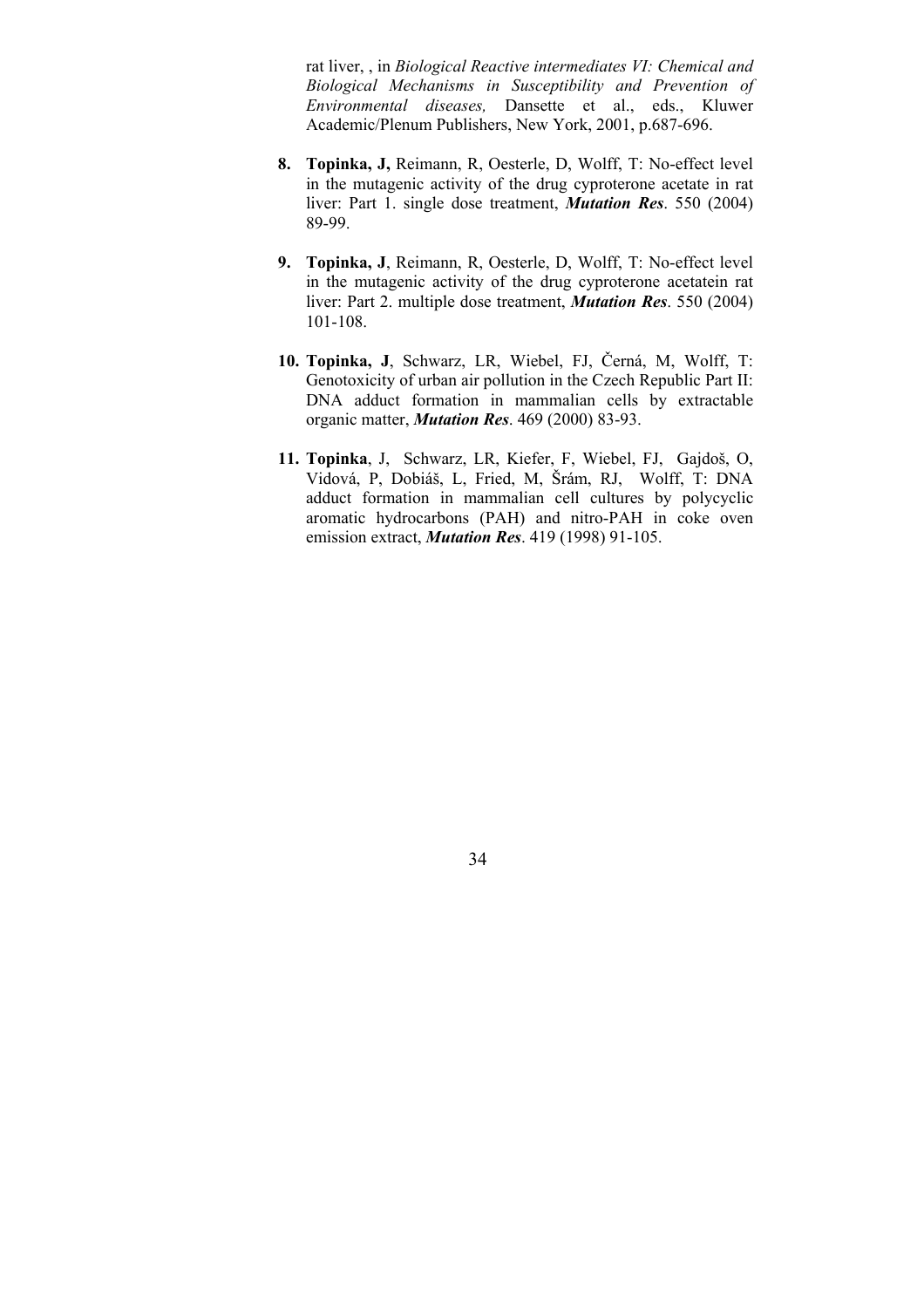# **8. PŘEHLED DALŠÍCH PUBLIKACÍ DISERTANTA SOUVISEJÍCÍCH S TEMATIKOU DISERTACE**

*8. 1. Studium genotoxicity vybraných chemických látek a vláknitých prachů*

**Topinka**, **J,** Šrám, RJ, Širinjan, G, Binková, B, Fojtiková, I, Mutagenicity studies on paracetamol in human volunteers. II. Unscheduled DNA synthesis and micronucleus test, *Mutation Res*. 227 (1989) 147-152.

**Topinka, J**, Binková, B, Šrám, RJ, Erin, AN: The influence of alphatocopherol and pyritinol on oxidative damage in lymphocytes, *Mutation Res*. 225 (1989) 131-136

Šrám, RJ, Kočišová, J, Rössner, P, Binková, B, Topinka, J, Bavorová, H: Mutagenní aktivita paracetamolu – Studie na dobrovolnících, *Čas.lék.čes*., 128 (1989) 1230-1234.

Šrám, RJ, **Topinka, J**, Binková, B, Kočišová, J, Kubíček, J: Genetic damage in peripheral lymphocytes of chronic alcoholics, in: *Biochemistry of Chemical Carcinogenesis*, Garner, R.C., Hradec, J, eds., Plenum Press, New York 1990, p.219-226.

Binková, B, **Topinka,** J, Šrám, RJ: Influence of potential antioxidants on free radical damage of lymphocytes, in: *Antimutagenesis and Anticarcinogenesis Mechanisms II,* Kuroda, Y, Shankel, DM, Waters, MD, eds., Plenum press, New York, 1990, p.455-458.

Fojtiková, I, **Topinka**, J, Šrám, RJ, Bakeš, K: The effect of alphatocopherol in schizophrenic patients treated with neuroleptics, *Schizophrenia Res*. 3 (1990) 93.

Binková, B, **Topinka**, **J,** Šrám, RJ: The effect of paracetamol on oxidative damage in human peripheral lymphocytes, *Mutation Res*. 244 (1990) 227-231.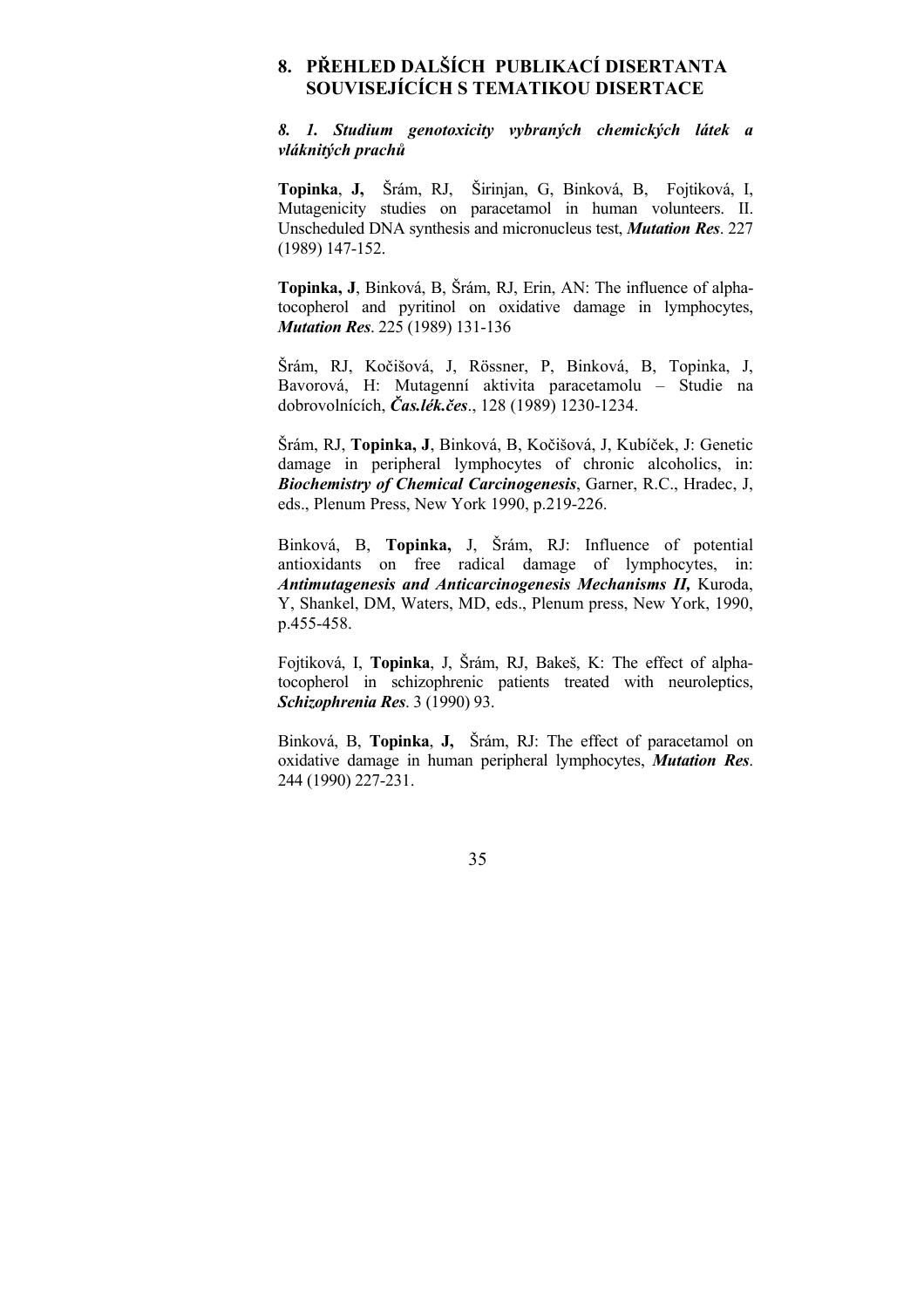Šrám, RJ, Binková, B, **Topinka, J**, Fojtíková, I: Inhibition of DNA repair synthesis in the rat by in vivo exposure to psychotropic drugs and reversal of the effect by co-administration with alpha-tocopherol, *Mutation Res.* 244 (1990) 331-335.

Šrám, RJ, Kočišová, J, Rössner, P, Binková, B, **Topinka, J**, Bavorová, H: Mutagenic activity of paracetamol. A study conducted on volunteers, *Czechoslovak Med.* 13 (1990) 114-123.

**Topinka, J**, Binková, B, Šrám: DNA repair capacity and lipid peroxidation in chronic alcoholics*, Mutation Res*. 263 (1991) 133-136.

**Topinka**, J, Zhu, KH, Binková, B, Wolff, T, Andrae, U, Neumann, I, Schwarz, LR: Genotoxicity of the synthetic steroids cyproterone acetate (CPA) megestrol acetate (MGA) and chlormadinone acetate (CMA) in rat liver cells, *Mutation Res*. 291 (1993) 279.

Šrám, RJ, Binková, B, Stejskalová, J., **Topinka, J**: Effect of Egb-761 on lipid peroxidation, DNA repair and antioxienzyme activity, in: *Advances in Gingko Biloba Extract Research*., Vol. 2, Ferradini, C, Droy-Lefaix, MT, Christen, Y, eds., Elsevier, Paris 1993, p.27-38.

**Topinka, J**, Zhu, HK, Binková, B, Neumann, I, Werner, S, Andrae, U, Schwarz, LR, Wolff, T: Studies on the genotoxicity of structural analogues of the synthetic progestin, cyproterone acetate in rat liver, *Archives of Pharmacology*, 349 (1994) 493.

**Topinka, J**, Loli, P., Georgiadis, P et al.: Mutagenicity of amosite and its interaction with benzo(a)pyrene, *Arch.Pharmacol*. 365, Suppl.1 (2002) 559

**Topinka, J,** Loli, P, Georgiadis, P, Dušinská, M, Hurbánková, M, Kováčiková, Z, Volkovová, K, Tatrai, E, Wolff, T, Oesterle, D, Kyrtopoulos, SA: Benzo[a]pyrene enhanced mutagenesis by asbestos in the lung of lambda-lacI transgenic rats, *Mutation Res.* (2004) in press.

**Topinka, J,** Loli, P, Georgiadis, P, Dušinská, M, Hurbánková, M, Kováčiková, Z, Volkovová, K, Kažimírová, A, Barančoková, M,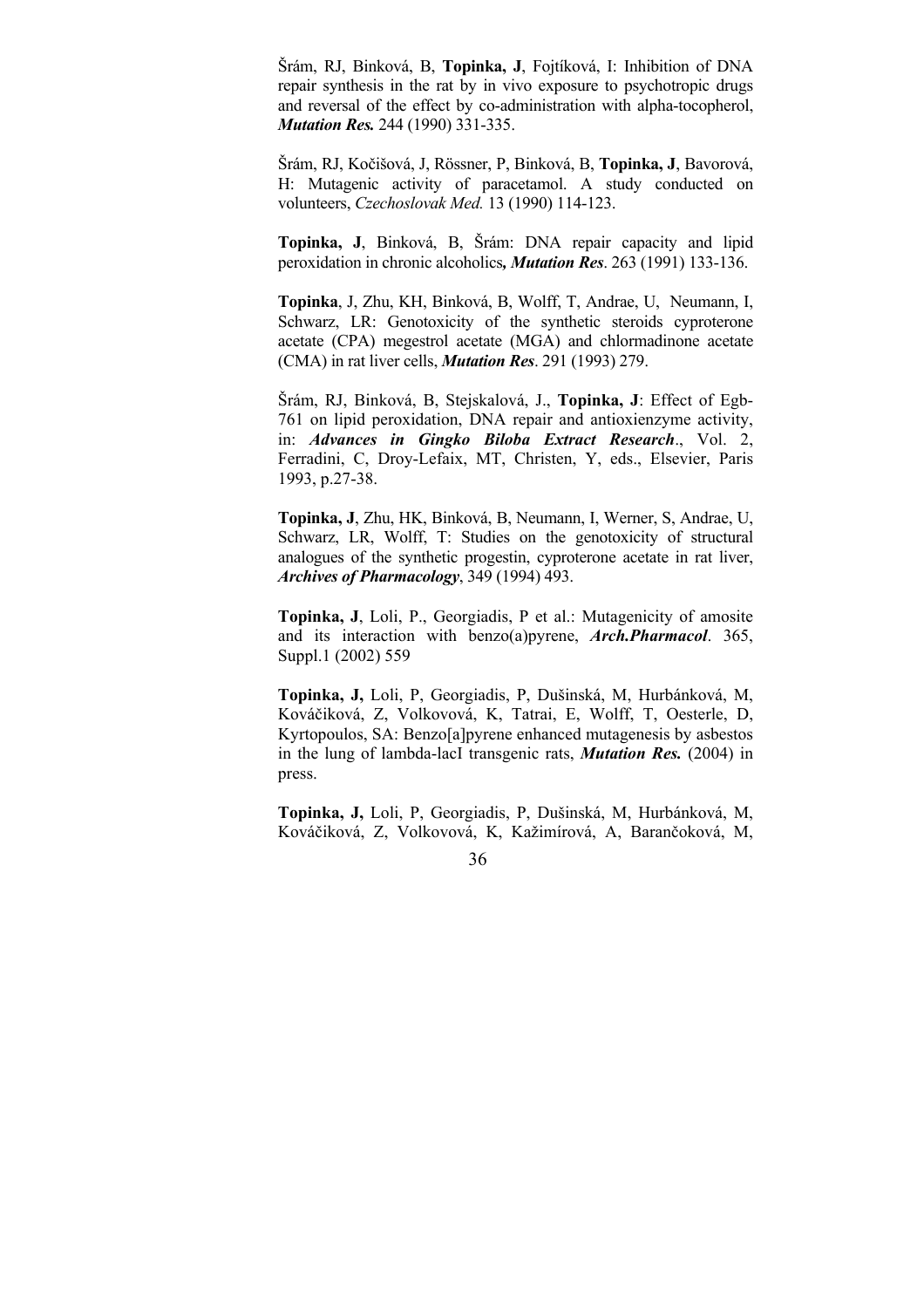Tatrai, E, Wolff, T, Oesterle, D, Kyrtopoulos, SA: Mutagenesis by asbestos in the lung of lambda-lacI transgenic rats**,** *Mutation Res.* (2004) in press.

## *8. 2. Studium genotoxicity komplexních směsí environmentálních polutantů*

**Topinka, J**, Binková, B, Dejmek, J, Šrám, RJ: DNA adducts induced by environmental pollution in human placenta. *Epidemiology* 6 (1995) 84.

**Topinka, J,** Binková, B, Mračková, G, Stávková, Z, Peterka, V, Beneš, I, Dejmek, J, Leníček, J, Pilčík, T, Šrám, RJ: Influence of GSTM1 and NAT2 genotypes on placental DNA adducts in an environmentally exposed population, *Environ. Mol. Mutagen*., 30 (1997) 184-195.

**Topinka, J**, Binková, B, Mračková, G, Stávková, Z, Beneš, I, Dejmek, J, Leníček, J, Šrám, RJ: DNA adducts in human placenta as related to air pollution and to GSTM1 genotype, *Mutation Res*., 390 (1997) 59-68.

Farooq, S, Bailey, E, Farmer, PB, Jukes, R, Lamb, JH, Hernandez, H, Šrám, RJ, **Topinka, J:** Determination of cis-thymine glycol in DNA by gas chropmatography/mass spectrometry with selected ion recording (SIR) and multiple reaction monitoring (MRM) *J.Chromatography B* 702 (1997) 49-60.

**Topinka**, J, Wolff, T, Schwarz, L, Leníček, R.J. Šrám DNA adducts induced by fractionated extract of urban air particles in primary rat hepatocytes, *Mutation Res*. 379, Suppl. 1 (1997) 99.

Farmer, PB, Leuratti, C, Šrám, R, **Topinka**, **J**, Farooq, S, Singh, R, Shuker, DEG Carcinogen adducts in humans resulting from endogenous and exogenous exposures, *Mutation Res***.** 379, Suppl.1 (1997) 153.

Šrám, RJ, Binková, B, Rössner, P, Rubes, J, **Topinka**, J, Dejmek, J: Adverse reproductive outcomes from exposure to environmental mutagens, *Mutation Res*. 428 (1999) 203-215.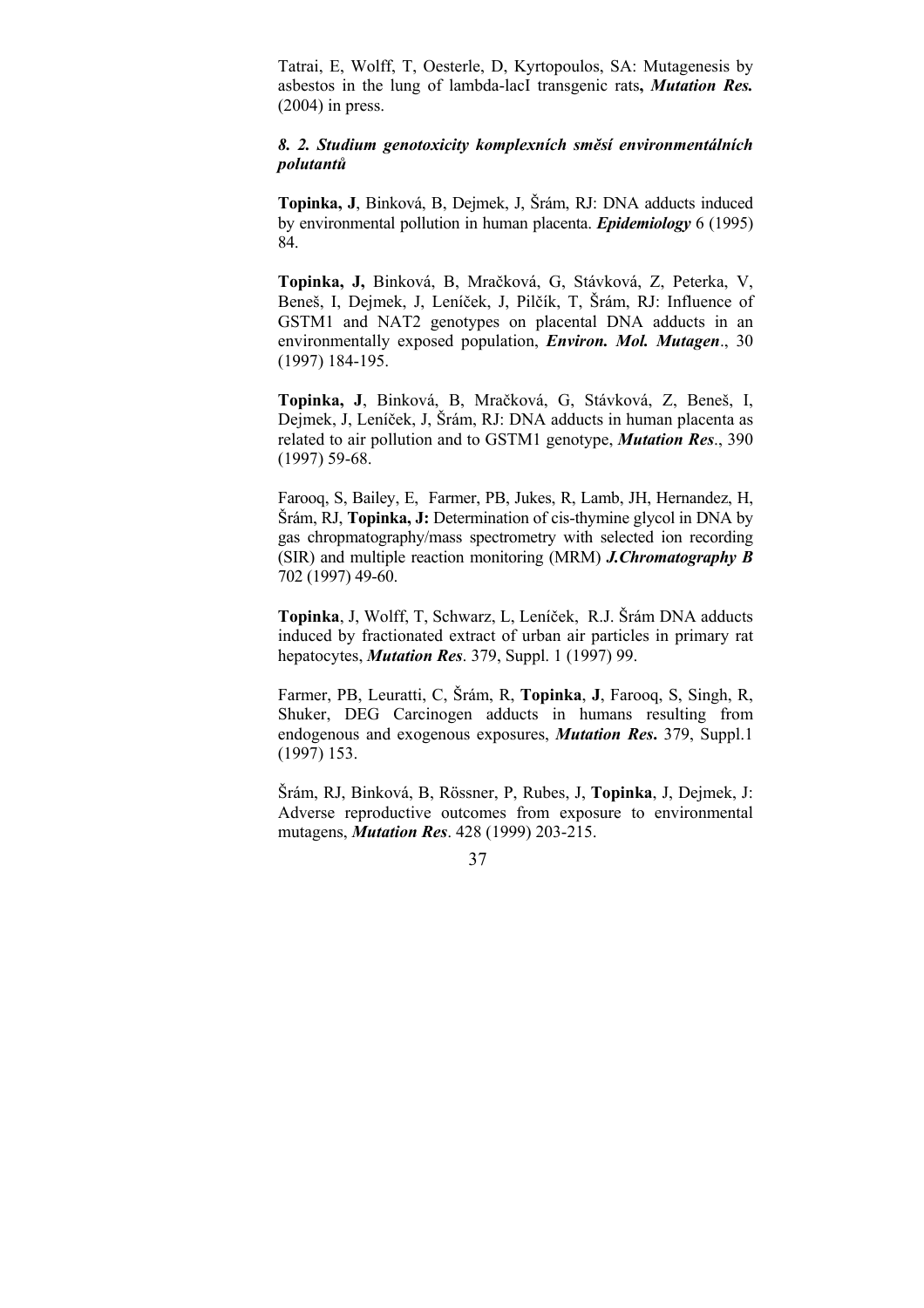Binková, B, Dejmek, J, Mračková, G, **Topinka, J**, Šrám, RJ:DNA adducts in placenta and environmental exposure, *Epidemiology***,** Supplement, 10 (1999) 208.

Šrám, R, **Topinka, J**, Binková, B, Solanský, I, Mračková, G, Dejmek, J: DNA adducts in placentas and environmental exposure, *Pharmacology and Toxicology***.** Supplement, 85 (1999) 33.

Černá, M, Pochmanová, D, Pastorková, A, Beneš, I, Leníček, J, **Topinka, J**, Binková, B: Genotoxicity of urban air pollutants in the Czech Republic: Part I. Bacterial mutagenic potencies of organic compounds adsorbed on PM10 particulates, *Mutation Res.* 469 (2000) 71-82.

Georgiadis, P, **Topinka, J**, Stoikidou, M, Kaila, S, Gioka, M, Katsouyanni, K, Šrám, RJ, Autrup, H, Kyrtopoulos, SA: Biomarkers of genotoxicity of air pollution (the AULIS project): bulky DNA adducts in subjects with moderate to low exposures to airborne polycyclic aromatic hydrocarbons and their relationship to environmental tobacco smoke and other parameters. *Carcinogenesis* 22 (2001) 1447-1457.

Georgiadis, P, **Topinka, J**, Stoikidou, M et al.: Personal exposures to PM2.5 and polycyclic aromatic hydrocarbons and their relationship to environmental tobacco smoke at two locations in Greece, *J. Expo. Anal. Env. Epid*. 11 (3) (2001) 169-183.

Kyrtopoulos, SA, Georgiadis, P, Autrup, H, Demopoulos, NA, Farmer, P, Haugen, A, Katsouyanni, K, Lambert, B, Ovrebo, S, Sram, R, Stephanou, G, **Topinka, J**: Biomarkers of genotoxicity of urban air pollution – Overview and descriptive data from a molecular epidemiology study on populations exposed to moderate-to-low levels of polycyclic aromatic hydrocarbons: the AULIS project, *Mutation Res***.** 496 (2002) 207-228.

P. Georgiadis, P, Demopoulos, NA, **Topinka, J**, Stephanou, G, Stoikidou, M, Bekyrou, M, Katsouyianni, K, Šrám, R, Autrup, H, Kyrtopoulos, SA: Impact of phase I or phase II enzyme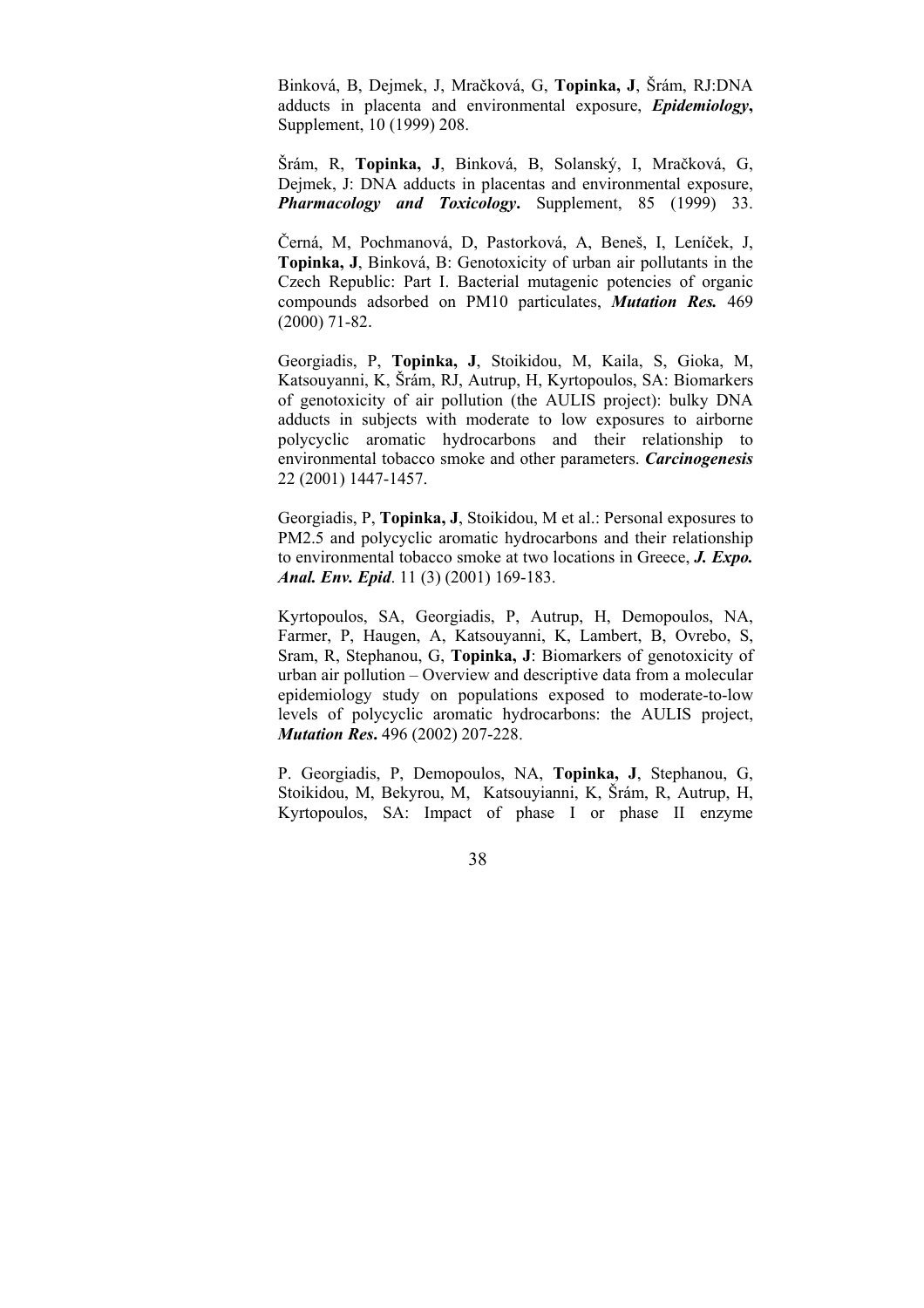polymorphisms on lymphocyte DNA adducts in subjects exposed to urban air pollution and environmental tobacco smoke, *Toxicology Letters,* 149 ( 2004) 269-280.

## *8.3. Studium genotoxicity komplexních směsí při profesionální expozici*

Šrám, RJ, Binková, B, Dobiáš, L, Rössner, P, **Topinka**, **J**, Veselá, D, Veselý, D, Stejskalová, J, Bavorová, H, Řeřicha Monitoring of genotoxic exposure in uranium miners, *Environmental Health Perspectives*, 99 (1993) 303-305.

Binková, B, **Topinka, J**, Mračková, G, Gajdošová, D, Vidová, P, Stávková, Z, Peterka, V, Pilčík, T, Rimár, V, Dobiáš, L: Coke oven workers study: the effect of exposure and GSTM1 and NAT2 genotypes on DNA adduct levels in white blood cells and lymphocytes as determined by 32P-postlabelling, *Mutation Res.* 416 (1998) 67-84.

Dobiáš, L, Kůsová, J, Gajdoš, O, Vidová, P, Gajdošová, D, Havránková, J, Fried, M, Binková, B, **Topinka, J**: Bioassay-directed chemical analysis and detection of mutagenicity in ambient air of the coke oven, *Mutation Res*. 445 (1999) 285-293.

## *8.4. Další práce disertanta*

Šrám, RJ, Binková, B, **Topinka, J**, Kotěšovec, F: Neplánovaná syntéza DNA a peroxidace lipidů u stárnoucí populace, *Čas. lék. čes*. 127 (1988) 1365-1369.

Binková, B, Erin, AN, Šrám, RJ, **Topinka, J**: Lipid peroxidation – induced changes in physical properties of annular lipids in rat brain synaptosomal membrane, *Gen. Physiol. Biophys.* 9 (1990) 311-318.

**Topinka, J**, Šrám, RJ: Metody studia poškození a reparace DNA, *Chemické listy* 85 (1991) 377-397.

Šrám, RJ, Binková, B, **Topinka, J** et al.: Effect of Antioxidant Supplementation in Elderly Population, in: Bronzetti, G, Hayatsu, H, de Flora, S, Waters, MD, Shankel, DM, eds: *Antimutagenesis and*